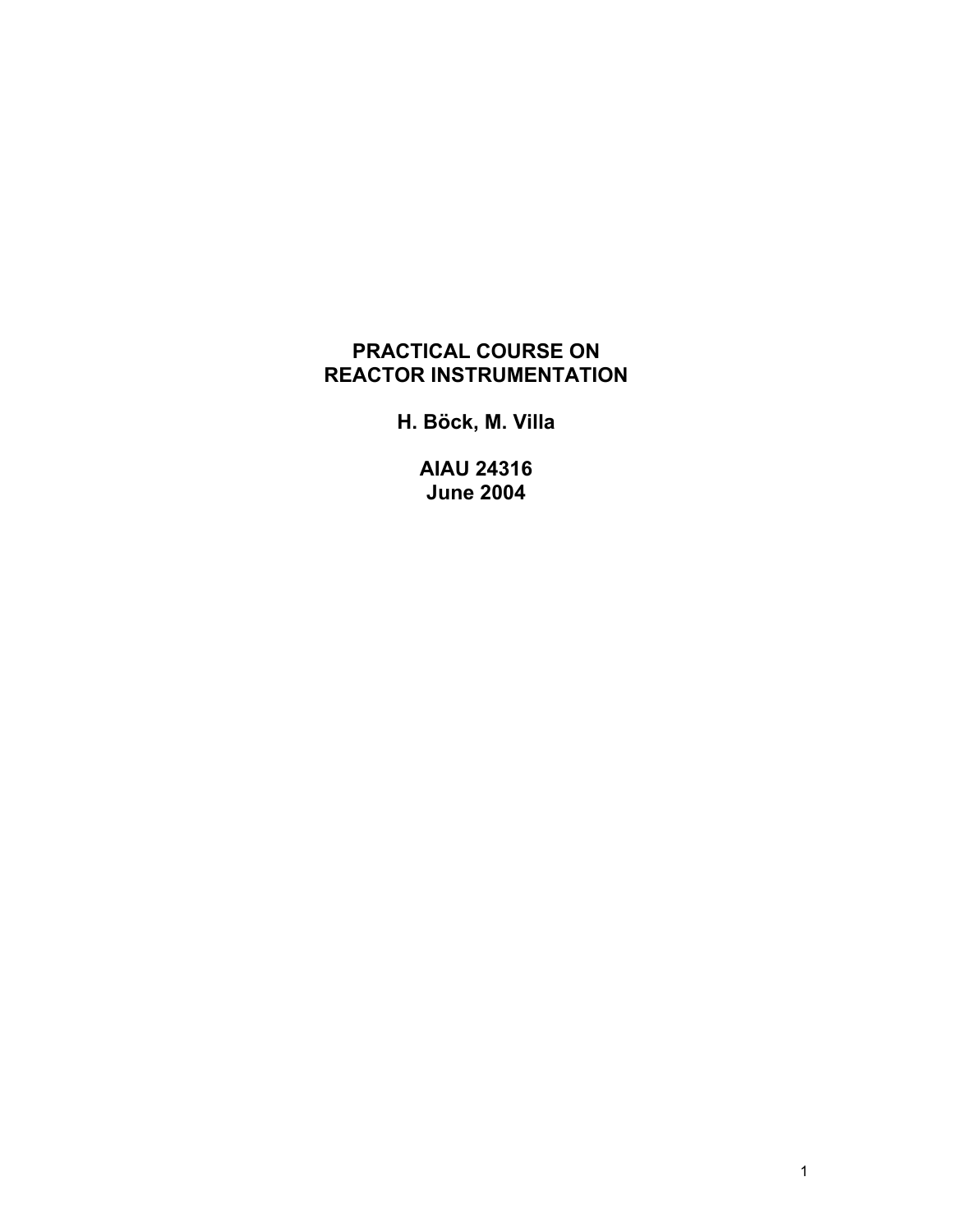# **CONTENT**

|                                                                                   | Page |
|-----------------------------------------------------------------------------------|------|
|                                                                                   |      |
|                                                                                   |      |
|                                                                                   |      |
|                                                                                   |      |
|                                                                                   |      |
|                                                                                   |      |
|                                                                                   |      |
|                                                                                   |      |
|                                                                                   |      |
|                                                                                   |      |
|                                                                                   |      |
|                                                                                   |      |
|                                                                                   |      |
| 2.1 POWER CALIBRATION AND TEMPERATURE COEFFICIENT OF                              |      |
|                                                                                   |      |
|                                                                                   |      |
|                                                                                   |      |
|                                                                                   |      |
|                                                                                   |      |
|                                                                                   |      |
|                                                                                   |      |
|                                                                                   |      |
|                                                                                   |      |
| 4. Neutron flux density measurement using compensated ionisation 18               |      |
|                                                                                   |      |
|                                                                                   |      |
|                                                                                   |      |
|                                                                                   |      |
|                                                                                   |      |
|                                                                                   |      |
|                                                                                   |      |
|                                                                                   |      |
| 6. Neutron flux density measurement with self-powered neutron detectors (SPND) 30 |      |
|                                                                                   |      |
|                                                                                   |      |
|                                                                                   |      |
|                                                                                   |      |
|                                                                                   |      |
|                                                                                   |      |
|                                                                                   |      |
|                                                                                   |      |
|                                                                                   |      |
|                                                                                   |      |
|                                                                                   |      |
|                                                                                   |      |
|                                                                                   |      |
|                                                                                   |      |
|                                                                                   |      |
|                                                                                   |      |
|                                                                                   |      |
|                                                                                   |      |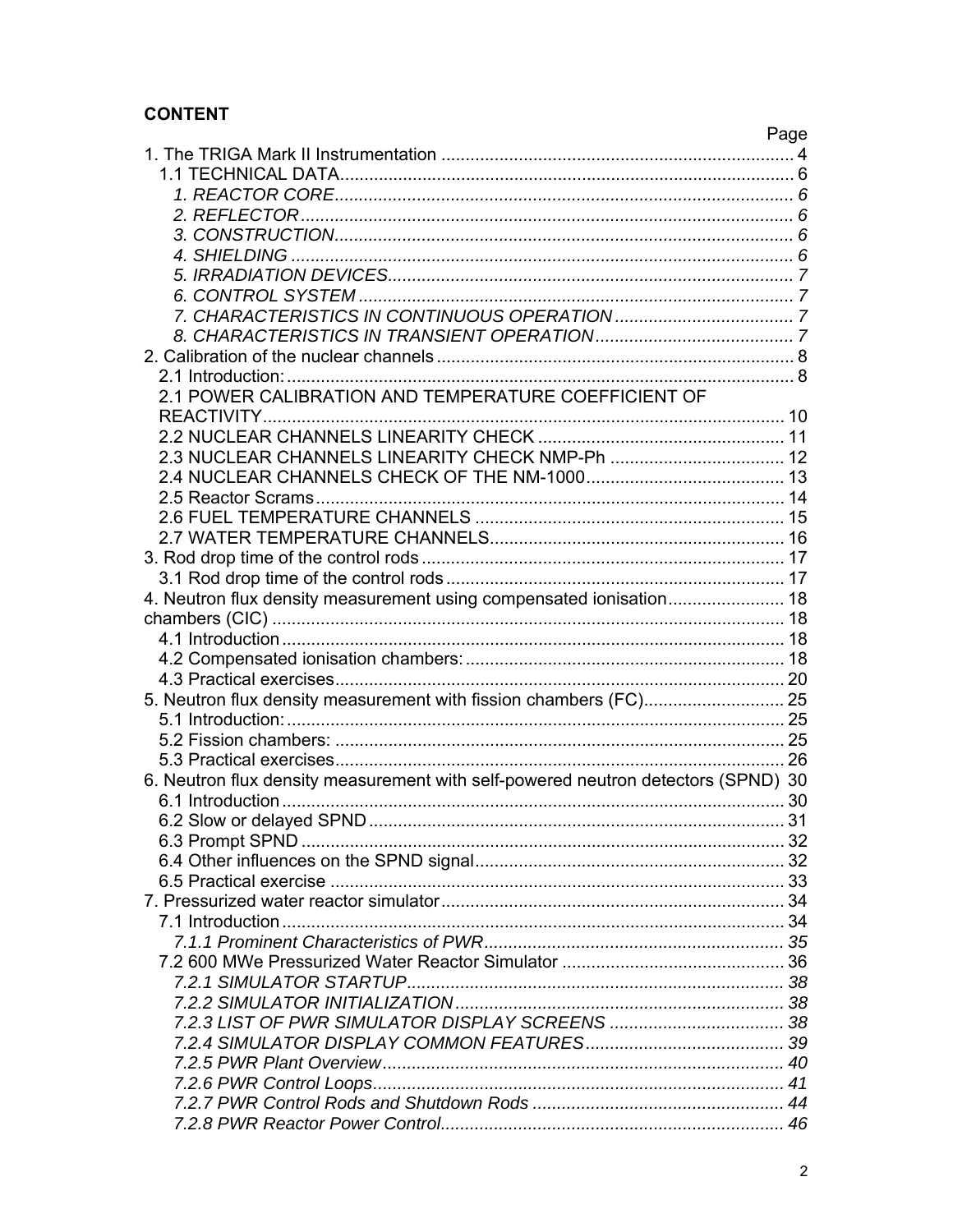|                                                                          | 48 |
|--------------------------------------------------------------------------|----|
|                                                                          |    |
|                                                                          |    |
|                                                                          |    |
|                                                                          |    |
|                                                                          |    |
|                                                                          |    |
| 7.2.16 PWR MW Demand Set point (SP) and Steam Generator Pressure Control |    |
|                                                                          |    |
|                                                                          |    |
|                                                                          |    |
|                                                                          |    |
|                                                                          |    |
|                                                                          |    |
|                                                                          |    |
|                                                                          |    |
|                                                                          |    |
|                                                                          | 66 |
|                                                                          |    |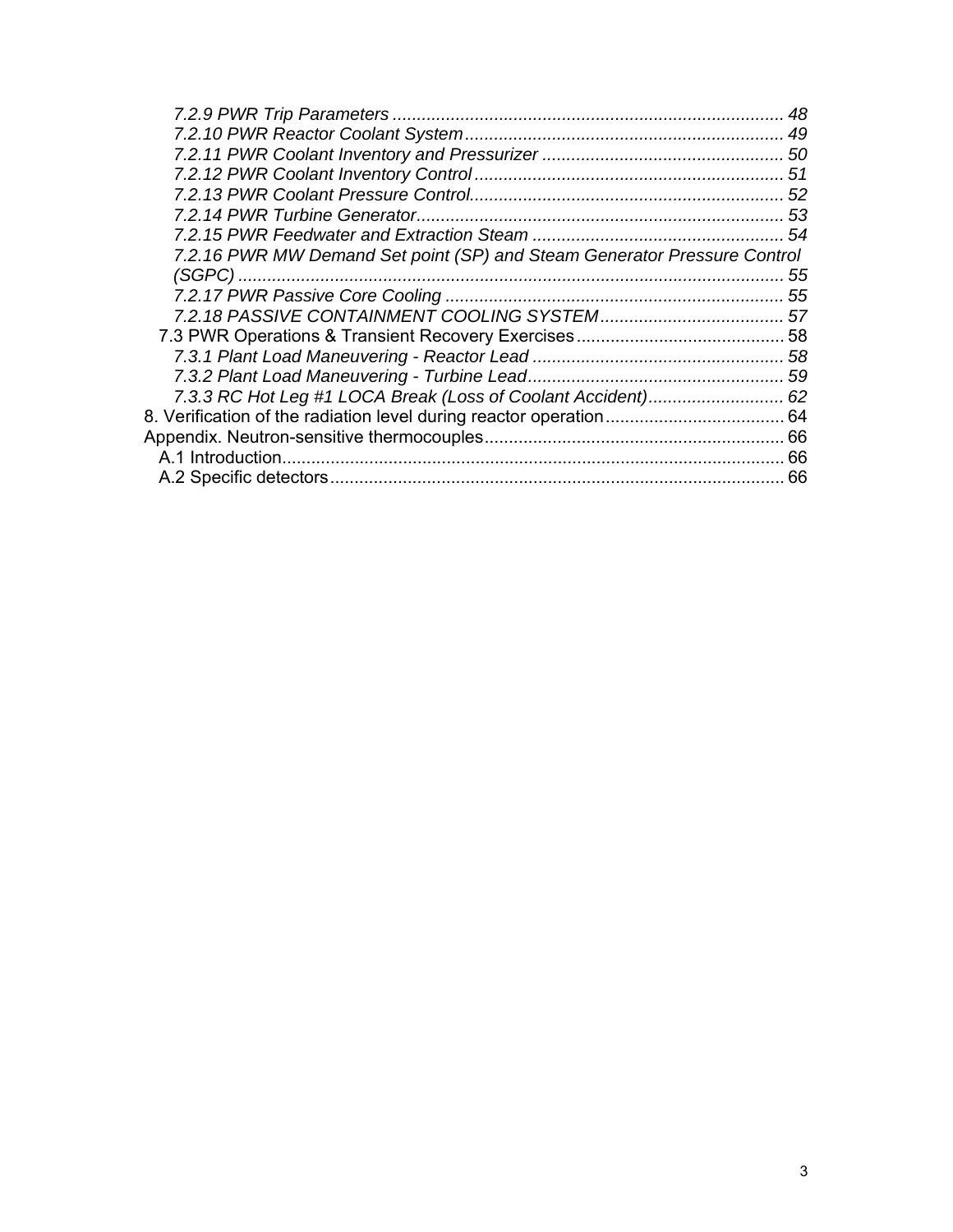# **1. The TRIGA Mark II Instrumentation**

The TRIGA Mark-II reactor was installed by General Atomic (San Diego, California, U.S.A.) in the years 1959 through 1962, and went critical for the first time on March 7, 1962. Operation of the reactor since that time has averaged 220 days per year, without any long outages. The TRIGA-reactor is purely a research reactor of the swimming-pool type that is used for training, research and isotope production (Training, Research, Isotope Production, General Atomic = TRIGA). Throughout the world there are more than 50 TRIGA-reactors in operation, Europe alone accounting for 10 of them.

The TRIGA-reactor Vienna has a maximum continuous power output of 250 kW (thermal). The heat produced is released into a channel of the river Danube via a primary coolant circuit (deionised, distilled water at temperatures between 20 and 40 °C) and a secondary coolant circuit (ground water at temperatures between 12 and 18  $\degree$ C), the two circuits being separated by a heat exchanger.

The reactor core consists of some 80-fuel elements (3.75 cm in diameter and 72.24 cm in length), which are arranged in an annular lattice. Two fuel elements have thermocouples implemented in the fuel meat, which allow to measure the fuel temperature during reactor operation. At nominal power (250 kW), the centre fuel temperature is about 200 °C. Because of the low reactor power level, the burn-up of the fuel is very small and most of the fuel elements loaded into the core in 1962 are still there. Should these fuel elements ever become unserviceable, they will be sent back to the United States.

Inside the fuel element cladding (aluminium or steel), the fuel is in the form of a uniform mixture of 8 wt% uranium, 1 wt% hydrogen and 91 wt% zirconium, the zirconium-hydride, being the main moderator. Since the moderator has the special property of moderating less efficiently at high temperatures, the TRIGA-reactor Vienna can also be operated in a pulsed mode (with a rapid power rise to 250 MW for roughly 40 milliseconds). The power rise is accompanied by an increase in the maximum neutron flux density from  $1x10^{13}$  cm<sup>-2</sup>s<sup>-1</sup> (at 250 kW) to  $1x10^{16}$  cm<sup>-2</sup>s<sup>-1</sup> (at 250 MW). This negative temperature coefficient of reactivity, as it is called, brings the power level back to a lower power level. In the so-called pulse mode it is first necessary to operate the reactor on a low power level of about 10 W, than rapidly insert a positive reactivity into the reactor. After insertion of the positive reactivity (maximum 2\$ in the case of the TRIGA Vienna) into the reactor operating at 10 W, the power will increase rapidly to about 250 MW and than the power rapidly drops down (duration of pulse is ~40ms) to reach a stabilised low power level depending on the feedback value. The maximal pulse rate is 12 per hour, since the temperature of the fuel elements rises to about 360 °C during the pulse and, therefore, the fuel is subjected to strong thermal stress.

The reactor is controlled by three control rods, which contain boron carbide as absorber material. When these rods are fully inserted into the reactor core, the neutrons continuously emitted from a start-up source (Sb-Be photoneutron source) are absorbed by the rods and the reactor remains sub-critical. If the absorber rods are withdrawn from the core (two of them by an electric motor and one pneumatically, the number of fissions in the core and the power level increases. The start-up process takes roughly one minute for the reactor to reach a power level of 250 kW from the sub-critical state. The reactor can be shut-down either manually or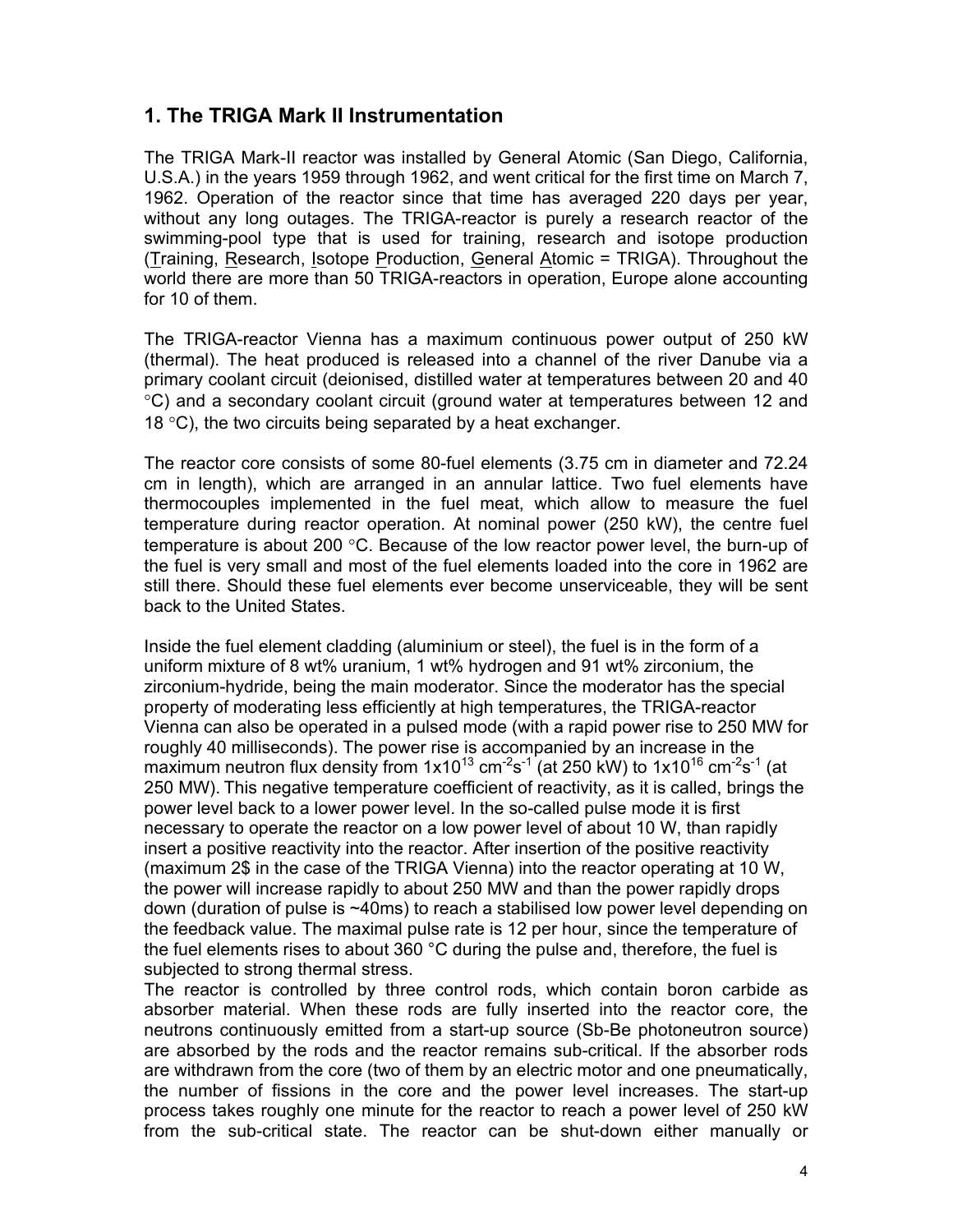automatically by the safety system. It takes about 1/10 of a second for the control rods to fall into the core.

The reactor is controlled by four nuclear channels, their signals are displayed both at a colour graphic-monitor and at bar graph indicators.

- a) The auto-ranging wide-range channel NM-1000 controls the reactor power from the source level (around 5 mW) up to nominal power of 250 kW. It uses a fission chamber operated in so-called Campbell mode; the signal is controlled by a microprocessor.
- b) Two independent linear channels, NMP-Ch and NMP-Ph control the reactor power from the source level up to nominal power. The signals pass over a range switch, which selects the power range. If the signal of one of these two channels exceeds the selected power range for more than 5%, the reactor is shut down automatically. Both channels use compensated ionisation chambers as sensors.
- c) For the control of reactor pulse operation an uncompensated ionisation chamber is used. This chamber measures the shape of the reactor pulse, which is displayed on the graphic monitor. Further pulse data like integrated power are calculated from this signal.

In accordance with its purpose as a research reactor, the TRIGA Mark-II is equipped with a number of irradiation devices:

- 5 reflector irradiation tubes
- 1 central irradiation tube
- 1 pneumatic transfer system (transfer time 3 s)
- 1 fast pneumatic transfer system (transfer time 20 ms)
- 4 neutron beam holes
- 1 thermal column
- 1 neutron radiography facility

In the reflector irradiation tubes 10 containers can be irradiated simultaneously. In the central irradiation tube samples up to 38.4 mm in diameter can be exposed to neutrons at a neutron flux density of  $10^{13}$  cm<sup>-2</sup>s<sup>-1</sup>, while the pneumatic transfer system allows to transfer the materials to be activated into the reactor from a chemistry laboratory and back again after the required period of irradiation, without the experimentalist having to leave his working place. The four neutron beam tubes permit extraction of neutron beams of all energies into the reactor hall for the purpose of neutron and solid-state physics experiments. The thermal column is used to extract with a thermal spectrum into the reactor hall, unlike the beam holes, the space between the reactor core and the hall is in this case filled with graphite to slow down the neutrons.

The neutron radiography facility is used to investigate components by neutron irradiation similar to X-ray radiography. However, neutrons show especially hydrogen or neutron absorber material in solid matter.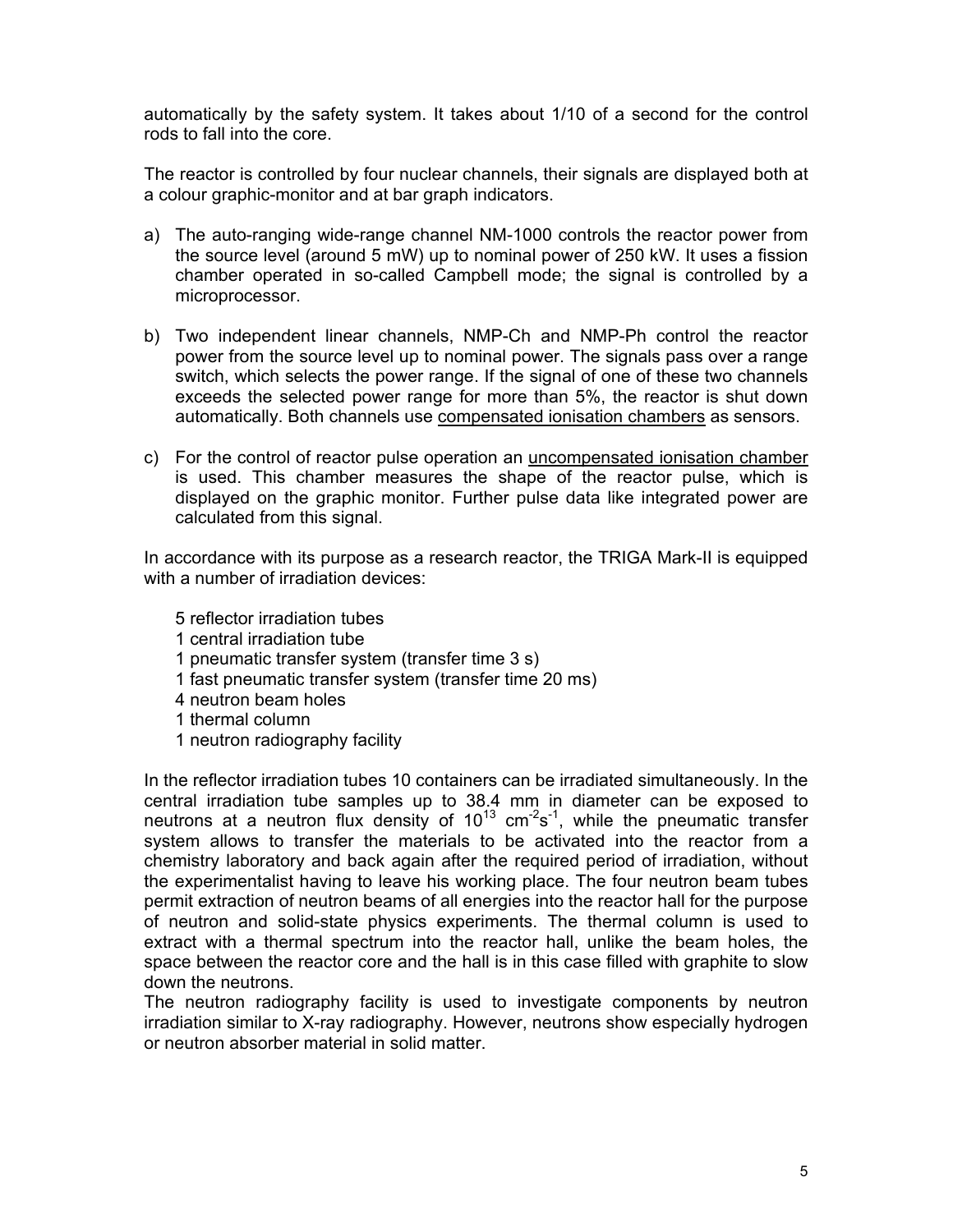## 1.1 TECHNICAL DATA

### *1. REACTOR CORE*

| fuel-moderator material | 8 wt% uranium                        |
|-------------------------|--------------------------------------|
|                         | 91 wt% zirconium                     |
|                         | 1 wt% hydrogen                       |
| uranium enrichment      | 20% uranium-235                      |
| fuel element dimensions | 3.75 cm in diameter                  |
|                         | 72.24 cm in length                   |
| cladding                | 0.76 mm aluminum or 0.51 mm steel    |
| active core volume      | max. 49.5 cm diameter, 35.56 cm high |
| core loading            | 2.3 kg of uranium-235                |
|                         |                                      |

### *2. REFLECTOR*

radial thickness top and bottom thickness 10.2 cm

material graphite with aluminum cladding<br>radial thickness 30.5 cm

#### *3. CONSTRUCTION*

reactor mounting heavy and standard concrete 6.55 m high 6.19 m wide 8.76 m long reactor tank 1.98 m in diameter 6.40 m in depth

#### *4. SHIELDING*

radial: 30.5 cm of graphite; 45.7 cm of water and at least 206 cm of heavy concrete vertical: above the core 4.90 m of water and 10.2 cm graphite; underneath the core 61.0 cm water, 10.2 cm graphite and at least 91 cm standard concrete.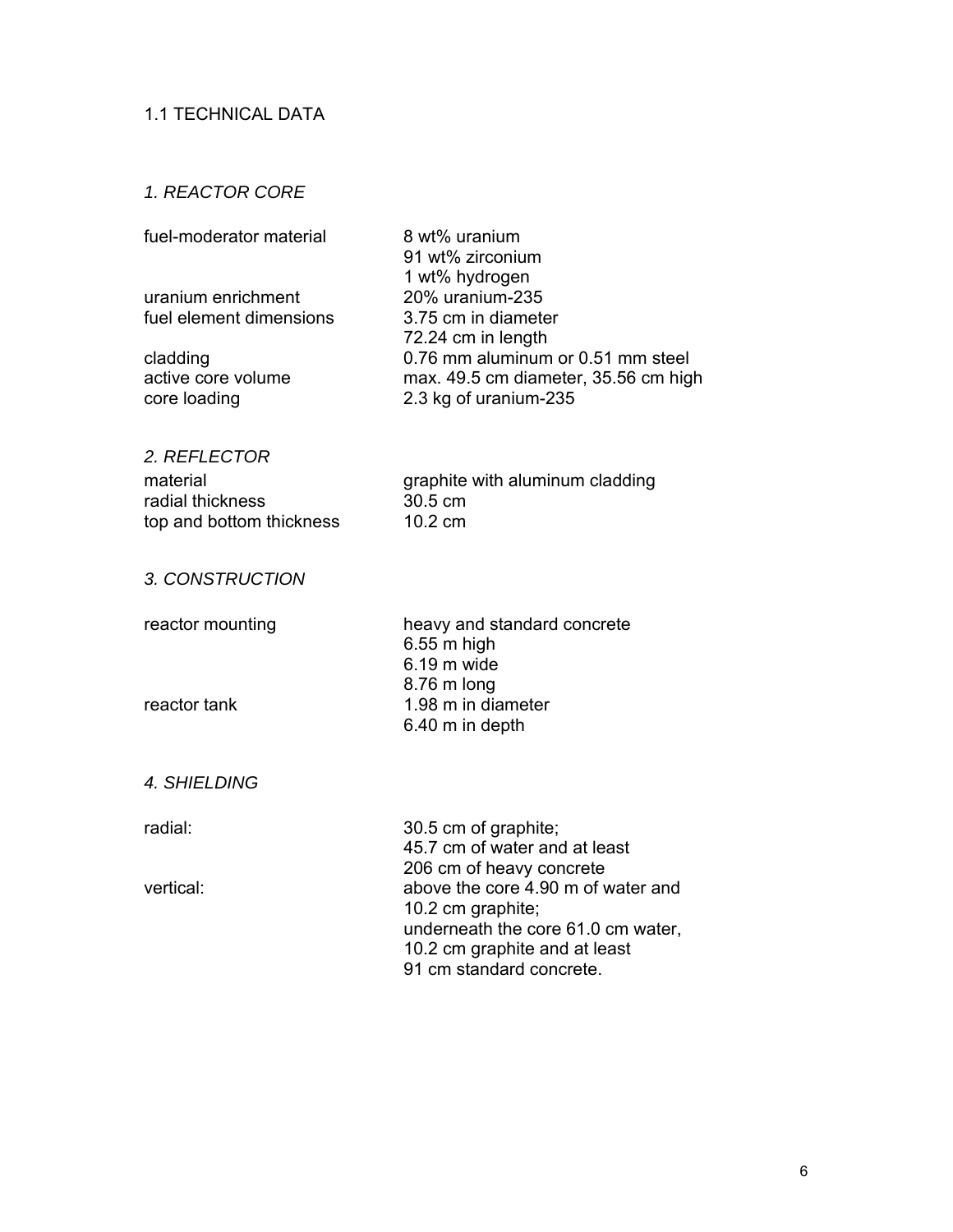### *5. IRRADIATION DEVICES*

- (1) four beam holes 15.2 cm in diameter
- (2) one central irradiation tube (middle of core)
- (3) five reflector irradiation tubes
- (4) one pneumatic transfer system (near core edge)
- (5) a thermal column with cross section 1.22x1.22 m and length 1.68 m
- (6) experimental tank with surface area 2.44x2.74 m and depth 3.66 m; connected to the reactor by means of a neutron radiography collimator 0.61x0.61 m in cross section and 1.22 m long.

#### *6. CONTROL SYSTEM*

- Two boron carbide control rods with electric motor and rack and pinion drive;
- One boron carbide pulse rod with compressed air drive (5 bars);
- Maximum reactivity insertion rate time rate of change (excluding pulse operation): 0.04% δk/k per second
- Total rod worth about 4.2% **δ**k/k.

### *7. CHARACTERISTICS IN CONTINUOUS OPERATION*

| Thermal power output:<br>Fuel element cooling: | 250 kW<br>natural convection of the tank<br>water below 100 kW,              |
|------------------------------------------------|------------------------------------------------------------------------------|
|                                                | pump circulation cooling above 100 kW                                        |
| tank water cooling:                            | heat exchanger                                                               |
| thermal flux:                                  | $1x10^{13}$ cm <sup>-2</sup> s <sup>-1</sup> in the central irradiation tube |
|                                                | $1.7x10^{12}$ cm <sup>-2</sup> s <sup>-1</sup> in the irradiation tubes      |
| prompt temperature coefficient:                | $-1.2x10^{-4}$ $\delta$ k/k $^{\circ}$ C                                     |
| mean prompt neutron lifetime:                  | $6.0x10^{-5}$ s.                                                             |

### *8. CHARACTERISTICS IN TRANSIENT OPERATION*

| peak power<br>prompt pulse energy yield | 250 MW<br>10 MW s          |
|-----------------------------------------|----------------------------|
| prompt pulse lifetime                   | 40 ms                      |
| total energy yield                      | 16 MW s                    |
| minimal period                          | 10 <sub>ms</sub>           |
| maximum reactivity insertion            | $1.4\%$ $\delta$ k/k = 2\$ |
| maximum repetition frequency            | 12/h                       |
| number of fissions during a pulse       | $3x10^{17}$                |
| maximum fuel temperature:               |                            |
| during the pulse                        | 240 °C                     |
| 9 seconds after the pulse               | 360 °C                     |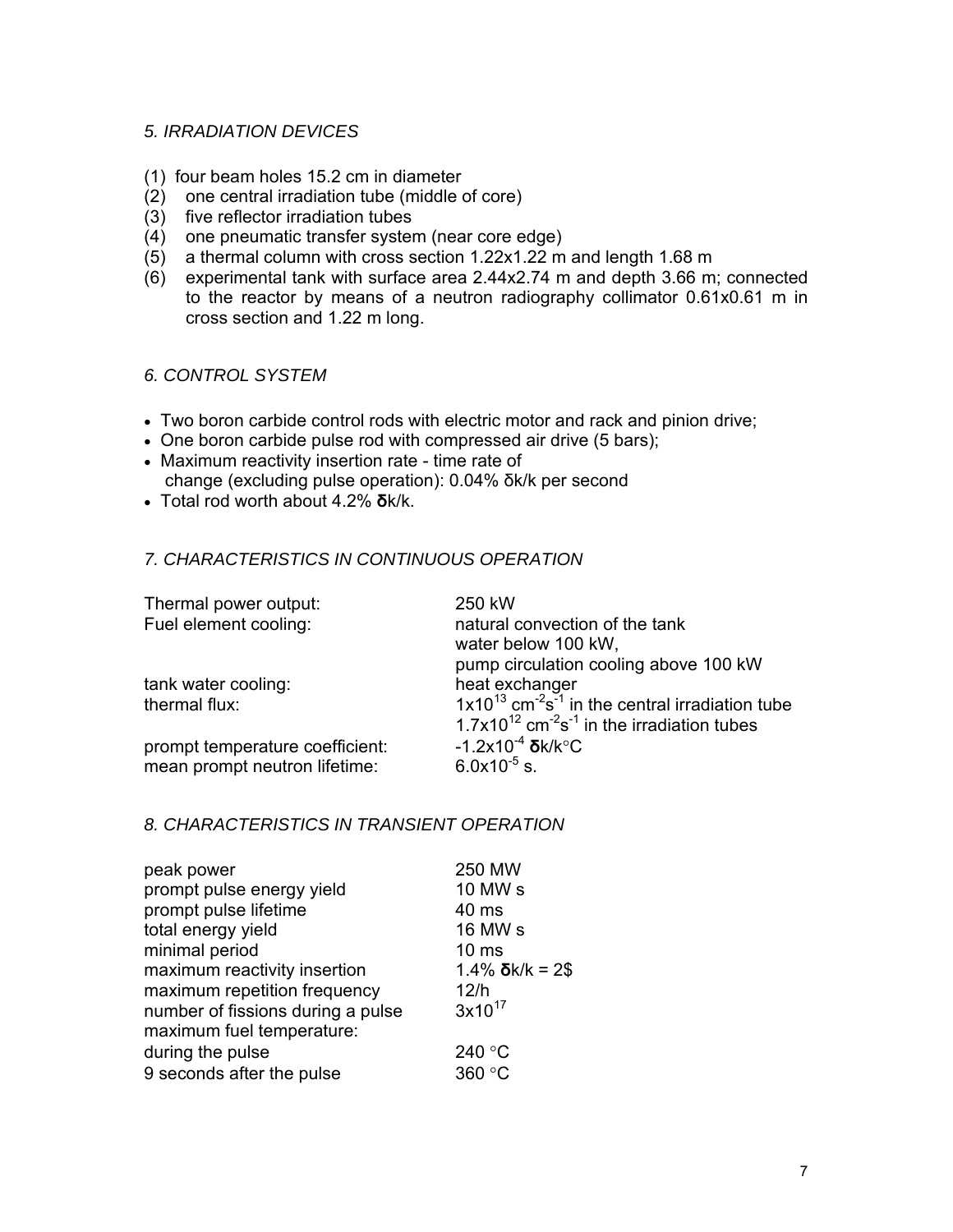# **2. Calibration of the nuclear channels**

2.1 Introduction:

For the maintenance program of a research reactor a maintenance schedule has to be established which lists all systems and components necessary for a safe reactor operation. These are, however, not only the direct safety related system and components but also auxiliary systems and components. The frequency of maintenance depends on the importance of the components and also on operation experience but it will usually be at least once a year.

The calibration of the nuclear channels of a research reactor should be done once a year. For this calibration, the current of the according ionisation chamber will be simulated, and put into the Data Acquisition Computer (DAC). The strength of the signal will be in the same range as during reactor operation at 10 W, 100 W, 1 kW, till up to 250 kW. At 250 kW the maximum current should be 1 mA. By choosing various current strengths, the electronic components of the DAC can be tested in different power ranges and the whole electronic systems can be tested for ageing, drifting or failures.

The TRIGA Mark II reactor Vienna has four nuclear channels:

wide range, period and logarithmic channel NM 1000: Linear channel 1: NMP-CH compensated ionisation chamber Linear channel 1: NMP-PH compensated ionisation chamber

fission chamber (Campell channel)

Pulse channel: NPP uncompensated ionisation chamber

The power level of these channels is shown in Fig. 2.1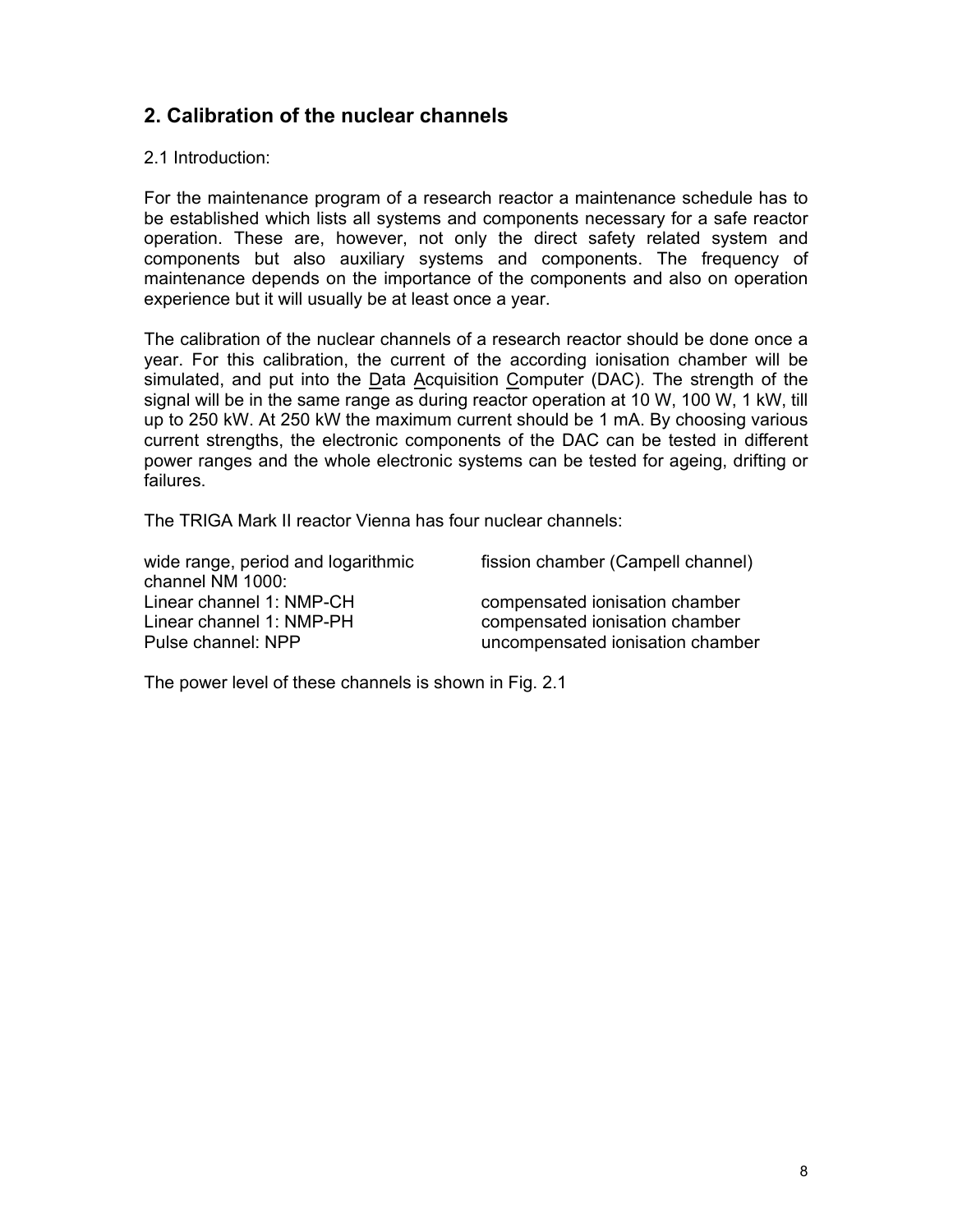

Fig. 2.1 Range of the nuclear channels

As source a Keithley programmable current source is used. With this current source, electric currents from  $\pm$  0.5 pA up to  $\pm$  101 mA can be chosen. This signal will be applied to the channel which to be tested.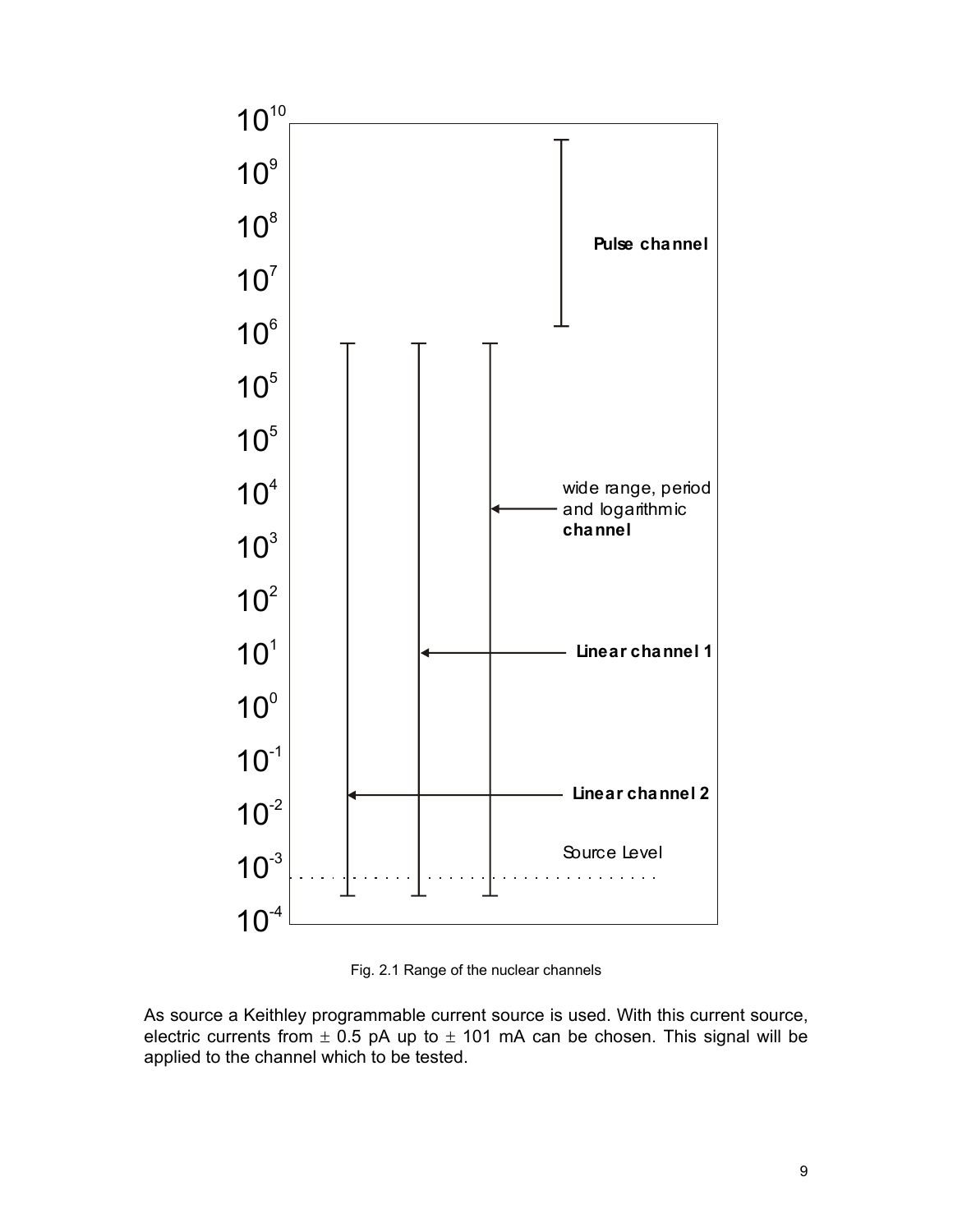# 2.1 POWER CALIBRATION AND TEMPERATURE COEFFICIENT OF REACTIVITY

 $\mathcal{L}_\mathcal{L} = \{ \mathcal{L}_\mathcal{L} = \{ \mathcal{L}_\mathcal{L} = \{ \mathcal{L}_\mathcal{L} = \{ \mathcal{L}_\mathcal{L} = \{ \mathcal{L}_\mathcal{L} = \{ \mathcal{L}_\mathcal{L} = \{ \mathcal{L}_\mathcal{L} = \{ \mathcal{L}_\mathcal{L} = \{ \mathcal{L}_\mathcal{L} = \{ \mathcal{L}_\mathcal{L} = \{ \mathcal{L}_\mathcal{L} = \{ \mathcal{L}_\mathcal{L} = \{ \mathcal{L}_\mathcal{L} = \{ \mathcal{L}_\mathcal{$ 

Date: ....... ....... ....... DD MM YY

| Reactor<br>power | Transient<br>rod pos. | Shim rod<br>position | Reg. Rod<br>position | Water<br>temp. | Fuel<br>element<br>temp. | Δρ<br>$[\phi]$ | $\Lambda$<br>[°C] |
|------------------|-----------------------|----------------------|----------------------|----------------|--------------------------|----------------|-------------------|
| 10 W             |                       |                      |                      |                |                          |                |                   |
| 100 kW           |                       |                      |                      |                |                          |                |                   |

| ՝ [min] | וי∩∘ד ד | t [min] | וי∩∘ז ⊤ | t [min] | וי∩∘ז ⊤ |
|---------|---------|---------|---------|---------|---------|
|         |         | 35      |         | 70      |         |
|         |         | 40      |         | 75      |         |
| 10      |         | 45      |         | 80      |         |
| 15      |         | 50      |         | 85      |         |
| 20      |         | 55      |         | 90      |         |
| 25      |         | 60      |         | 95      |         |
| 30      |         | 65      |         | 100     |         |

Temperature coefficient: 
$$
\frac{\Delta \rho}{\Delta T} = \dots \dots \dots \dots \dots \dots [\phi \cdot {}^{\circ}C^{-1}]
$$

 $\frac{1}{2}$ 

Reactor power:  $P[KW] = \frac{\Delta T_{L} C_{J} \tan{mg} \cot{h} \cot{h} \cdot 100}{5.1888} \cdot 100$  $=\frac{\Delta T[^{\circ}C]}{5.19^{\circ}C} \cdot 100 =$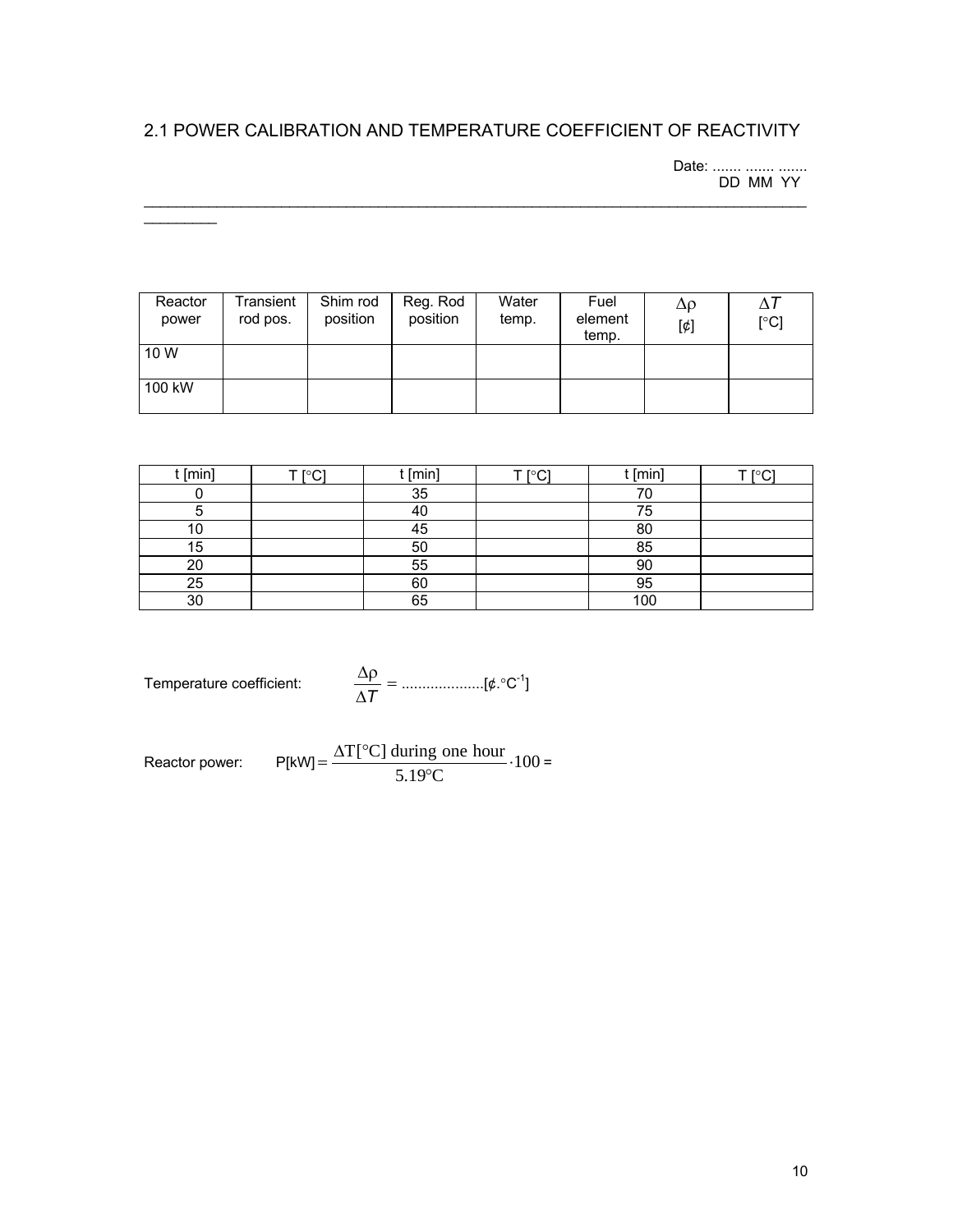# 2.2 NUCLEAR CHANNELS LINEARITY CHECK

Date: ....... ....... ....... DD MM YY

#### Reactor Power 100 kW

 $\overline{\phantom{a}}$ 

| NM 1000   | Graphic monitor |             |             | <b>Status Window</b> |               |
|-----------|-----------------|-------------|-------------|----------------------|---------------|
|           | Linear:         | kW          |             | W                    | no entry      |
|           | % Log P         | %           |             | $\%$                 | $\frac{0}{0}$ |
|           | % Power         | %           |             | %                    | $\frac{0}{0}$ |
| NMP CH %1 |                 | $\%$        |             | %                    | $\frac{0}{0}$ |
| NMP CH %2 |                 | $\%$        |             | %                    | $\%$          |
|           |                 | NMP CH - PH |             |                      |               |
|           |                 |             | Power check | $\%$                 |               |

 $\mathcal{L}_\mathcal{L} = \{ \mathcal{L}_\mathcal{L} = \{ \mathcal{L}_\mathcal{L} = \{ \mathcal{L}_\mathcal{L} = \{ \mathcal{L}_\mathcal{L} = \{ \mathcal{L}_\mathcal{L} = \{ \mathcal{L}_\mathcal{L} = \{ \mathcal{L}_\mathcal{L} = \{ \mathcal{L}_\mathcal{L} = \{ \mathcal{L}_\mathcal{L} = \{ \mathcal{L}_\mathcal{L} = \{ \mathcal{L}_\mathcal{L} = \{ \mathcal{L}_\mathcal{L} = \{ \mathcal{L}_\mathcal{L} = \{ \mathcal{L}_\mathcal{$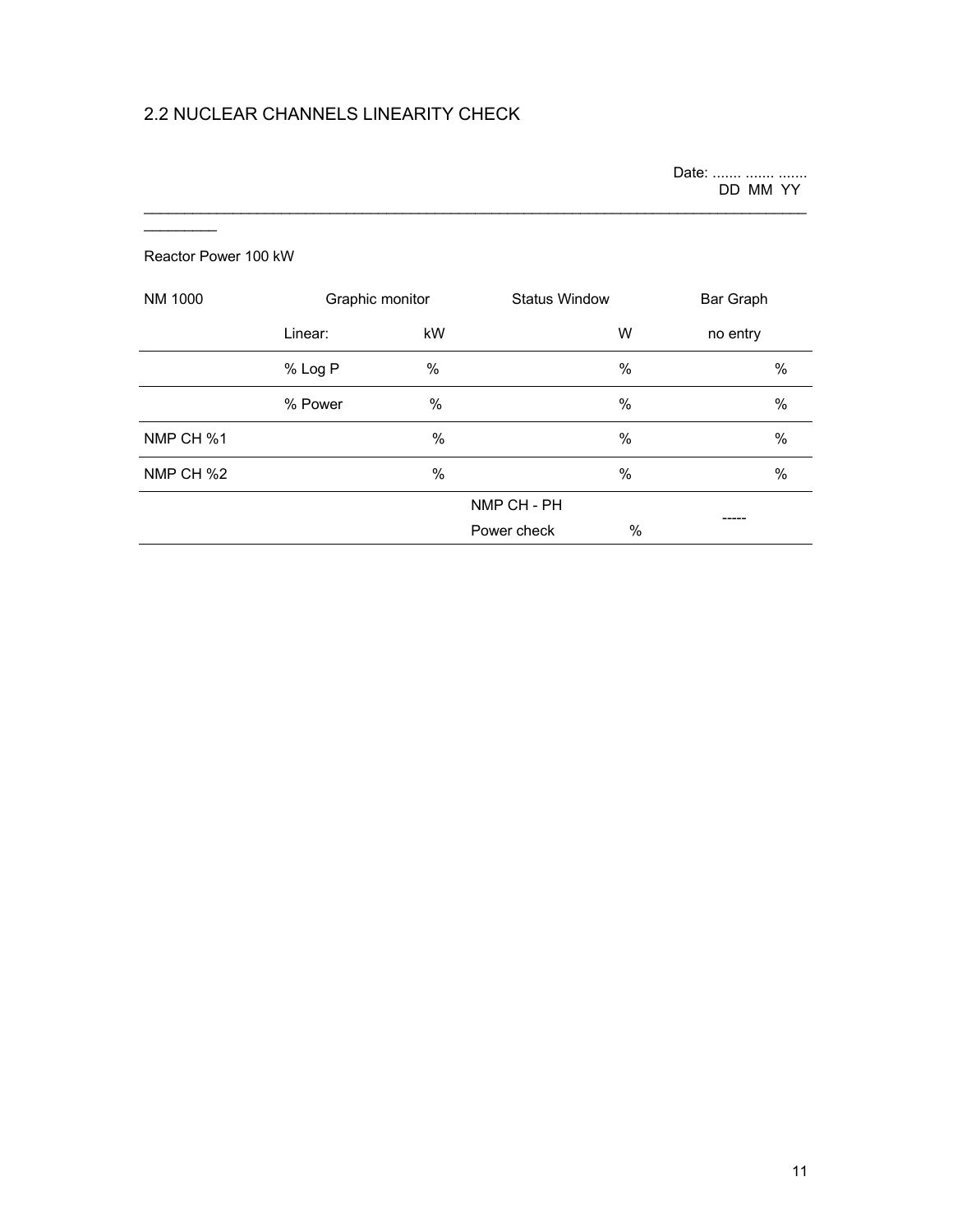## 2.3 NUCLEAR CHANNELS LINEARITY CHECK NMP-Ph

|                                              |                                          |            | Date:<br>DD MM YY                                                  |
|----------------------------------------------|------------------------------------------|------------|--------------------------------------------------------------------|
| Current in [A]                               | Position of<br>Range Switch<br>in [kW/W] | Instrument | Display<br>Graphic-<br>Status<br>Bar<br>monitor<br>Window<br>Graph |
| $1.10^{-3}$<br>$4.10^{4}$<br>$1.10^{-4}$     | 250<br>250<br>250                        |            |                                                                    |
| $1.10^{-4}$<br>$4.10^{-5}$<br>$1.10^{-5}$    | 25<br>25<br>25                           |            |                                                                    |
| $1.10^{-5}$<br>$4.10^{-6}$<br>$1.10^{-6}$    | 2,5<br>2,5<br>2,5                        |            |                                                                    |
| $1.10^{-6}$<br>$4.10^{-7}$<br>$1.10^{-7}$    | 0,25<br>0,25<br>0,25                     |            |                                                                    |
| $1.10^{7}$<br>$4.10^{-8}$<br>$1.10^{-8}$     | 25 W<br>25 W<br>25 W                     |            |                                                                    |
| $1.10^{-8}$<br>$4.10^{9}$<br>$1.10^{9}$      | 2,5 W<br>2,5 W<br>2,5 W                  |            |                                                                    |
| $1.10^{-9}$<br>$4.10^{-10}$<br>$1.10^{-10}$  | 250 mW<br>250 mW<br>250 mW               |            |                                                                    |
| $1.10^{-10}$<br>$4.10^{-11}$<br>$1.10^{-11}$ | 25 mW<br>25 mW<br>25 mW                  |            |                                                                    |
| $1.10^{-11}$                                 | 2,5 mW                                   |            |                                                                    |

Attention: Check immediately the reactor scram at 250 kW+10%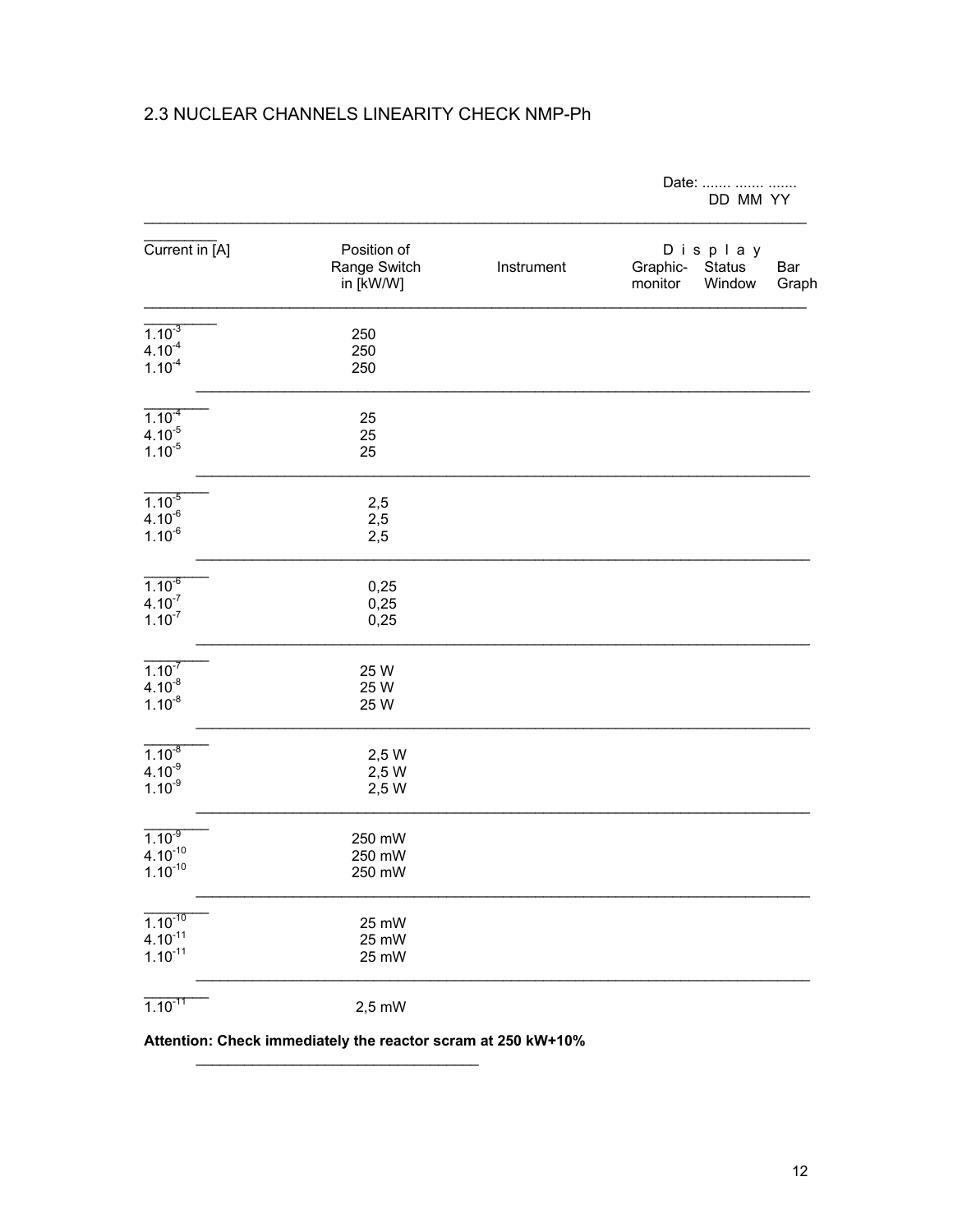## 2.4 NUCLEAR CHANNELS CHECK OF THE NM-1000

|    |                                                                        |             | Date:<br>DD MM YY |
|----|------------------------------------------------------------------------|-------------|-------------------|
| 1. | NM-1000 in Calibration state #4:                                       |             |                   |
|    | Push F5, F8, 4, ENTER in Microprocessorbox                             |             | □                 |
| 2. | The following values should be displayed:                              |             |                   |
|    | a) Push F1 $\rightarrow$ 10% (Microprocessorbox)                       | □           |                   |
|    | b) LOG Bar Graph $\rightarrow$ 10%                                     | $\Box$      |                   |
|    | c) % Power Bar Graph $\rightarrow$ 10%                                 | $\Box$      |                   |
|    | d) Recorder $\rightarrow$ 10%                                          | … kW        |                   |
|    | e) at Graphic monitor                                                  |             |                   |
|    | Log Bar $\rightarrow$ 10%                                              | □           |                   |
|    | Lin Bar $\rightarrow$ 25 kW                                            | $\Box$      |                   |
|    | % PWR $\rightarrow$ 10%                                                | □           |                   |
|    | f) Rod Withdrawal Prohibit                                             |             |                   |
|    | <b>Status Window</b>                                                   | □           |                   |
|    | <b>Warning Window</b>                                                  | □<br>П      |                   |
| 3. | Graphic monitor<br>NM-1000 in Calibration state #5:                    |             |                   |
|    | Push F5, F8, 5, ENTER in Microprocessorbox                             |             | □                 |
| 4. | The following values should be displayed:                              |             |                   |
|    | a) Push F1 $\rightarrow$ 110% (Microprocessorbox)                      | $\Box$      |                   |
|    | b) LOG Bar Graph $\sim$ 100%                                           | $\Box$      |                   |
|    | c) % Power Bar Graph $\rightarrow$ 110%                                | П           |                   |
|    | d) Recorder $\rightarrow$ 110%                                         | □           |                   |
|    | e) at Graphic monitor                                                  |             |                   |
|    | Log Bar $\sim$ 100%                                                    | П           |                   |
|    | Lin Bar $\rightarrow$ 275 kW                                           | kW          |                   |
|    | % PWR $\rightarrow$ 110%                                               | П           |                   |
|    | f) Rod Withdrawal Prohibit                                             |             |                   |
|    | <b>Status Window</b>                                                   | □           |                   |
|    | Warning Window                                                         | □           |                   |
|    | Graphic monitor                                                        | □           |                   |
|    | g) NM-1000 Power-HI Scram in Scram Window                              | $\Box$<br>П |                   |
| 5. | h) NM-1000 Period Scram in Scram Window<br>NM-1000 in operation state: |             |                   |
|    | Push F5, F8, 0, ENTER                                                  |             | □                 |
| 6. | <b>Push ACK-button</b>                                                 |             |                   |
| 7. | Remove source from core                                                |             | о                 |
| 8. | In Warning Window Rod Withdrawal Prohibit                              |             |                   |
|    | Yes should be announced                                                |             |                   |
|    | Rod removal not possible (only T and R)                                |             | □                 |
| 9. | <b>Source into Core</b>                                                |             | о                 |
|    | 10. Press ACK-button, Rod Withdrawal possible<br>Prohibit erased       |             |                   |

Signature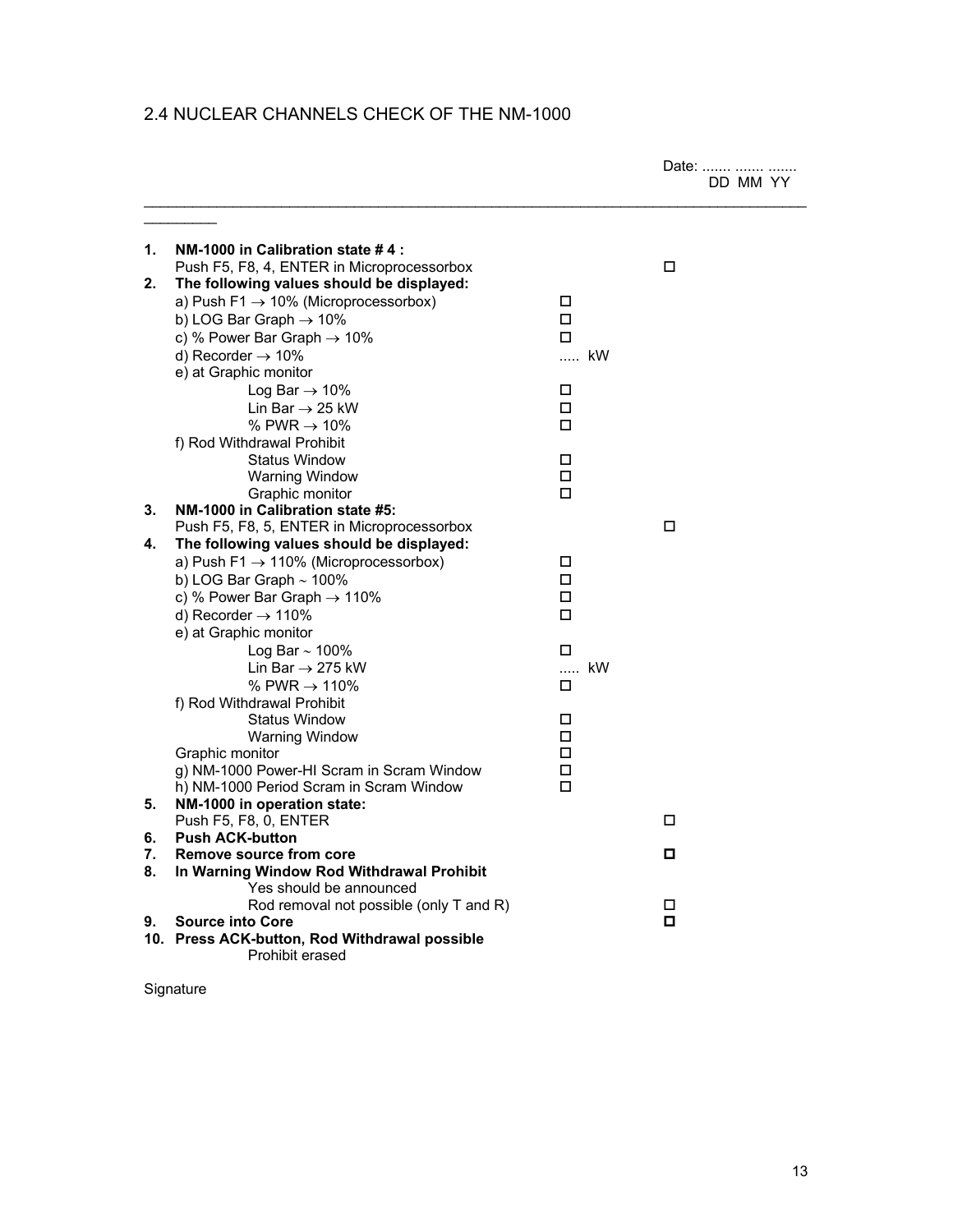## 2.5 Reactor Scrams

 $\overline{\phantom{a}}$ 

Date: ....... ....... ....... DD MM YY

|        | 1. NM-1000:                    |             |
|--------|--------------------------------|-------------|
|        | Rods up                        | □           |
|        | F5, F8, Enter                  | $\Box$      |
|        | NM-1000 110%                   | $\Box$      |
|        | Graphic monitor display        | $\Box$      |
|        | Scram window display           |             |
|        | F5, F8, 0, Enter               | 0<br>0<br>0 |
|        | <b>Reset Scram</b>             |             |
|        | 2. NMP-PH                      |             |
|        | Rods up                        | П           |
|        | 1 mA no Scram Rods up          | $\Box$      |
|        | 1.1 mA Scram                   | П           |
|        | NM-PH: Graphic monitor         | $\ldots$ %  |
|        | Bar Graph                      | $\ldots$ %  |
|        | Graphic monitor display        | $\Box$      |
|        | Scram window display           | □           |
|        | <b>Reset Scram</b>             | п           |
| 3. NPP |                                |             |
|        | Rods up                        | п           |
|        | $3,3.10^{-6}$ A no Scram       | … A         |
|        | $3,43.10^{-6}$ A Scram         | A           |
|        | Graphic monitor display        | □           |
|        | Scram window display           | □           |
|        | <b>Reset Scram</b>             | $\Box$      |
|        | 4. Additional Tests            |             |
|        | Rods up                        | □           |
|        | <b>Manual Scram</b>            | $\Box$      |
|        | Reset                          |             |
|        | Rods up                        | 0000        |
|        | Key switch of Scram            |             |
|        | Reset                          |             |
|        | Rods up                        | $\Box$      |
|        | 220 V Scram (DAC TB 5-23 open) | П           |

 $\mathcal{L}_\mathcal{L} = \{ \mathcal{L}_\mathcal{L} = \{ \mathcal{L}_\mathcal{L} = \{ \mathcal{L}_\mathcal{L} = \{ \mathcal{L}_\mathcal{L} = \{ \mathcal{L}_\mathcal{L} = \{ \mathcal{L}_\mathcal{L} = \{ \mathcal{L}_\mathcal{L} = \{ \mathcal{L}_\mathcal{L} = \{ \mathcal{L}_\mathcal{L} = \{ \mathcal{L}_\mathcal{L} = \{ \mathcal{L}_\mathcal{L} = \{ \mathcal{L}_\mathcal{L} = \{ \mathcal{L}_\mathcal{L} = \{ \mathcal{L}_\mathcal{$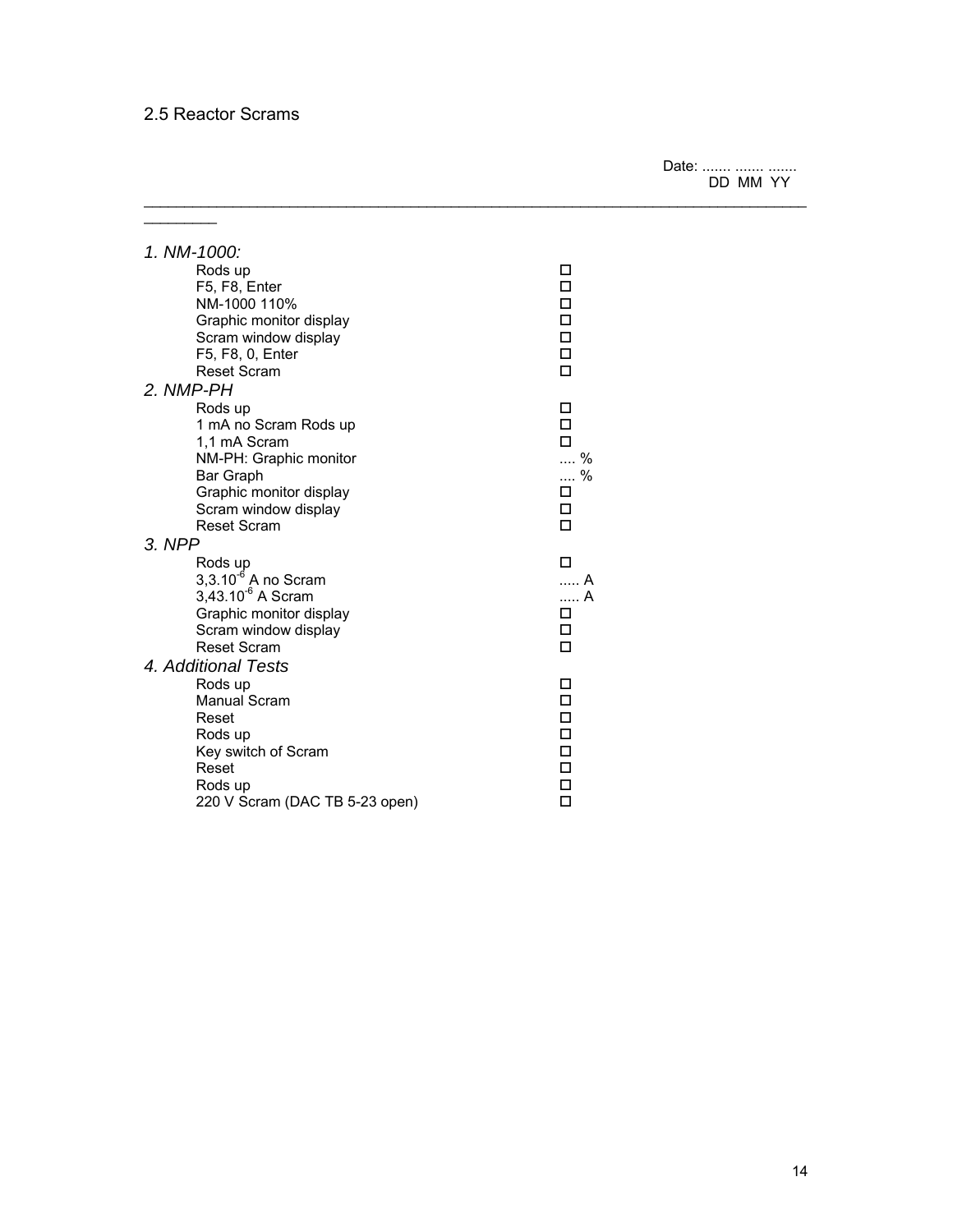## 2.6 FUEL TEMPERATURE CHANNELS

|                                                        |                                                                        |                |              |                                       |                                              |        | Date:                                                                   | DD MM YY      |   |  |
|--------------------------------------------------------|------------------------------------------------------------------------|----------------|--------------|---------------------------------------|----------------------------------------------|--------|-------------------------------------------------------------------------|---------------|---|--|
| Thermocouple<br>Identification                         | Fuel element<br>Number                                                 |                |              |                                       | <b>TC</b><br>Position                        |        |                                                                         | Core position |   |  |
| $\mathbf{1}$<br>$\overline{2}$<br>3<br>4<br>5<br>6     | 5284 TC<br>5284 TC<br>8257 TC<br>5284 TC<br>8257 TC<br>8257 TC         |                |              | о<br>m<br>m<br>u<br>$\mathsf{o}$<br>u |                                              |        | C <sub>6</sub><br>C <sub>6</sub><br>E13<br>C <sub>6</sub><br>E13<br>E13 |               |   |  |
| Used instrument                                        | GA CL-300-1000 C                                                       |                |              |                                       | in DAC-drawer backside                       |        |                                                                         |               |   |  |
| Calibration:                                           | Display at graphic monitor<br>Display at Status Window<br>[°C]<br>[°C] |                |              |                                       |                                              |        |                                                                         |               |   |  |
| 0 °C                                                   | 1                                                                      | $\overline{2}$ | 3            | $\mathbf{1}$                          | $\overline{2}$                               | 3      | 4                                                                       | 5             | 6 |  |
| 50 °C                                                  |                                                                        |                |              |                                       |                                              |        |                                                                         |               |   |  |
| 100 °C                                                 |                                                                        |                |              |                                       |                                              |        |                                                                         |               |   |  |
| 150 °C                                                 |                                                                        |                |              |                                       |                                              |        |                                                                         |               |   |  |
| 200 °C                                                 |                                                                        |                |              |                                       |                                              |        |                                                                         |               |   |  |
| 250 °C                                                 |                                                                        |                |              |                                       |                                              |        |                                                                         |               |   |  |
| 300 °C                                                 |                                                                        |                |              |                                       |                                              |        |                                                                         |               |   |  |
| 350 °C                                                 |                                                                        |                |              |                                       |                                              |        |                                                                         |               |   |  |
| 400 °C                                                 |                                                                        |                |              |                                       |                                              |        |                                                                         |               |   |  |
| Scram: should be at 360 °C, Transient rod<br>Position) |                                                                        |                |              |                                       | GA CL 305 Voltage Analyzer (0-100 mV, Source |        |                                                                         |               |   |  |
| real scram temperature:                                | $\rm ^{\circ}C$                                                        |                | $\mathbf{1}$ | $\overline{2}$                        | 3                                            | 4      | 5                                                                       | 6             |   |  |
| Voltage:<br><b>Transient rod</b><br>Scram at           | mV                                                                     |                | $\Box$       | $\Box$                                | $\Box$                                       | $\Box$ | $\Box$                                                                  | $\Box$        |   |  |
| Remarks<br>Ambient temperature:                        |                                                                        |                |              |                                       | ………… °C                                      |        |                                                                         |               |   |  |
|                                                        |                                                                        |                |              |                                       |                                              |        |                                                                         |               |   |  |

Signature: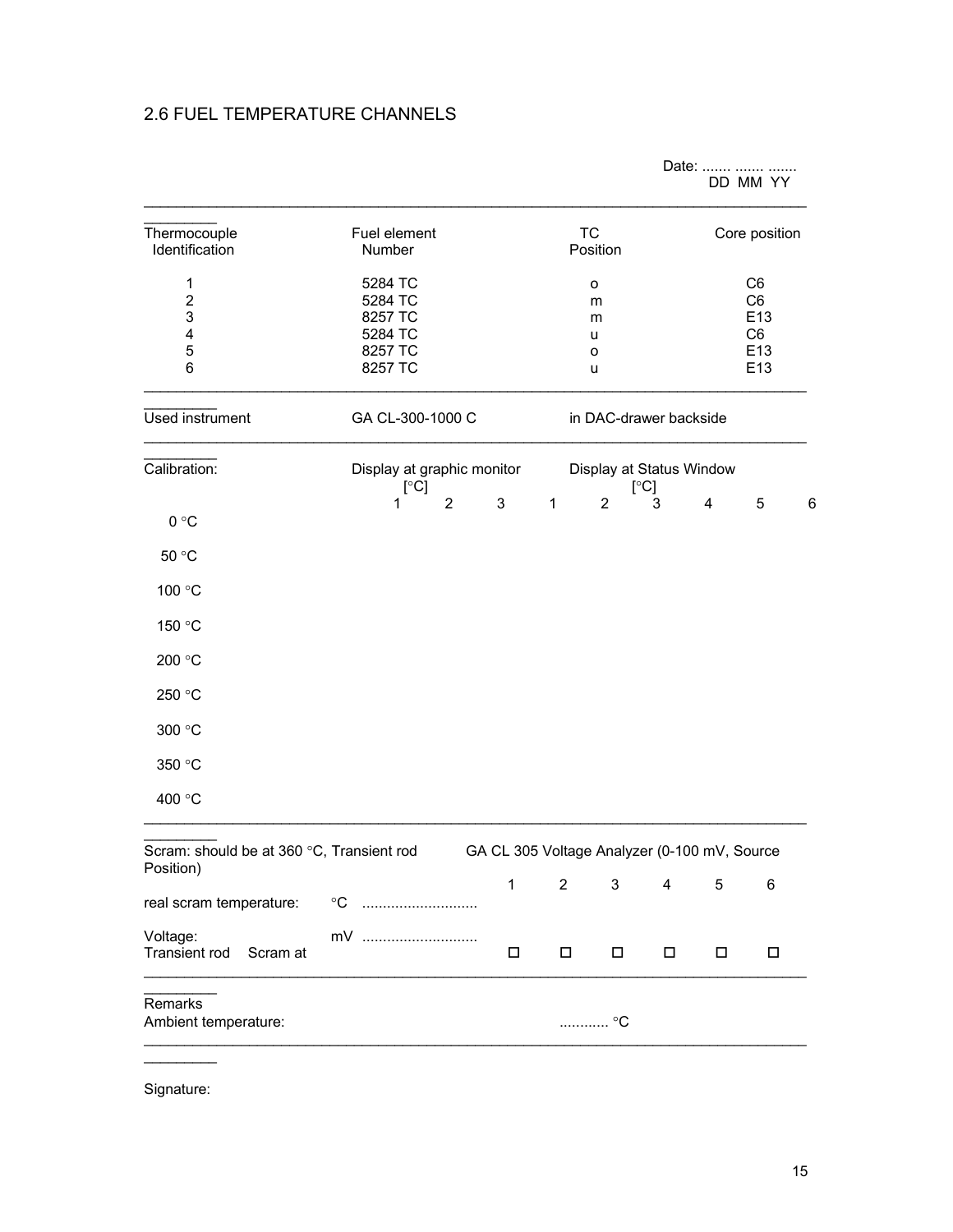## 2.7 WATER TEMPERATURE CHANNELS

Date: ....... ....... ....... DD MM YY

|                            | Used Instrument: GA CL 301-250 C in DAC-drawer backside                                      |                          |                                                                                                  |
|----------------------------|----------------------------------------------------------------------------------------------|--------------------------|--------------------------------------------------------------------------------------------------|
| Position<br>[°C]<br>Scram  | Display at<br>Graphic monitor<br>$\lceil \circ C \rceil$                                     | Pool Temp<br>Scram       | Display at Status Window [°C]<br>Tank In<br>Tank Out<br>Temp Alarm<br>Temp                       |
| 0<br>25<br>50<br>75<br>100 |                                                                                              |                          |                                                                                                  |
|                            | Used instrument: Heli-Pot, Resistance increased slowly until Scram is triggered              |                          |                                                                                                  |
| Announcement: Rod up       | Pool Temperature Scram triggered at<br>Display at Graphic monitor<br>Display at Scram Window | Graphic-Window<br>0<br>П | <b>Status Window</b><br>$\ldots$ °C = $\ldots$ $\ldots$ $\Omega$ $\ldots$ °C = $\ldots$ $\Omega$ |
| Announcement:              |                                                                                              |                          |                                                                                                  |
|                            | Tank In Temp Alarm triggered at<br>Display at Graphic monitor<br>Display at Scram Window     |                          | $\ldots$ °C = $\ldots$ Ω<br>□<br>п                                                               |
| Announcement: Rod up       |                                                                                              |                          |                                                                                                  |
|                            | Tank Out Temp Scram triggered at<br>Display at Graphic monitor<br>Display at Alarm Window    |                          | $\ldots$ °C = $\ldots$ Ω<br>п<br>П                                                               |

 $\mathcal{L}_\mathcal{L} = \{ \mathcal{L}_\mathcal{L} = \{ \mathcal{L}_\mathcal{L} = \{ \mathcal{L}_\mathcal{L} = \{ \mathcal{L}_\mathcal{L} = \{ \mathcal{L}_\mathcal{L} = \{ \mathcal{L}_\mathcal{L} = \{ \mathcal{L}_\mathcal{L} = \{ \mathcal{L}_\mathcal{L} = \{ \mathcal{L}_\mathcal{L} = \{ \mathcal{L}_\mathcal{L} = \{ \mathcal{L}_\mathcal{L} = \{ \mathcal{L}_\mathcal{L} = \{ \mathcal{L}_\mathcal{L} = \{ \mathcal{L}_\mathcal{$ 

 $\mathcal{L}_\mathcal{L} = \{ \mathcal{L}_\mathcal{L} = \{ \mathcal{L}_\mathcal{L} = \{ \mathcal{L}_\mathcal{L} = \{ \mathcal{L}_\mathcal{L} = \{ \mathcal{L}_\mathcal{L} = \{ \mathcal{L}_\mathcal{L} = \{ \mathcal{L}_\mathcal{L} = \{ \mathcal{L}_\mathcal{L} = \{ \mathcal{L}_\mathcal{L} = \{ \mathcal{L}_\mathcal{L} = \{ \mathcal{L}_\mathcal{L} = \{ \mathcal{L}_\mathcal{L} = \{ \mathcal{L}_\mathcal{L} = \{ \mathcal{L}_\mathcal{$ 

 $\frac{1}{2}$ Remarks:

 $\frac{1}{2}$ Signature: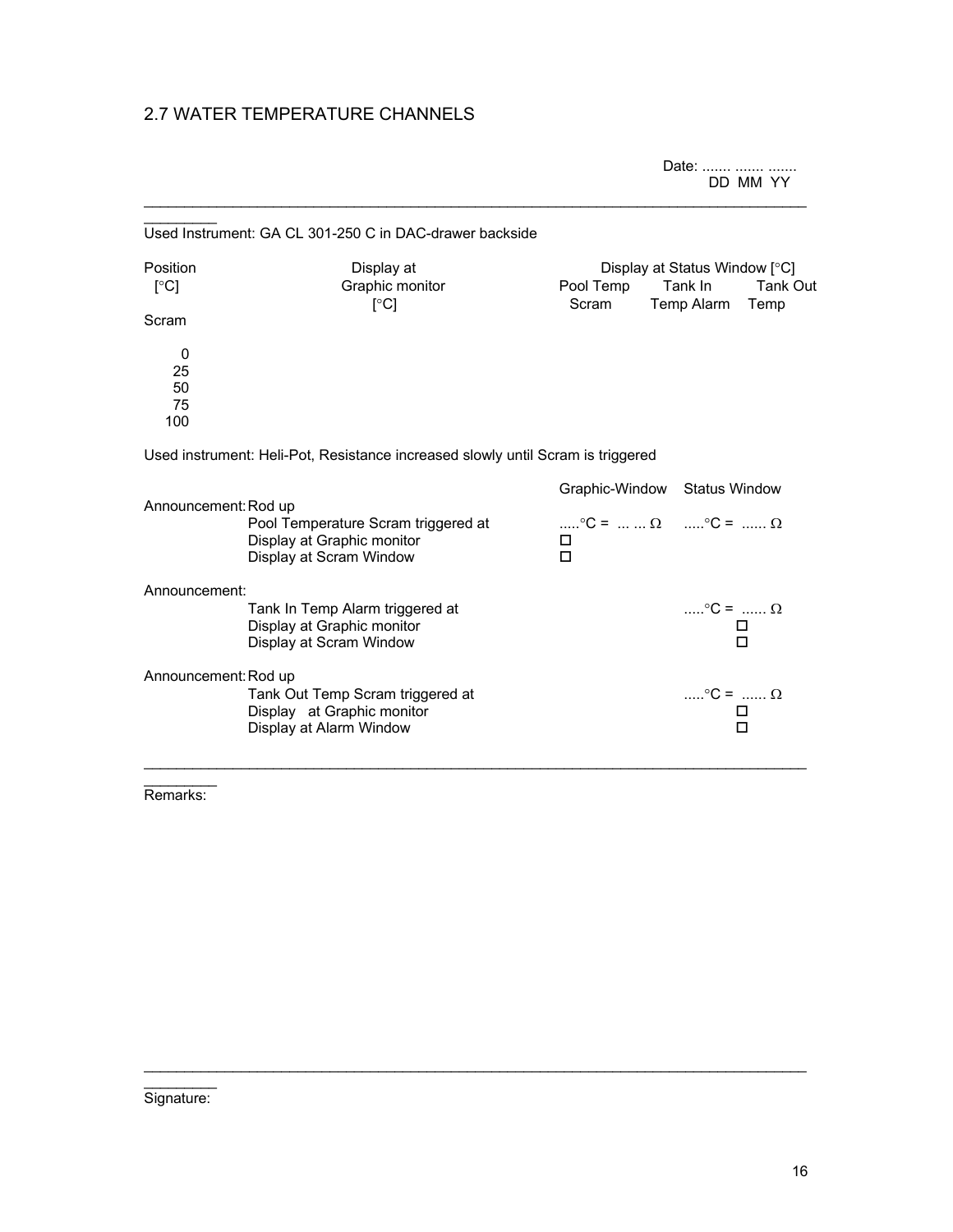# **3. Rod drop time of the control rods**

If for any reason the reactor has scrammed, it is of utmost importance, that the control rods drop within a very short time into the reactor core. The TRIGA Mark II reactor has three control rods, shim rod, regulating rod and transient rod.

To start up the reactor, the absorber rods are withdrawn from the core. The shim and the regulating rod are moved by an electric motor with a magnetic coupling. The transient rod is removed pneumatically. The total vertical movement of the three control rods is around 50 cm. If the reactor is shut down automatically with a SCRAM, the current to the two magnets is disconnected, and the air of the transient rod pressure system is released. In such a case the absorber rods will drop into the reactor core. The Scram signal of the instrumentation defines the start of a time interval. If the rods reach the lower end, a micro switch sends a signal to the DAC. This signal stops the measurement of the rod drop time.

3.1 Rod drop time of the control rods

 $\frac{1}{2}$ 

Date: ....... ....... ....... DD MM YY

| Rod Position | <b>Transient Rod</b> |           | Shim Rod      |           | <b>Regulating Rod</b> |           |
|--------------|----------------------|-----------|---------------|-----------|-----------------------|-----------|
|              | Previous Year        | This year | Previous Year | This year | Previous Year         | This year |
| 500          |                      |           |               |           |                       |           |
| 400          |                      |           |               |           |                       |           |
| 300          |                      |           |               |           |                       |           |
| 200          |                      |           |               |           |                       |           |
| 100          |                      |           |               |           |                       |           |

Rod drop time [ms]

 $\mathcal{L}_\mathcal{L} = \{ \mathcal{L}_\mathcal{L} = \{ \mathcal{L}_\mathcal{L} = \{ \mathcal{L}_\mathcal{L} = \{ \mathcal{L}_\mathcal{L} = \{ \mathcal{L}_\mathcal{L} = \{ \mathcal{L}_\mathcal{L} = \{ \mathcal{L}_\mathcal{L} = \{ \mathcal{L}_\mathcal{L} = \{ \mathcal{L}_\mathcal{L} = \{ \mathcal{L}_\mathcal{L} = \{ \mathcal{L}_\mathcal{L} = \{ \mathcal{L}_\mathcal{L} = \{ \mathcal{L}_\mathcal{L} = \{ \mathcal{L}_\mathcal{$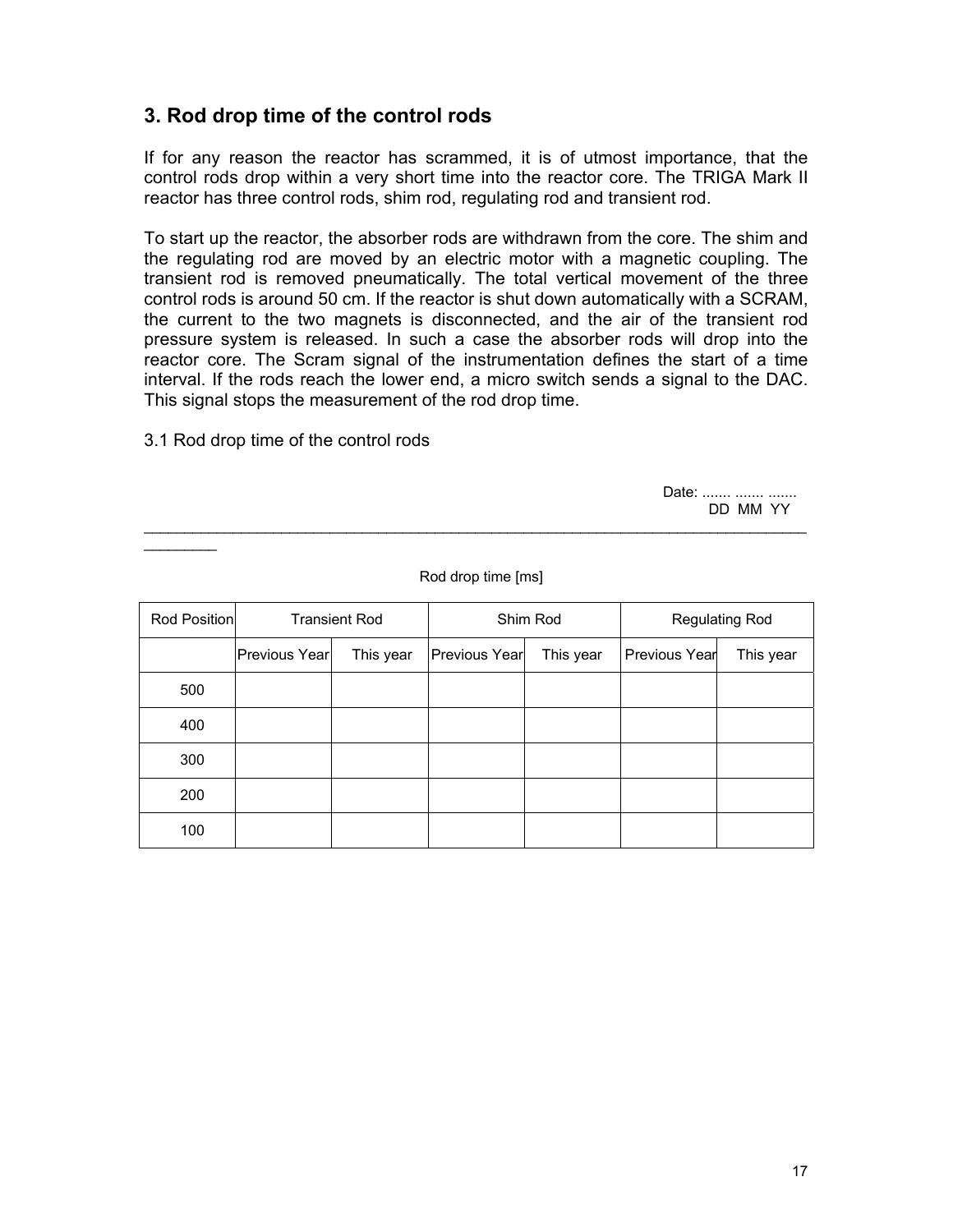# **4. Neutron flux density measurement using compensated ionisation chambers (CIC)**

### 4.1 Introduction

 $\overline{a}$ 

 The neutron flux density is the most important parameter to be controlled during reactor operation. Its range varies from source level at shut down reactor to  $10^{13}$  n  $cm<sup>2</sup>$  s<sup>-1</sup> or even more at full power operation. In addition four radiation types are present in a reactor core, which is prompt and delayed gamma radiation and prompt and delayed neutrons all with a large variety of energies.

In the shut down situation mainly delayed gamma radiation and some source neutrons are present, during the start up procedure the ratio between gammas and neutrons changes constantly and at full power the neutron signal dominates the gamma induced signal for several decades. Therefore very special detectors have to be used at different power levels in order to measure the neutron induced signal.

In the shut down and low power mode the optimal detectors are fission chambers (FC), at medium power level compensated ionisation chambers (CIC) are mainly used and at full power level uncompensated ionisation chambers (UIC) can be applied. An UIC is similar to a CIC except it does not include the compensating electrode, it just a chamber with a boron coated electrode. UIC are used at high reactor power level where the gamma induced signal is negligible compared to the neutron induced signal.

#### 4.2 Compensated ionisation chambers:

In order to improve neutron detection at low neutron fluence rates, these detectors are able to reduce the gamma influence on the detector to about 1% of the total signal. A CIC is a differential chamber comprising three concentric electrodes, which define two chambers in one housing. The first chamber is located between the external positive polarized electrode and the central electrode, which collects the signal. The surfaces of the electrodes are coated with a boron deposit and are therefore sensitive to neutron and gamma rays. (Fig.5.1)

Probably the most frequently used reaction for the conversion of slow neutron into directly detectable particles is the  $^{10}B(n,\alpha)$  reaction. The reaction may be written

$$
{}^{10}_{5}B + {}^{1}_{0}n \rightarrow {}^{7}_{3}Li^* + {}^{4}_{2}He + 5{}^{0}_{-1}e
$$
 Q=2.31 MeV  
and  

$$
{}^{10}_{5}B + {}^{1}_{0}n \rightarrow {}^{7}_{3}Li + {}^{4}_{2}He + 5{}^{0}_{-1}e
$$
 Q=2.792 MeV

where the branching indicates that the reaction product  $\frac{7}{3}Li$  may be left in its ground state ore in its first excited state.<sup>1</sup> When thermal neutrons are used to induce the reaction, about 94% of all reactions lead to the excited state and rest 6% reactions products leads directly to the ground state. In the nuclear reaction created energy Q

The excited lithium nucleus quickly returns ( $T~10^{-13}$  s) to its ground state with emission of a 0.482 MeV gamma ray. This photon always escapes and does not contribute the response of the detector.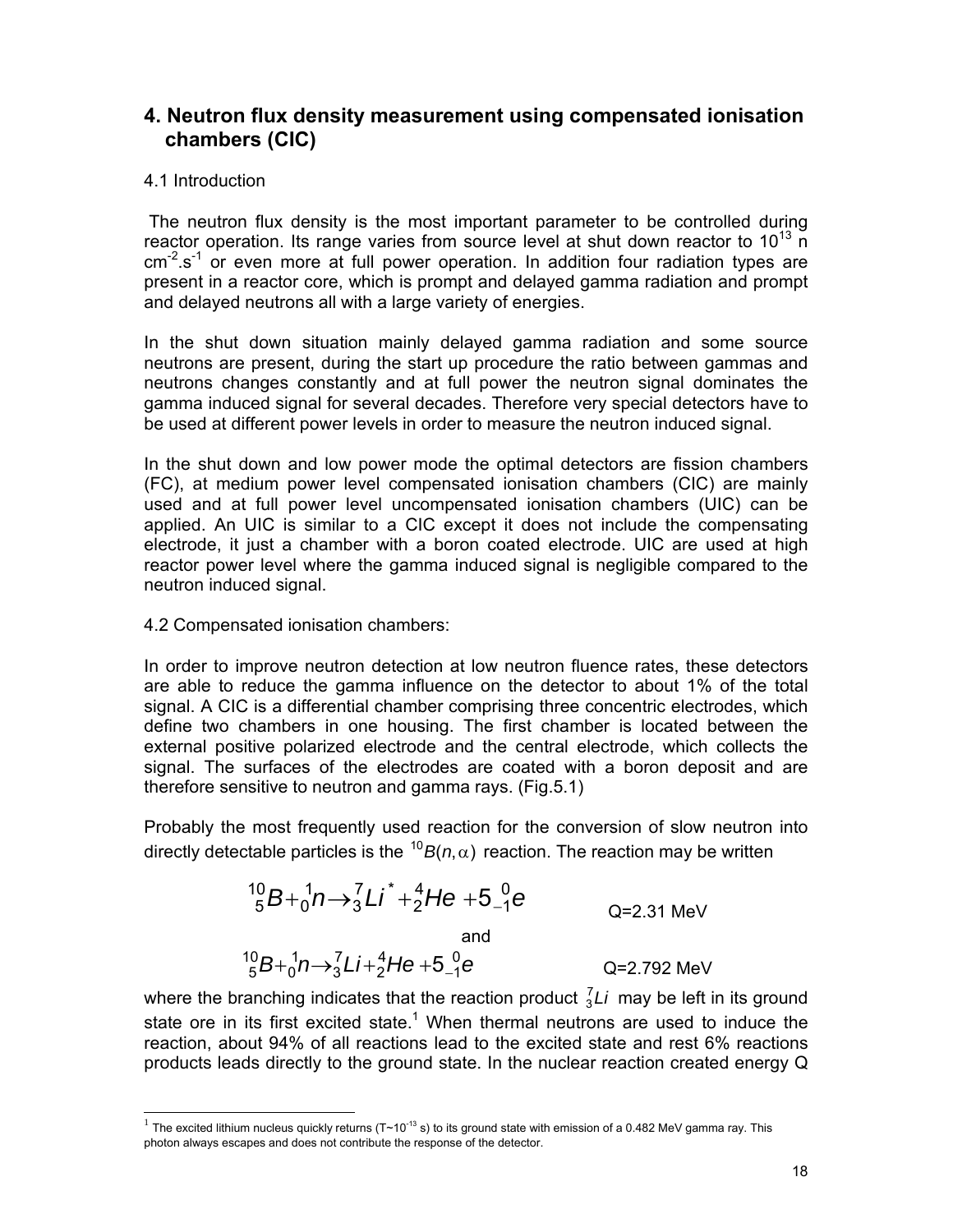(2.31 MeV respectively 2.792 MeV) imparted to the reaction products ( $^7Li$  and  $\alpha$ ) are essentially higher in compared with the incoming of the slow neutron.

Alpha particles and  $7$ Li ionise gas and produce charge pulse or an ionisation current due to the neutron reaction in boron. Also gamma-radiation from fission products produces electrons in the chamber through the following reactions:

- Photo-
- Compton- and
- Pair-production effect

However this gamma induced current is very small compared to neutron induced current.



Fig. 4.1: Cross section through a CIC

The second chamber is located between the internal negative polarized electrode and the signal electrode. The surfaces are NOT coated with a boron deposit and are therefore only sensitive to gammy rays. The current of these two chambers are subtracted from each other due to their opposite polarization and the resulting current is therefore mainly proportional to the neutron induced signal only as shown below:

| Chamber one with boron coating: | $n+y$ sensitive $(+HV)$ |
|---------------------------------|-------------------------|
| Chamber two without boron:      | γ sensitive (-HV)       |

By subtracting the two signals, the gamma signal is compensated and the chamber is only sensitive to neutrons. (Fig. 4.2)

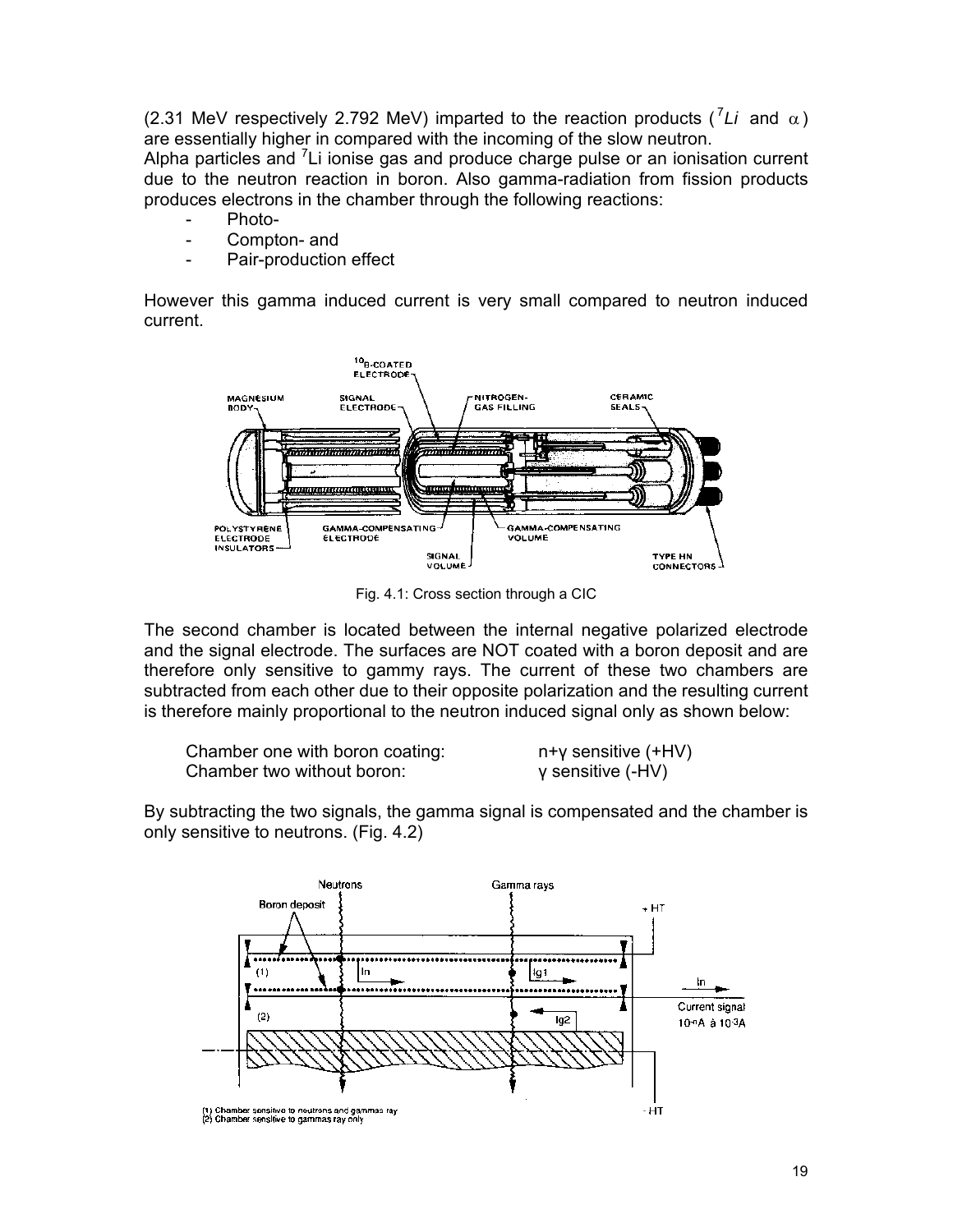Fig. 4.2: Compensated ionisation chamber mimic diagram

 $n+y - y \rightarrow n$  (signal)

The main characteristics of a CIC are the following.

- It is mainly sensitive to neutrons
- A typical neutron sensitivity is  $10^{-14}$  A/nv to  $10^{-13}$ A/nv
- The chamber has to be compensated after installation in the reactor in the presence of a high gamma field but in the absence of neutrons (i.e. soon after reactor shut down with removed neutron source)

Fig. 4.3 shows a typical compensation plot of a CIC.



Fig. 4.3: Typical plot of a compensation curve

- 4.3 Practical exercises
- 1. While the reactor is shut down and the neutron source is removed from the core the negative compensation voltage is varied between 0 V up to –150V. The positive HV is kept constant at + 600V. (Use table 4.1.)
- 2. At 4 different reactor power levels (10 W, 1 kW, 10 kW, 25 kW) the positive high voltage is increased stepwise, the resulting chamber current is read until the plateau is reached. The compensating high voltage is kept constant at the value determined under 1. (Use table 4.2.), see Fig. 4.4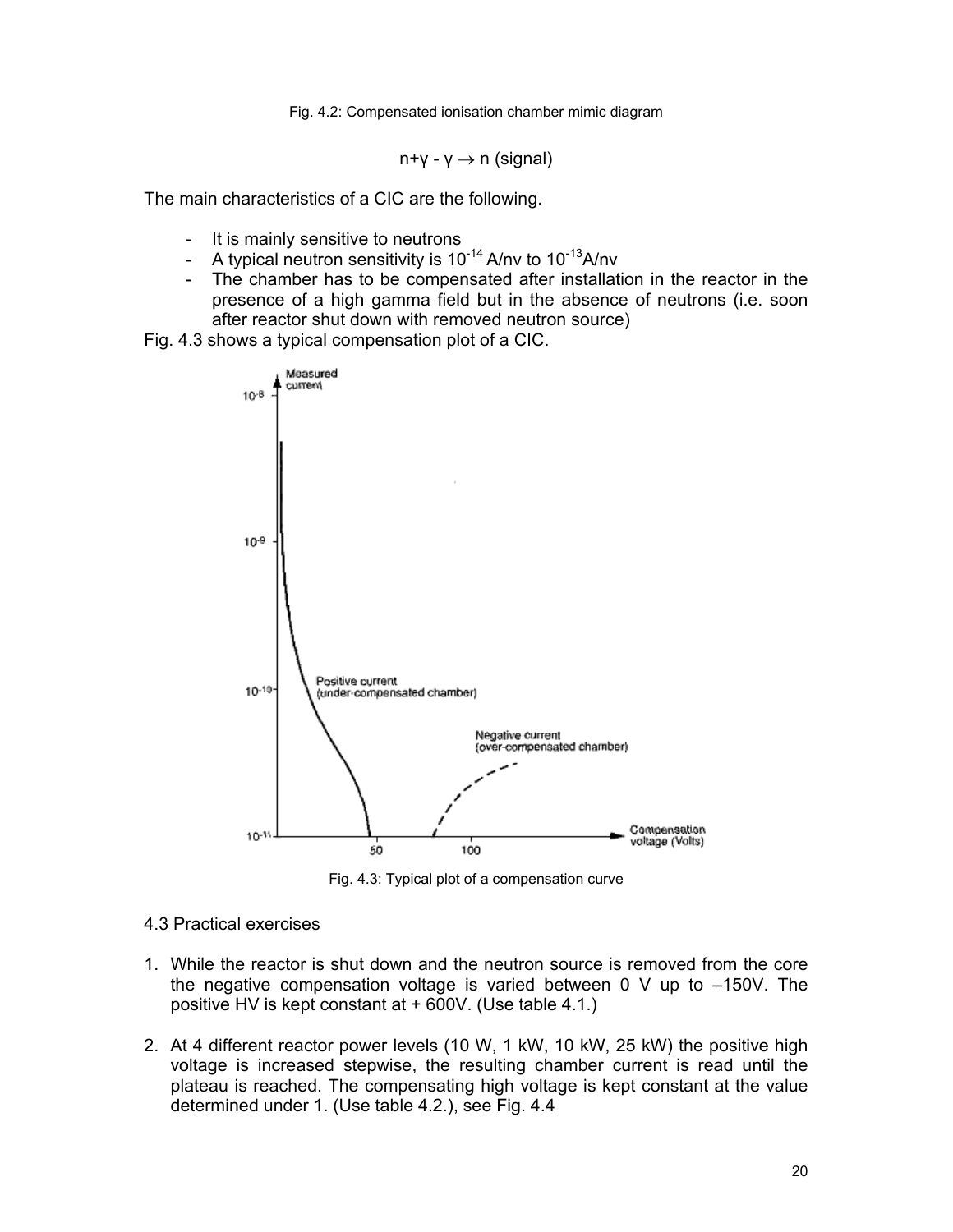3. At fixed positive and negative high voltage the reactor power is increased in steps the chamber current is read. (Use table 4.3.)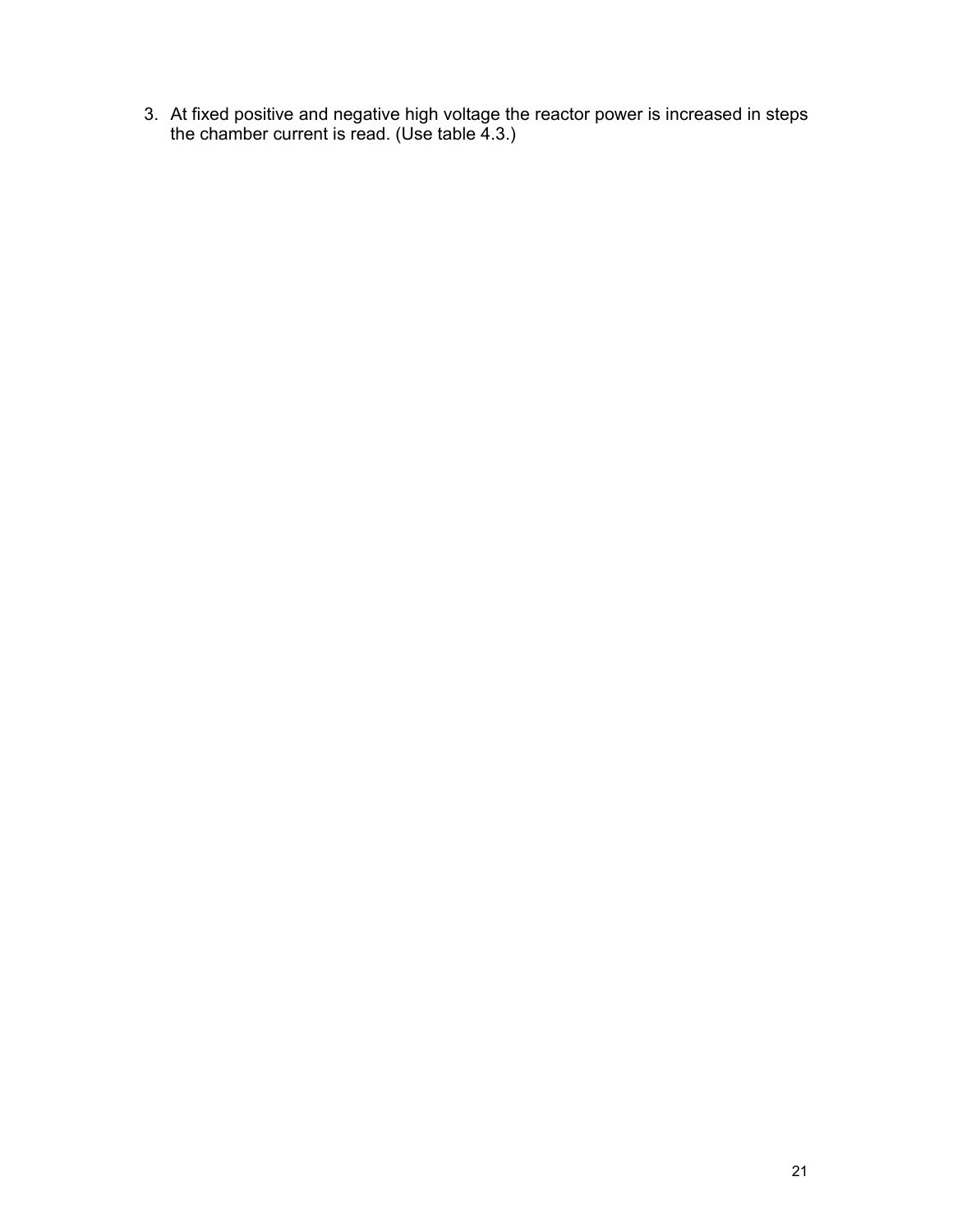| + HV set at +600 V       |             |  |  |  |
|--------------------------|-------------|--|--|--|
| compensating voltage [V] | current [A] |  |  |  |
| $\mathbf 0$              |             |  |  |  |
| $-1$                     |             |  |  |  |
| $-2$                     |             |  |  |  |
| $-3$                     |             |  |  |  |
| $-4$                     |             |  |  |  |
| $-5$                     |             |  |  |  |
| $-10$                    |             |  |  |  |
| $-20$                    |             |  |  |  |
| $-30$                    |             |  |  |  |
| $-40$                    |             |  |  |  |
| $-50$                    |             |  |  |  |
| $-100$                   |             |  |  |  |

Table 4.1: Setting of the compensation voltage



Fig. 4.4: Saturation curve array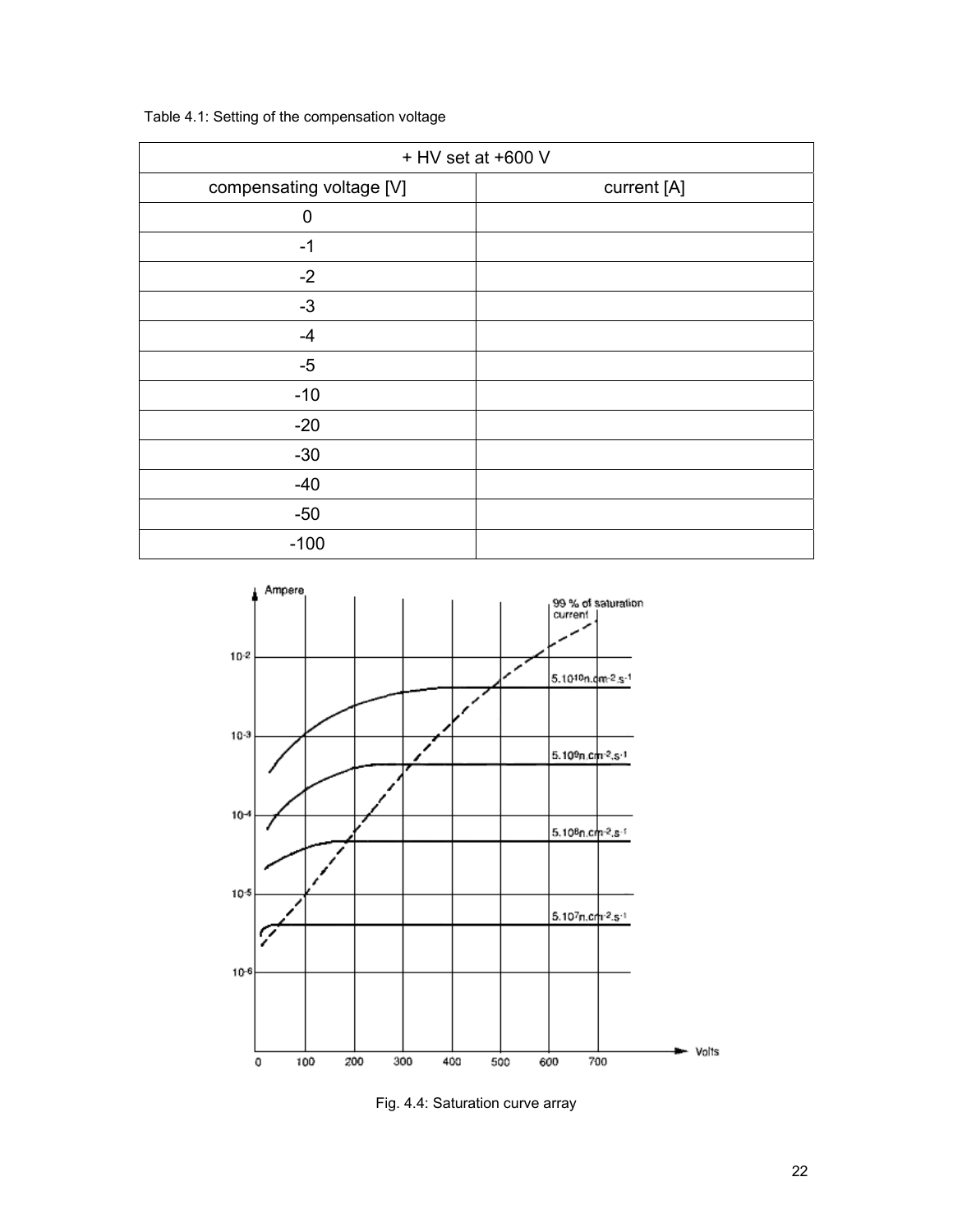| $+$ HV | Reactor power 10 W | Reactor power 1 kW | Reactor power 25 kW |
|--------|--------------------|--------------------|---------------------|
|        | (current A)        | (current A)        | (current A)         |
| $+4$   |                    |                    |                     |
| $+5$   |                    |                    |                     |
| $+6$   |                    |                    |                     |
| $+7$   |                    |                    |                     |
| $+8$   |                    |                    |                     |
| $+9$   |                    |                    |                     |
| $+10$  |                    |                    |                     |
| $+20$  |                    |                    |                     |
| $+30$  |                    |                    |                     |
| $+40$  |                    |                    |                     |
| $+50$  |                    |                    |                     |
| $+100$ |                    |                    |                     |
| $+150$ |                    |                    |                     |
| $+200$ |                    |                    |                     |
| $+300$ |                    |                    |                     |
| $+400$ |                    |                    |                     |
| $+500$ |                    |                    |                     |

#### Table 4.2: Chamber current as a function of + HV and reactor power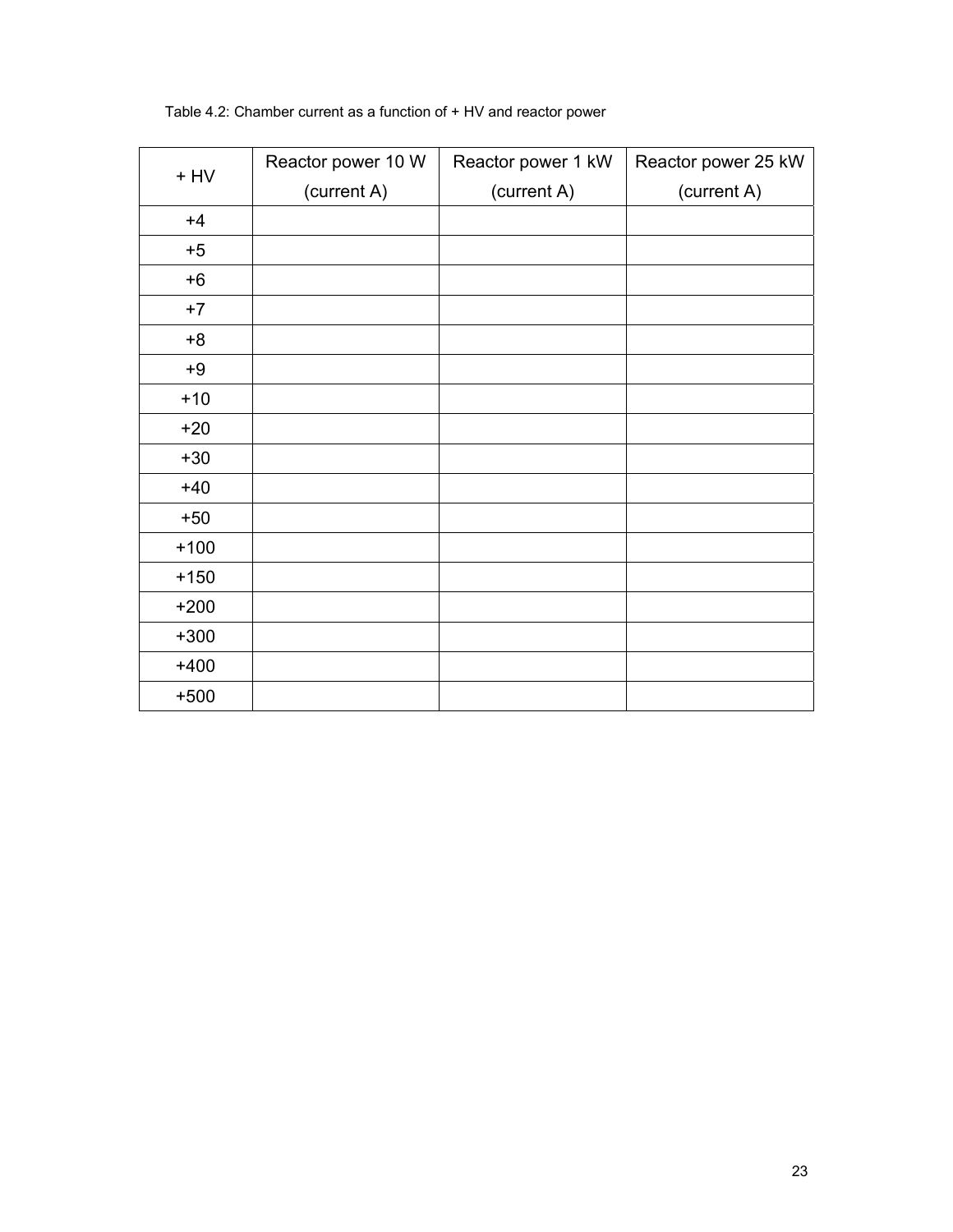### Table 4.3: Chamber current as a function of reactor power

+HV set at: ............... V -HV set at: ............... V

| Reactor power | current [A] |
|---------------|-------------|
|               |             |
|               |             |
|               |             |
|               |             |
|               |             |
|               |             |
|               |             |
|               |             |
|               |             |
|               |             |
|               |             |
|               |             |
|               |             |
|               |             |
|               |             |
|               |             |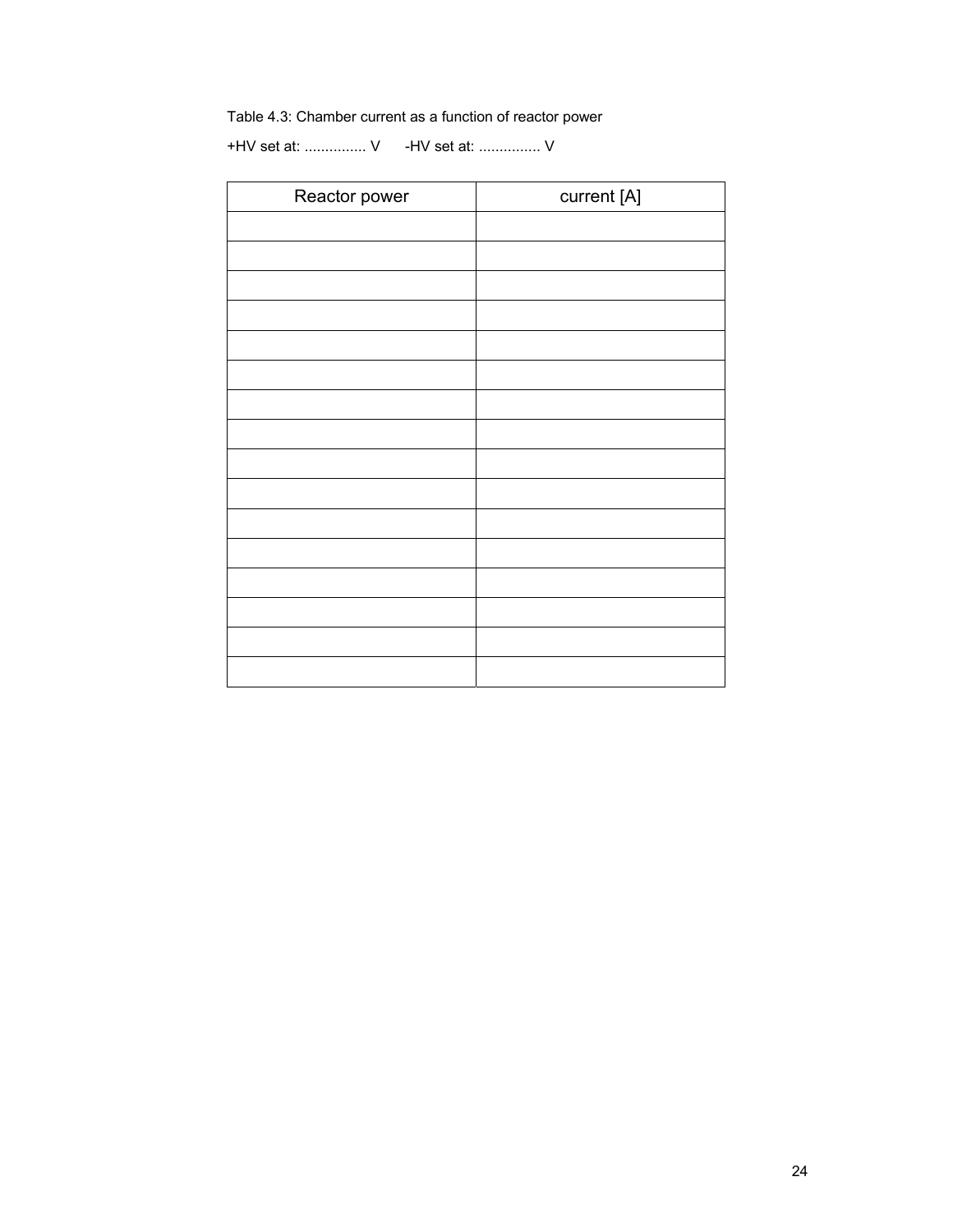# **5. Neutron flux density measurement with fission chambers (FC)**

### 5.1 Introduction:

The structure of fission chamber is similar to that of a ionisation chamber, the main differences are as follows:

- The electrode deposit is made of a small amount (appr. 1 mg) of 93% enriched uranium
- The neutron interaction with uranium results in a fission process with a much higher reaction energy than with the neutron-boron interaction
- The interaction of the chamber with gamma radiation is smaller therefore FC can be readily applied to detect a small amount of neutrons in a high gamma background field (i.e. in the reactor shut-down or start-up mode, reactor power level below 10 W)
- Using a pulse high discriminator the small pulses from gamma interaction can be filter away from the large neutron induced pulses
- The typical neutron sensitivity is  $10^{-14}$  A/nv to  $10^{-12}$  A/nv
- Fission chambers can be operated either in the pulse mode or in the current mode, in special cases they could also use current fluctuations (Campbell mode)

#### 5.2 Fission chambers:

In research reactors and small nuclear power plants (NPP) fission chambers are positioned outside around the core to monitor the neutrons. In large NPP the information collected from outside the core on the neutron flux density distribution inside the core is not sufficient therefore miniature FC have been developed to be positioned inside the core. These miniature FC have the size of a pencil and are usually positioned in tubes entering the core from top or bottom. In large NPP there may be typically around 100 such FC distributed inside the core. The signals are collected and evaluated in a computer system to optimize the power distribution, but the signals may also be used for fast reactor shut-down in case of any power deviation from demand power. (Fig. 5.1, Fig. 5.2)



Fig. 5.1 Cross section through miniature in-core fission chamber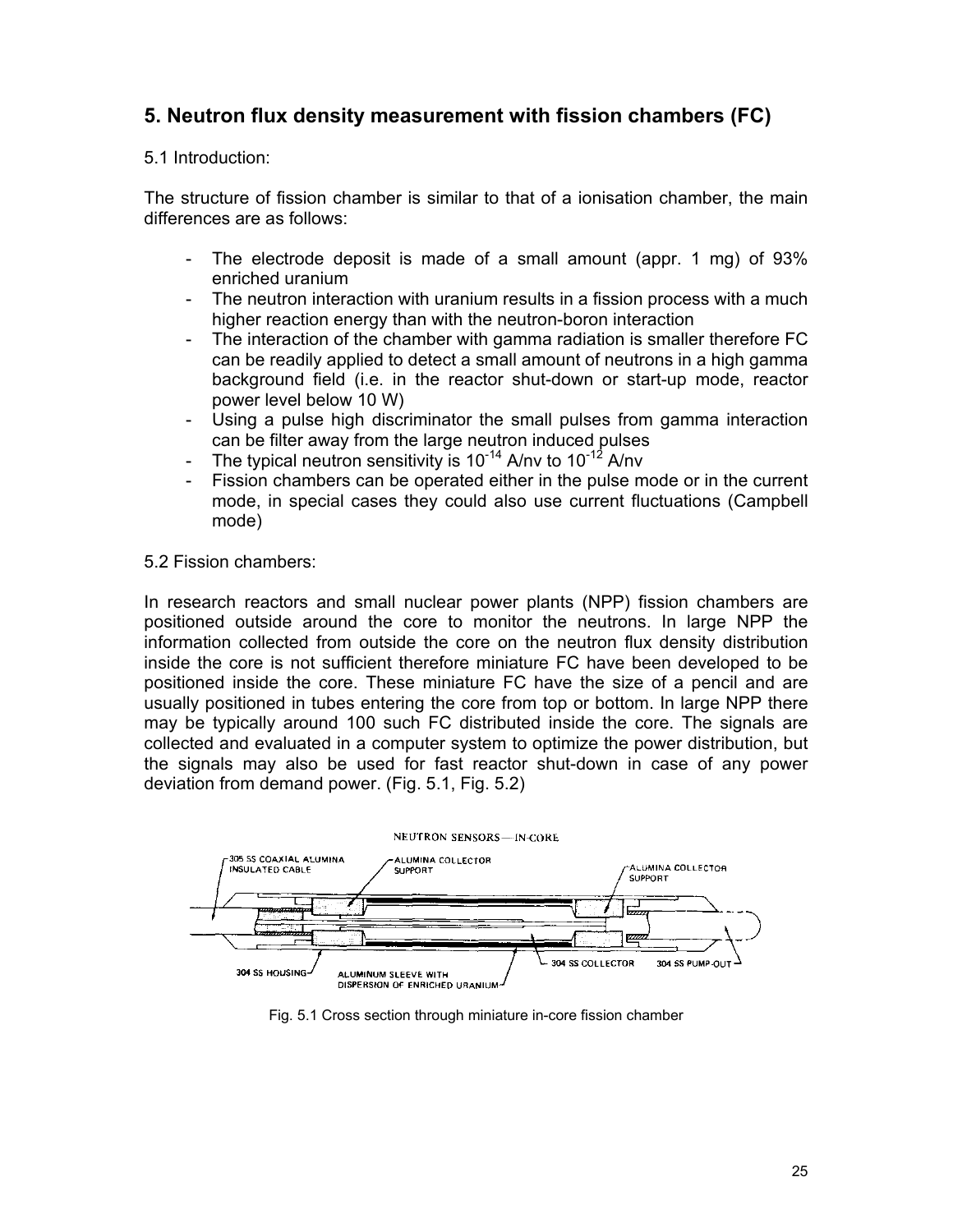

Fig. 5.2: Ranges of in-core fission chambers

- 5.3 Practical exercises
- 1. While the reactor is shut down and the neutron source is removed from the core (no neutrons available for detection) the pulses of the fission chamber (gamma background and noise) are counted as a function of the discriminator setting. When no more pulses are counted the discriminator is set at that position. (Use table 5.1)
- 2. The neutron source is inserted into the core, the reactor is operated at a low power level (1 W) and the FC is lowered to bottom of the guide tube. Now the counts are registered for about 30 s (three times calculating the average count rate), then the FC is removed in 10 cm steps from the core and the measurement is repeated until the FC is so far away from the core that no more counts are registered. (Use table 5.2)
- 3. When the reactor is shut down, the count rate of the FC as a function of time is measured to follow the neutron flux density decrease. (Use table 5.3)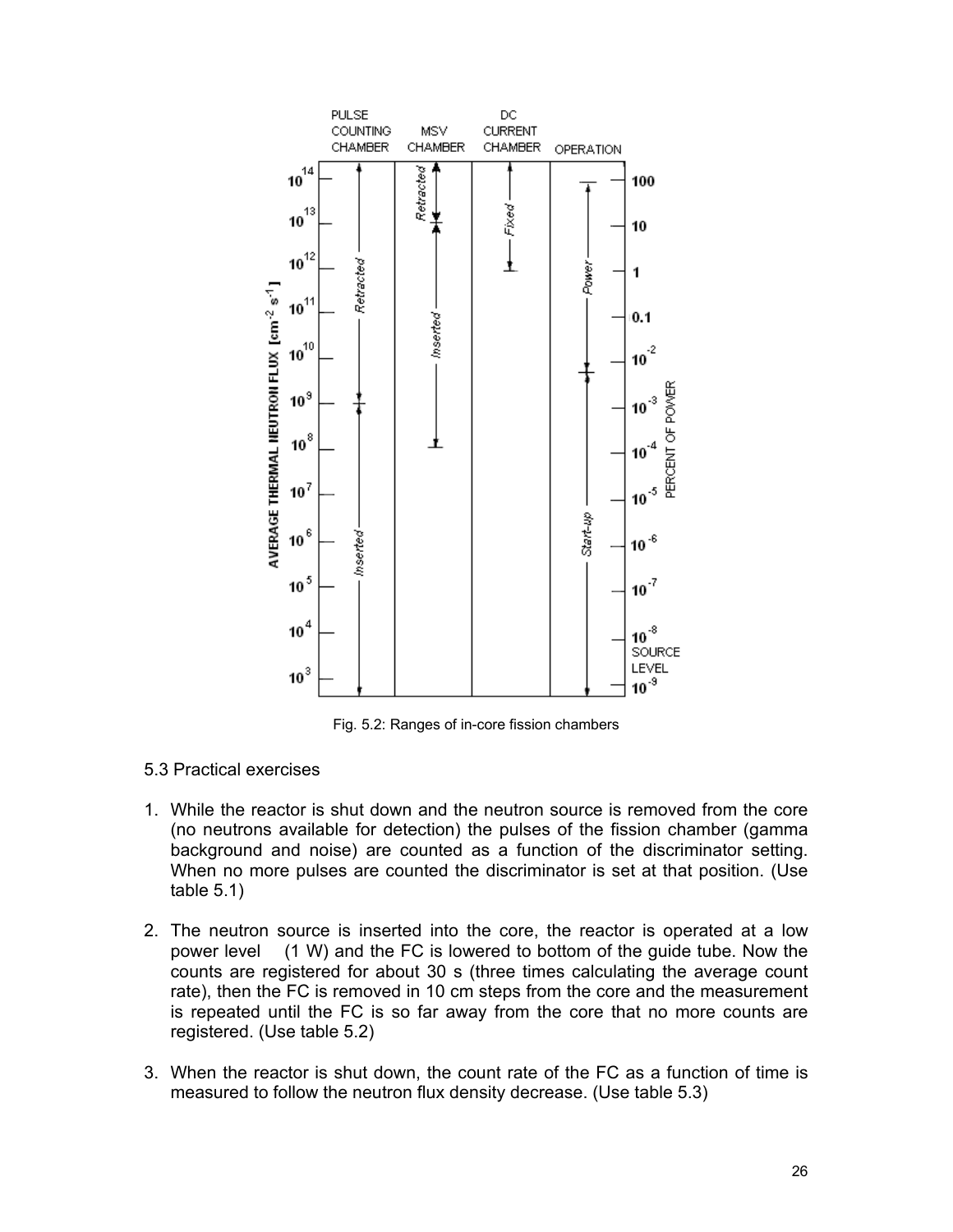| Position from lowest end [cm] | Counts per 30s |
|-------------------------------|----------------|
| $\pmb{0}$                     |                |
| $+10$                         |                |
| $+20$                         |                |
| $+30$                         |                |
| $+40$                         |                |
| $+50$                         |                |
| $+60$                         |                |
| $+70$                         |                |
| $+80$                         |                |
| $+90$                         |                |
| $+100$                        |                |
| $+110$                        |                |
| $+120$                        |                |
| $+130$                        |                |
| $+140$                        |                |
| $+150$                        |                |
| $+160$                        |                |
| $+170$                        |                |
| $+180$                        |                |
| $+190$                        |                |
| $+200$                        |                |

Table 5.1: Range of neutrons in the core region using a fission chamber FC 165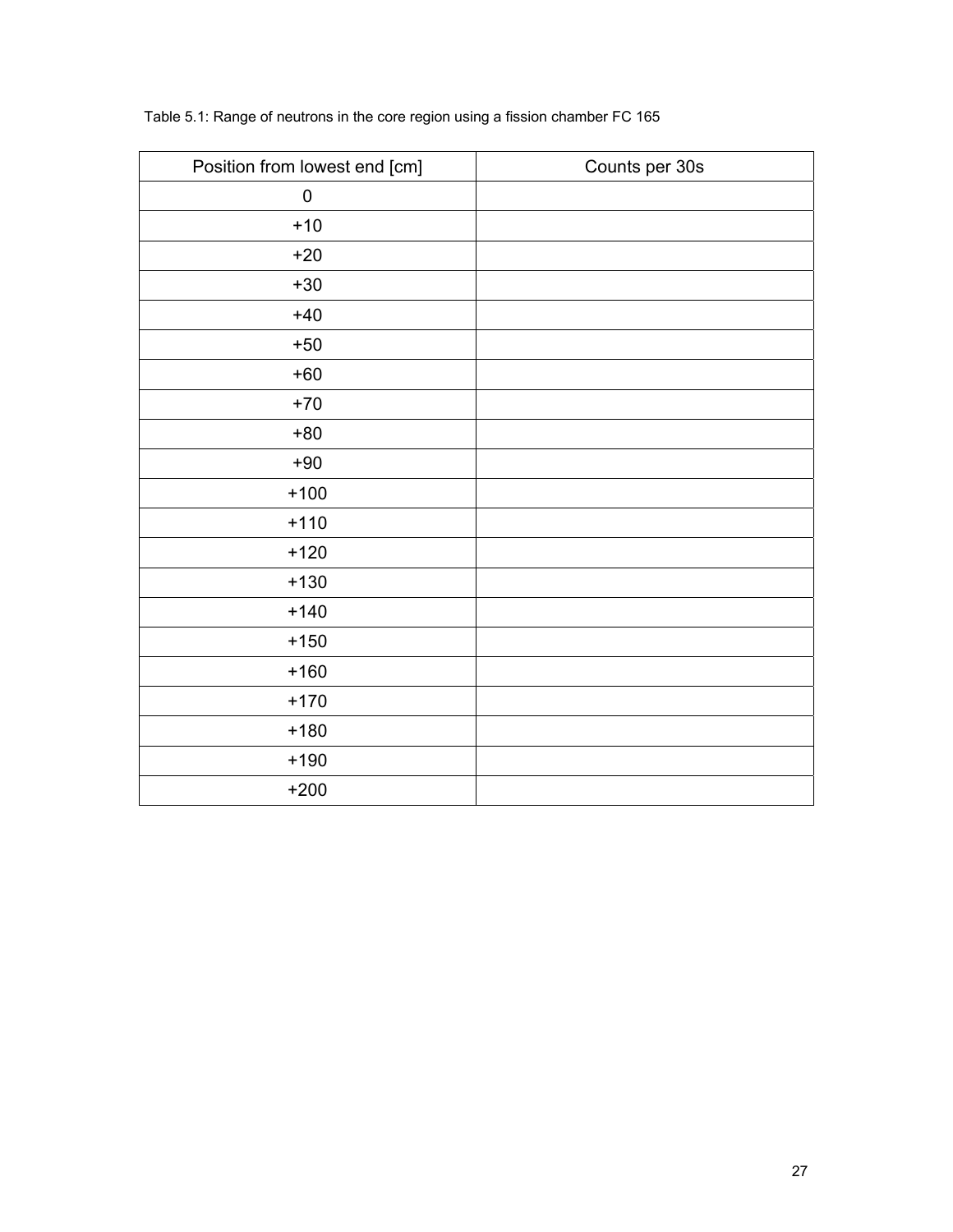| Discriminator setting | Counts per 30s |
|-----------------------|----------------|
| $\mathbf 0$           |                |
| 0.2                   |                |
| 0.4                   |                |
| $0.6\,$               |                |
| $0.8\,$               |                |
| 1                     |                |
| $1.2$                 |                |
| 1.4                   |                |
| 1.6                   |                |
| 1.8                   |                |
| $\overline{2}$        |                |
| 2.5                   |                |
| 3                     |                |
| 3.5                   |                |
| 4                     |                |

## Table 5.2: Fission chamber count rate as a function of the discriminator setting Type FC 165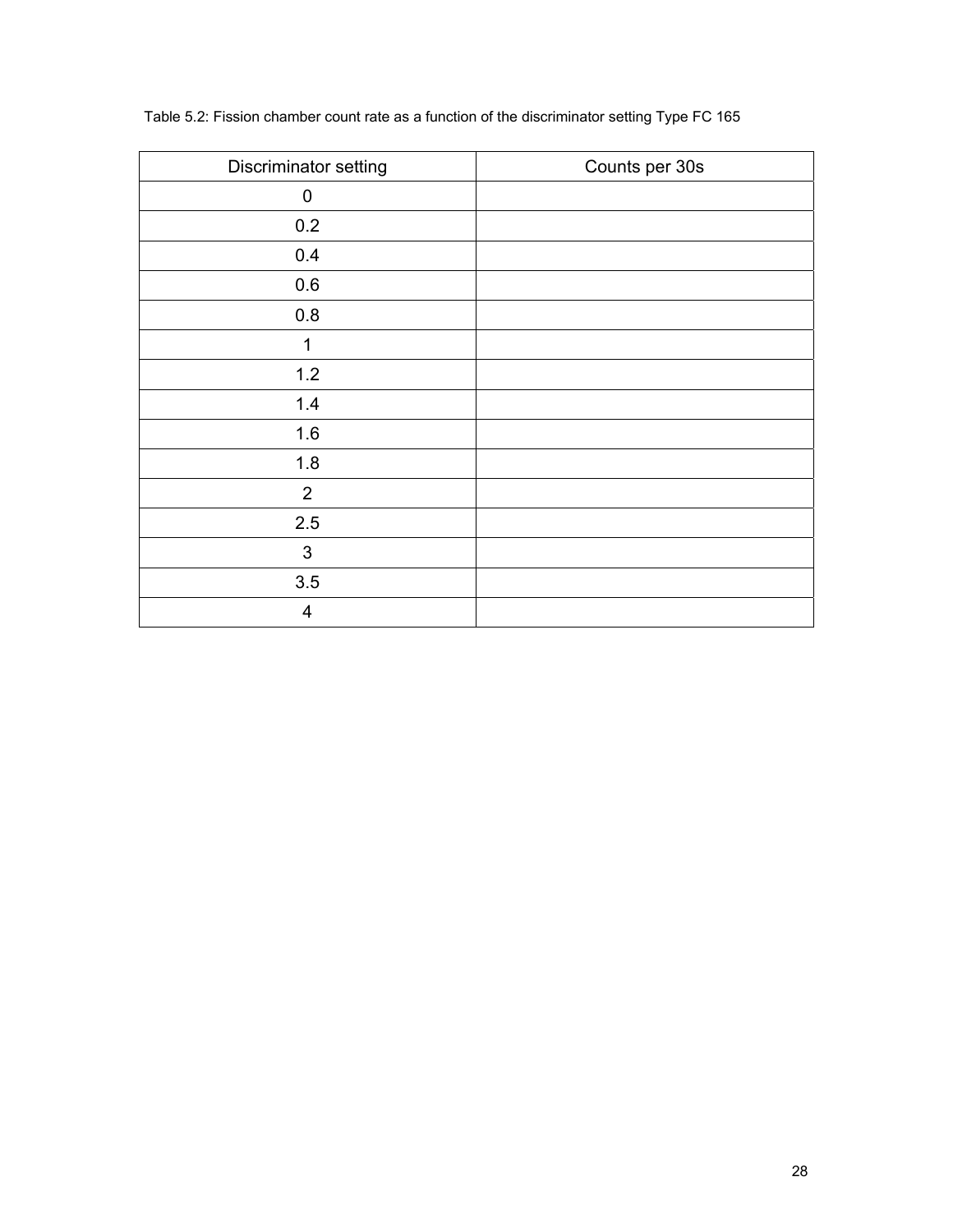#### Table 5.3: Fission chamber count rate after reactor shut down

| Time after shut down | Fission chamber count rate |
|----------------------|----------------------------|
| [min]                | $[30s]$                    |
|                      |                            |
|                      |                            |
|                      |                            |
|                      |                            |
|                      |                            |
|                      |                            |
|                      |                            |
|                      |                            |
|                      |                            |
|                      |                            |
|                      |                            |
|                      |                            |
|                      |                            |
|                      |                            |
|                      |                            |
|                      |                            |
|                      |                            |
|                      |                            |
|                      |                            |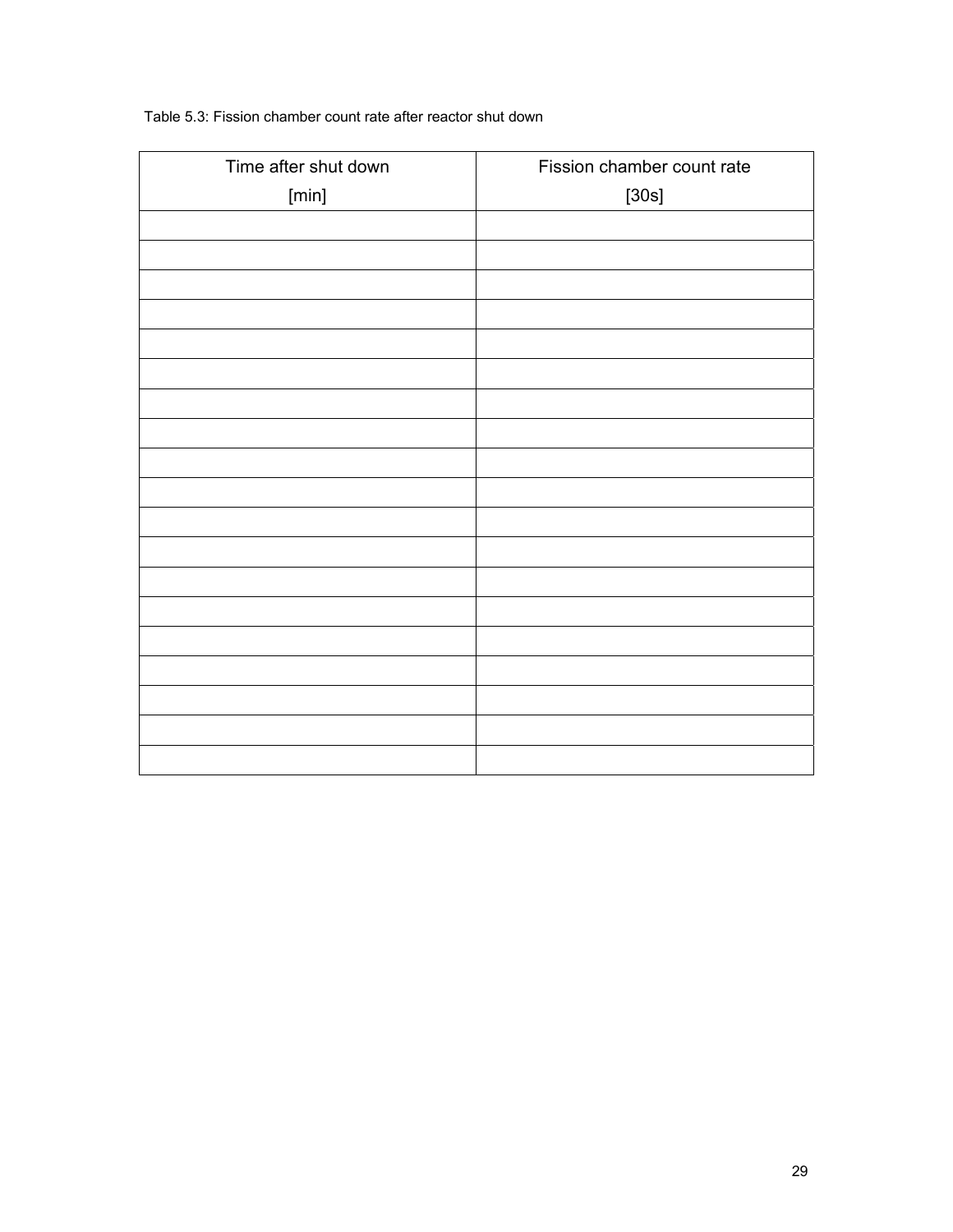# **6. Neutron flux density measurement with self-powered neutron detectors (SPND)**

### 6.1 Introduction

The principle of measuring electrons directly after neutron capture was known and patented as early as 1938. Neutron detectors operating without any external voltage were reported in 1961, but the practical application in neutron flux measurement techniques was first reported in 1964. During the following years a large number of papers on self-powered neutron detectors were published. As these detectors operate without any external voltage they are usually called self-powered neutron detectors (SPND).

The years between 1969 and 1974 were used especially for the development of new emitter materials. Besides the most important emitter materials Co, Rh and V also the other emitter materials such as Ag, Al, Au, 11B, Ce, Er, Gd, Hf, Pd, Pt, Os, Ta, Tl, W and Yb were investigated. Another part of the developmental work concentrated on new geometric detector forms where detector bundles with different emitter lengths were used to measure the axial power distribution in the core.

| <b>Isotope</b>    | Natural<br>abundance<br>$(\%)$ | <b>Neutron</b><br><b>Cross</b><br>section (b) | Half-life         | Maximum $\beta$ -<br>decay MeV | Burn up in %<br>per month at<br>$10^{14}$ cm <sup>-2</sup> s <sup>-1</sup> |
|-------------------|--------------------------------|-----------------------------------------------|-------------------|--------------------------------|----------------------------------------------------------------------------|
| $^{27}$ Al        | 100                            | 0.23                                          | $2.3 \text{ min}$ | 2.9                            | 0.006                                                                      |
| 107 <sub>Ag</sub> | 48.65                          | 35                                            | $2.3 \text{ min}$ | 1.8                            | 0.9                                                                        |
| 109 <sub>Ag</sub> | 51.35                          | 89                                            | 24 <sub>s</sub>   | 2.8                            | 2.3                                                                        |
| 11B               | 80.2                           | 0.005                                         | $0.02$ min        | 13.4                           |                                                                            |
| 51 <sub>V</sub>   | 99.76                          | 4.8                                           | 3.76 min          | 2.5                            | 0.12                                                                       |
| $103$ Rh          | 100                            | 150                                           | 4.4 min/42<br>S   | 2.5                            | 3.9                                                                        |
| 59 <sub>Co</sub>  | 100                            | 37                                            | $10^{-14}$ s      |                                | 1.0                                                                        |
| $55$ Mn           | 100                            | 13.3                                          | 2.58h             | 2.8                            | 0.34                                                                       |
| $^7$ Li           | 92.6                           | 0.037                                         | 0.85 s            | 13.0                           |                                                                            |
| <b>Natural Er</b> | 100                            | 162                                           |                   |                                | 4.0                                                                        |
| <b>Natural Hf</b> | 100                            | 102                                           |                   |                                | 3.2                                                                        |
| <b>Natural Pt</b> | 100                            | 10                                            |                   |                                | 0.25                                                                       |

Table 6.1: Some characteristic data of emitter materials

The most common detector form is a coaxial cylinder with an emitter in the center surrounded completely by an insulator. The outer sheath acts as case and collector (Fig.6.1 and 6.2**).** The detector geometry can be adapted for special applications and also small plates, hooks or spirals are offered by the industry. Table 6.1 gives a summary of the commonly used emitter materials for self-powered neutron detectors.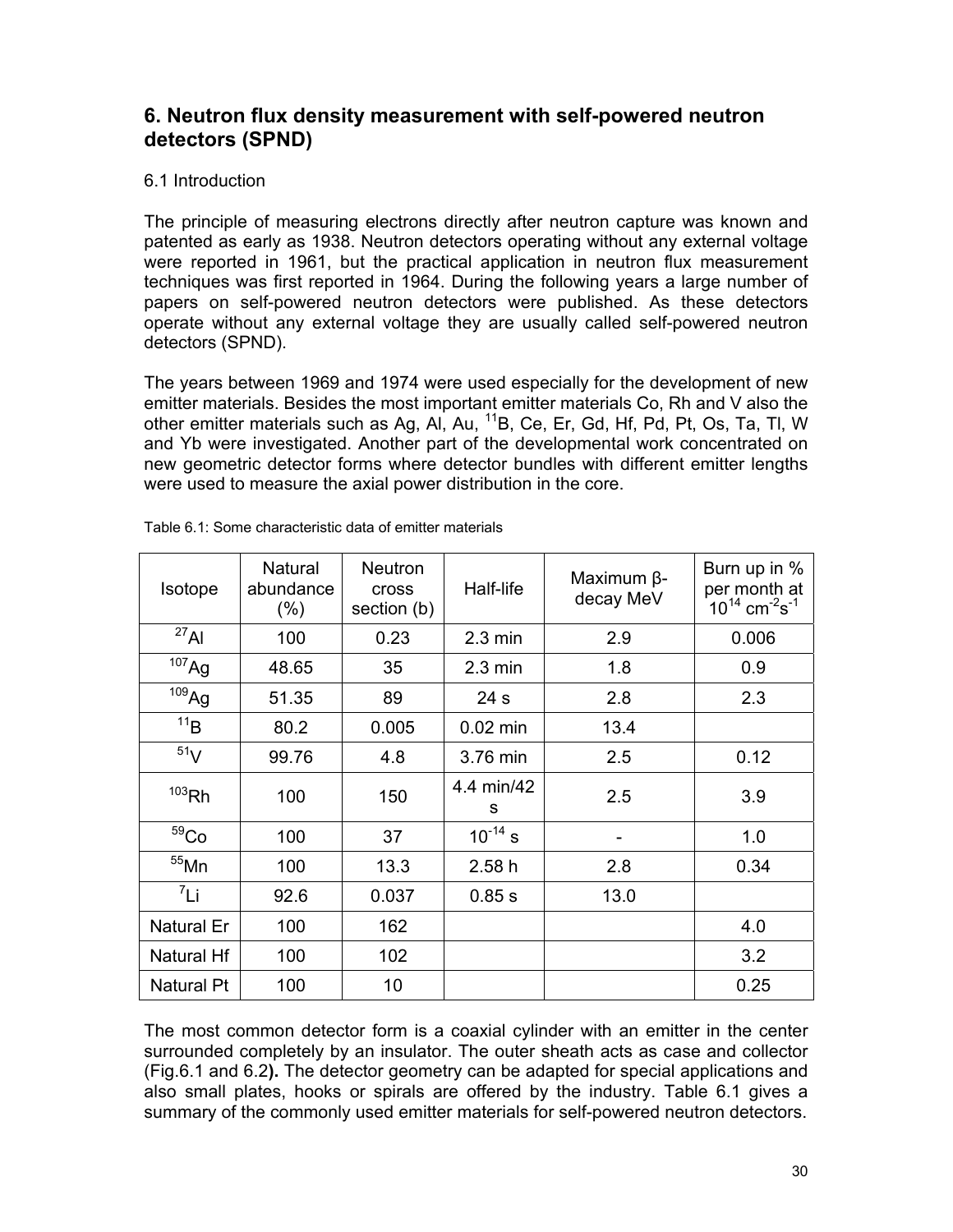The emitter material must have an appropriate neutron absorption cross-section, which usually is a compromise between detector sensitivity and detector burn-up. The detector signal decreases with burn-up, the speed of burn-up being governed by the cross-section value (Fig. 6.1). Other emitter material selection criteria are the energy of the radiation emitted after a neutron capture, the half-life of the produced nuclides, their daughter products and the melting point. According to these criteria the whole nuclide chart has been searched for possible emitter materials. The resulting nuclides have been mentioned above.



Fig. 6.1: Self powered neutron detector

The insulator usually consists of a high-temperature resistant material (like  $A_2O_{3}$ , MgO or BeO) and must have a thickness that allows the produced electrons -  $(n, \gamma)(\gamma, e)$  - to reach the collector. An optimization of the detector geometry especially the emitter diameter and the insulator thickness is necessary.



Fig. 6.2: Self powered neutron detector

The collector has to collect the emitted electrons and gives the detector its mechanical stability. It must be corrosion resistant and should not undergo dimensional changes at high temperatures. After a neutron capture in the emitter a  $(n,y)(y,e)$  reaction produces electrons. The constant loss of electrons from the emitter produces a current between emitter and collector, which can be measured directly by an ammeter. The current is proportional to the rate of absorption of neutrons in the emitter and thus proportional to the local neutron flux.

#### 6.2 Slow or delayed SPND

In some emitter materials the electrons are produced with a time delay according to the half-life of the nuclide. The detector, therefore, gives a delayed response to a neutron flux variation and a constant signal is measured only after the saturation activity of the emitter material has been reached. Typical delayed self-powered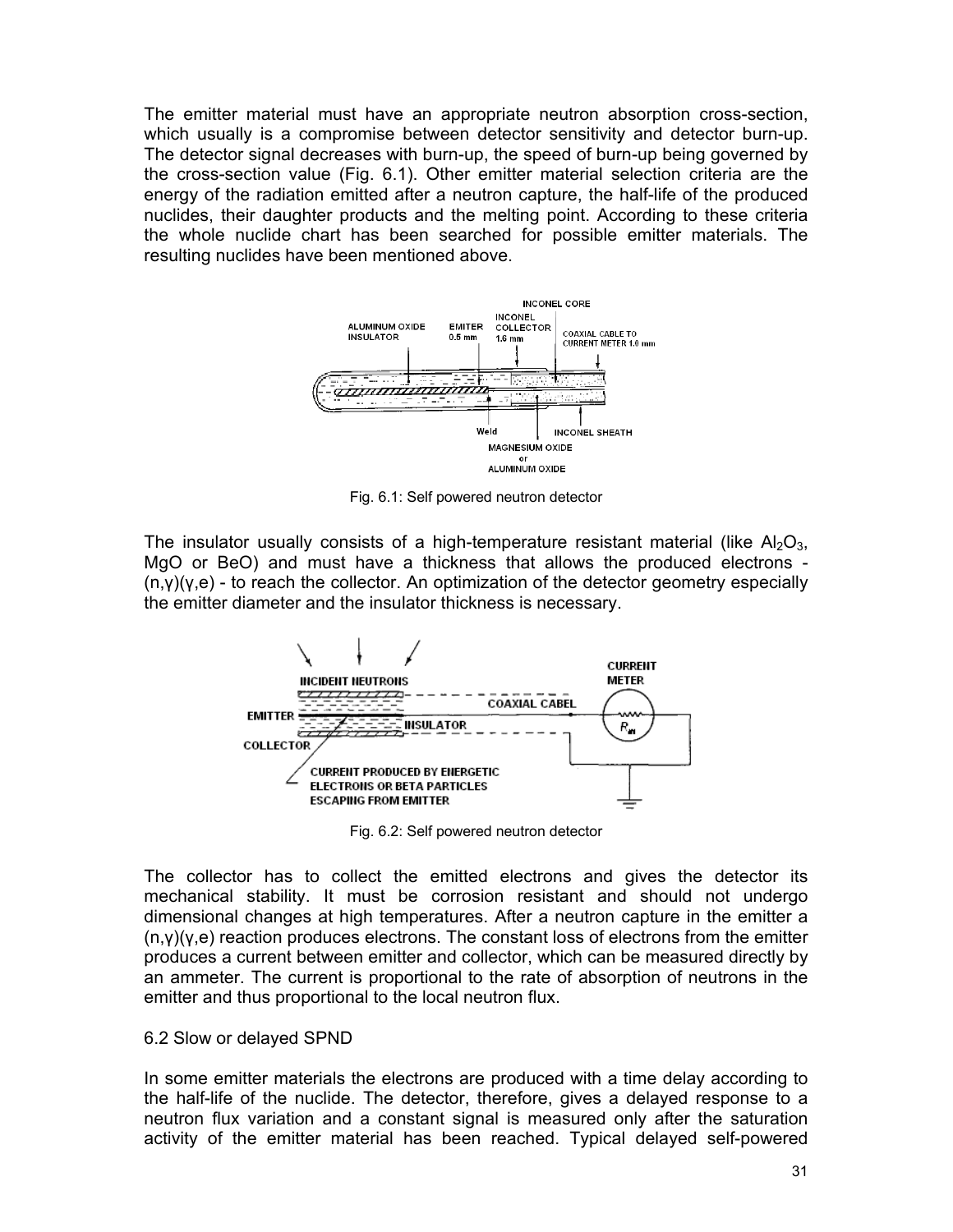neutron detectors are Rh and V detectors, which have a response time of about 5 min. For this reason they cannot be used in the reactor protection system. (Fig. 6.3)



Fig. 6.3: SPND response to step change in neutron flux

### 6.3 Prompt SPND

If the  $(n,y)(y,e)$  reactions take place immediately (i.e. 10<sup>-14</sup> s for a Co detector), the detector responds promptly to any neutron flux change and can be used in the reactor protection system. As the prompt self-powered neutron detectors are very important for power reactor instrumentation, the signal composition will be analyzed more closely.

The main part of the signal is prompt and results, e.g., with a Co detector from the reaction <sup>59</sup>Co(n,γ)<sup>60</sup>\*Co. In addition, heavier nuclides like <sup>60</sup>Co and <sup>61</sup>Co are produced in the emitter material. The gamma radiation emitted from this nuclear reaction produces electrons in the emitter by either photo, Compton, pair-production processes or by internal conversion, which penetrate the insulator and are collected by the collector. Now the prompt signal  $I_{pr,n}$  resulting from the direct nuclear reaction has to be distinguished from the delayed signal  $I_8$  from the produced heavier isotopes. These isotopes usually emit β-radiation and delayed gamma radiation, both producing an unwanted delayed detector signal together with the prompt signal.

#### 6.4 Other influences on the SPND signal

Other disturbances are neutron capture gamma rays from the reactor core and the prompt ( $I_{pr,y}$ ) and delayed ( $I_{del,y}$ ) gamma radiation from nuclear fission. These radiation components penetrate the detector and cable from outside and produce secondary electrons registered as detector noise.

The polarity of this noise signal depends on the atomic numbers of collector, insulator and emitter. Therefore, the total detector signal is composed according to:

$$
I_{tot} = I_{pr,n} + I_{pr,\gamma} + I_{del,\gamma} + I_{\beta}
$$

From the above-stated components contained in  $I_{pr,y}$  one component (prompt gamma radiation from fission) depends on the fission rate and the other component (neutron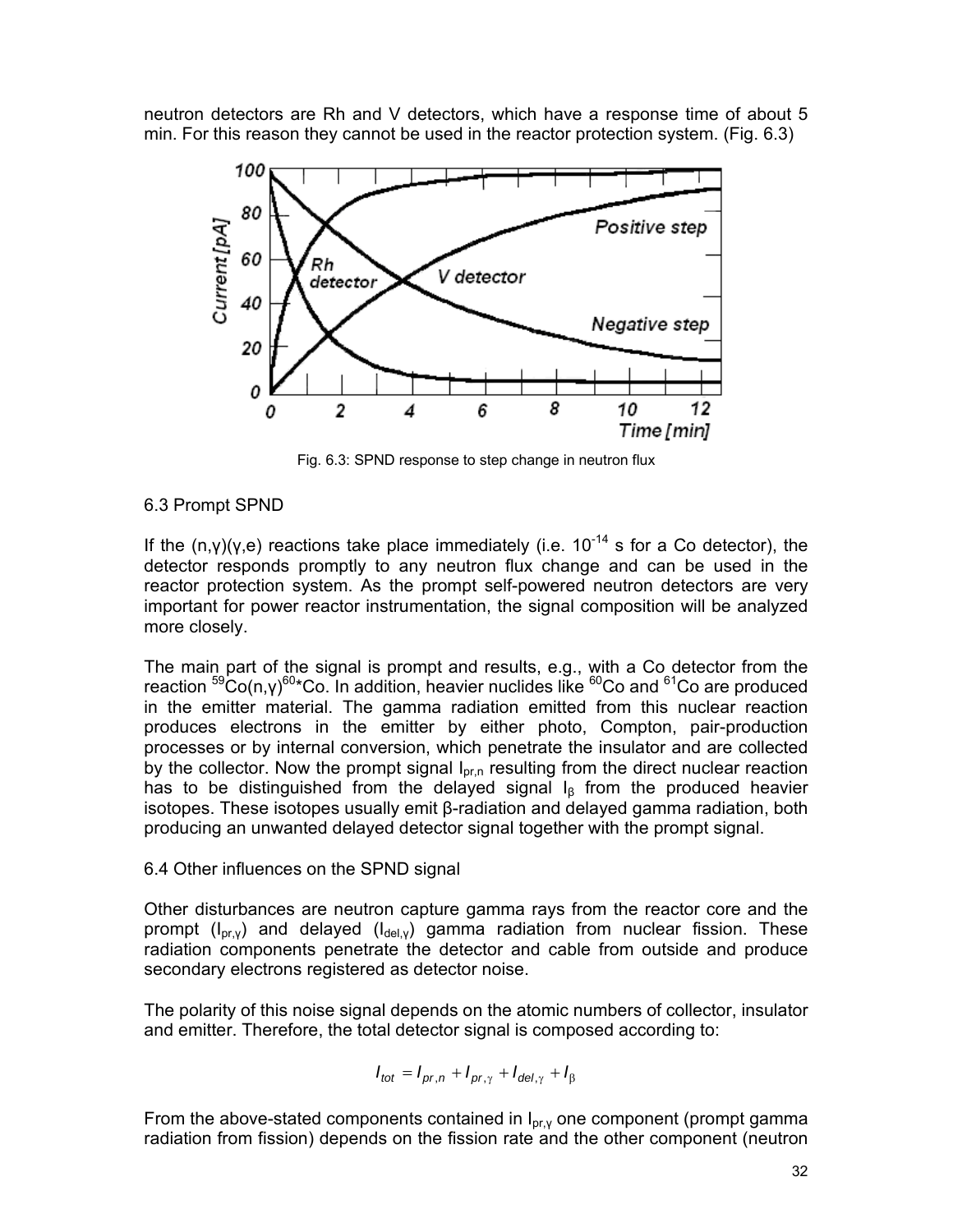capture gamma rays) depends on the location where the detector is installed in the reactor core. Therefore,  $I_{\text{pr},\gamma}$  depends on the reactor type and on the detector core position. For one special location of a new Co detector  $I_{\text{pr},n}$  is about 83% and  $I_{\text{pr},y}$ about 17% of the total signal. For other emitter materials these values depend on the atomic number of the emitter. The composition of the two different noise signals ( $I_{del,v}$ ) and  $I_6$ ) can produce accidentally a total signal  $I_{\text{tot}}$ , which may be approximately constant over several years even if the true detector signal Ιpr,n decreases according to the detector burn-up. Thus the signal to noise ratio is decreased while the total signal is constant. The behaviour of  $I_{tot}$  depends very much on the local neutron flux and the above mentioned effect of burn-up compensation by the creation of noise signals is predominant at a flux level of about  $1x10^{14}$  cm<sup>-2</sup>s<sup>-1</sup>. From a safety point of view this effect is not acceptable, therefore, a periodic calibration of the detector signal as well as an investigation of its composition is necessary. This can be done either during reactor operation with movable detector systems or during reactor shutdown periods where the prompt detector signal is zero.

#### 6.5 Practical exercise

A SPND is installed in the reactor core and the reactor is started to a low power level. According to the selected emitter material the current of the SPND will increase due to the activation of the emitter material. It takes about 10 half-lives until a constant signal is obtained. Then the reactor is shut down and the decrease of the signal is observed which again depends on the half-life of the emitter material. From these values the emitter material can be determined.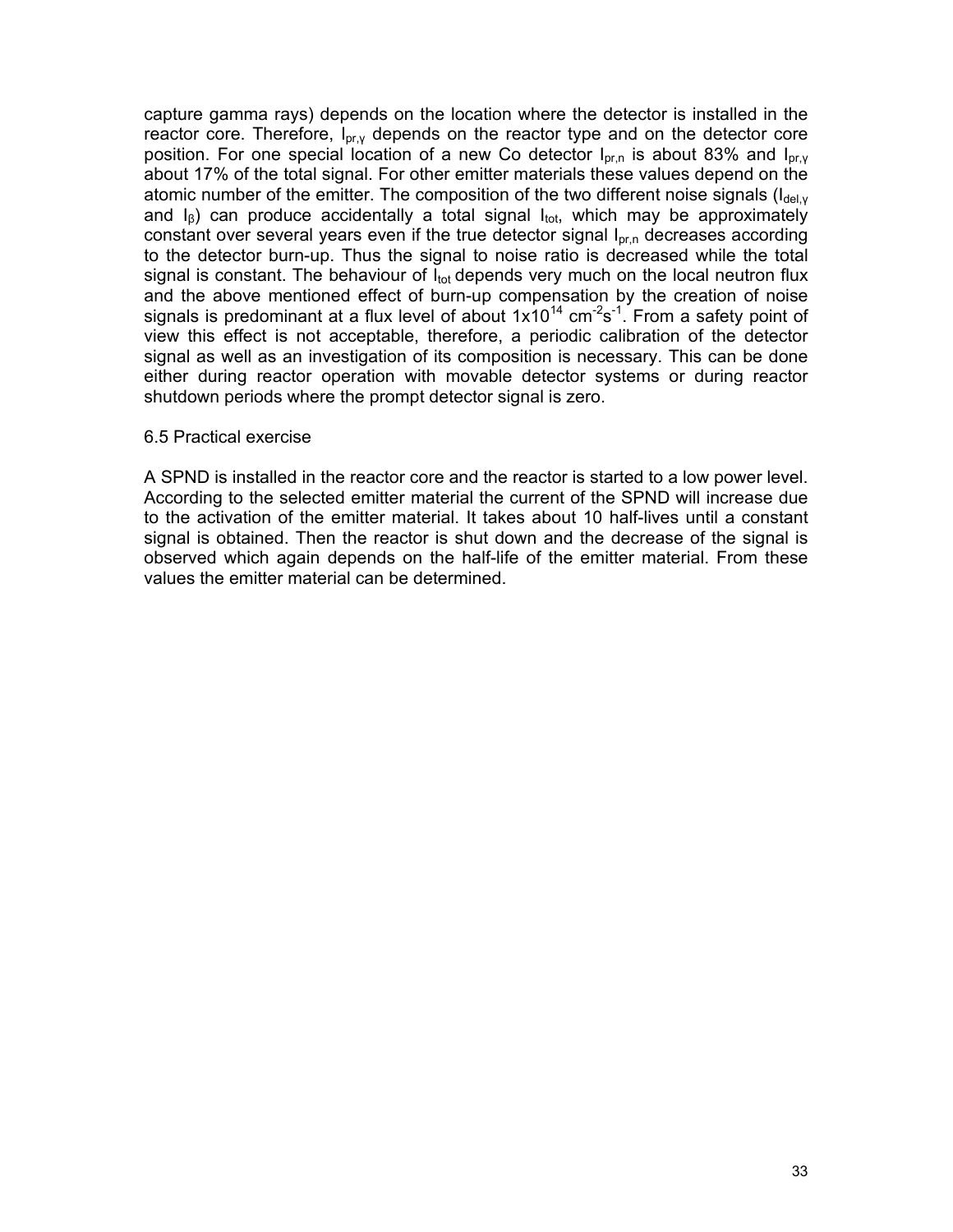# 7. Pressurized water reactor simulator

### 7.1 Introduction

This text assumes that the participant already has some basic knowledge of the function of a Pressurized Water Reactor (PWR). Therefore no attempt has been made to provide detailed descriptions of the PWR system. Such information is found in nuclear engineering textbooks such as in /www.world-nuclear.org/ >issues and information briefs/. However, details are provided where necessary to describe the functionality and the interactive features of the individual simulator screen, which relates to the specific PWR subsystems.

The text covers basic NPP plant operations, like plant load following, reactor trips or scrams (=immediate reactor shut down) and recovery (e.g. turbine- or reactor scram). In addition, it covers plant responses to malfunction events. Some malfunction events lead to reactor scram or turbine trip. Other serious malfunctions (e.g. LOCA) lead to accident situations, causing actuation of the Passive Core Cooling Safety System.

Pressurized water reactors were initially designed for use in submarines. Knolls Atomic Power Laboratory and Westinghouse Bettis Laboratories performed the research and development work. As a result of this initial R & D work, a commercial PWR was designed and developed for nuclear power plant applications. Eventually, several commercial PWR suppliers emerge: Westinghouse, Babcock and Wilcox; and Combustion Engineering in the U.S.; Siemens (Kraftwerk Union) in West Germany; and Framatome in France. Subsequently, Mitsubishi in Japan and Agip Nucleari in Italy became PWR Licensees.

Over the past three decades, many PWRs were in service, accumulating thousands of reactor years of operating experience. In recent years, new generations of advanced PWR nuclear power plants have been developed, building upon the past success, as well as applying lessons learned from past operating experience. The advanced PWR design incorporates efforts by utilities, and the regulators to establish standardized solutions to meet their requirements. This is because the advanced PWR design has to be suitable for deployment in many countries and the design must also be economical. In this context, important programmes in the development of advanced PWRs were initiated in the mid 1980s in the United States. In 1984, the Electric Power Research Institute (EPRI), in cooperation with US Department of Energy (DOE), and with the participation of US nuclear plant designers, and several foreign utilities, initiated a programme to develop utility requirements to guide the advanced PWR design. As a result of this effort, utilities requirements were established for large PWRs having ratings of 1200 MWe to 1300 MWe, and for midsize PWRs in the 600 MW range.

The effort for advanced PWR design was led by Westinghouse for the AP-600 and AP-1000 design, which received NRC certification in 1999. The AP-600 and AP-1000 design include the following key developments:

- (1) larger core, resulting in lower (25 % less) power density;
- (2) lower fuel enrichment, and the use of radial reflector for better neutron economy;
- (3) longer fuel cycle;
- (4) 15 % more safety margin for DNB and LOCA;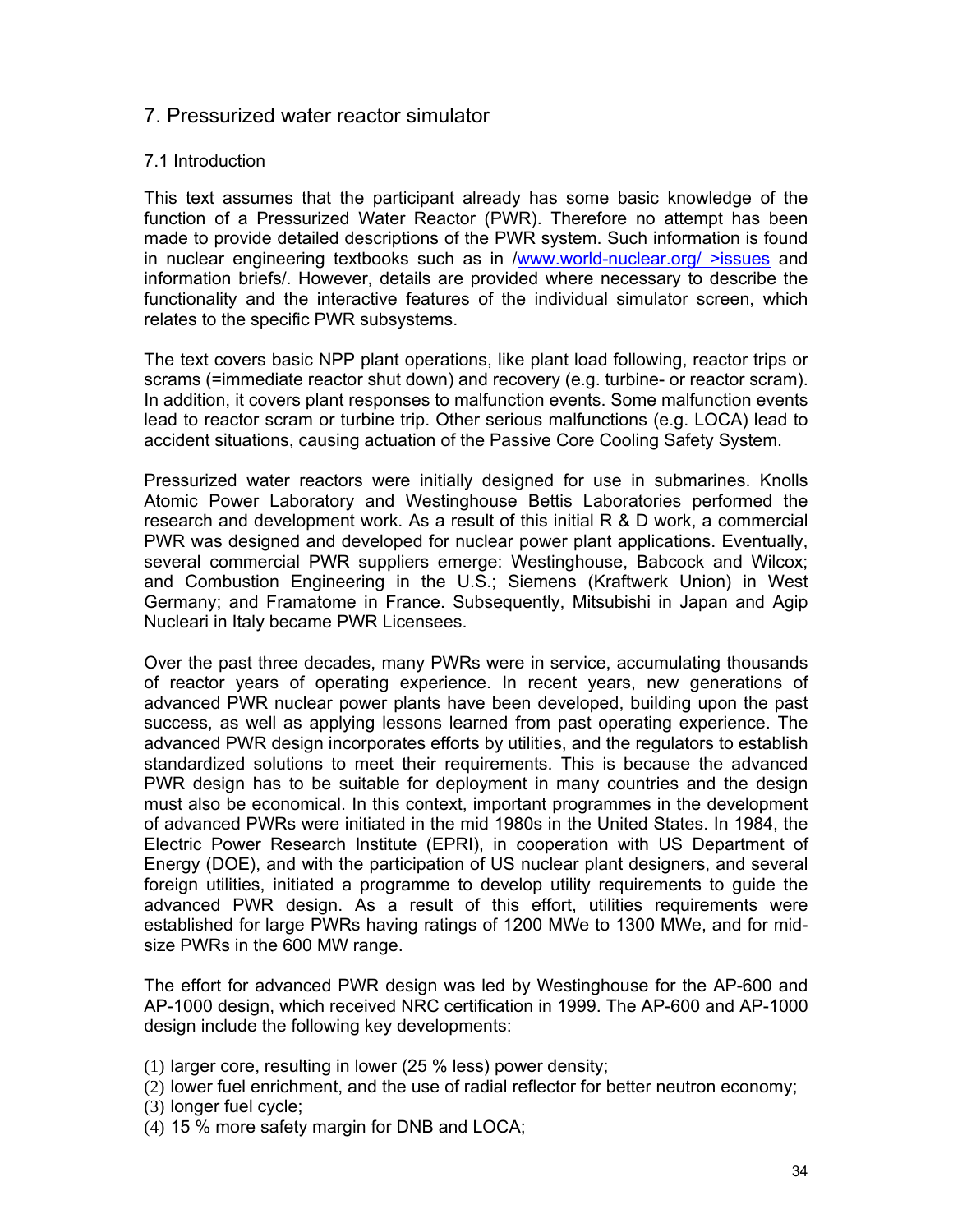- (5) reduced worth control rods to achieve load following capability without substantial use of boron;
- (6) passive core cooling system which includes core depressurization, safety injection, and residual heat removal;
- (7) passive containment cooling system;
- (8) in-vessel retention.

This PWR simulator is largely based on a 600 MWe advanced PWR design, similar to AP 600.

#### *7.1.1 Prominent Characteristics of PWR*

The PWR is characterized by several prominent differences from other light water reactors (LWRs) such as the BWR:

- (1) The core normal operating conditions are liquid phase water;
- (2) Steam generation occurs only in the secondary phase of the power cycle, namely, the steam generators.
- (3) The primary system pressure is maintained by a pressurizer that utilizes electric heaters for heating and pressurization, and sprays for cooling and depressurization.
- (4) The reactor power control is achieved by the combination of a heavy-worth bank of control rods dedicated to axial flux shape control, and reduced worth control rods position adjustments to maintain average coolant temperature during power changes. Liquid boron is only used under the limiting cases of the rods control system. It is dissolved in the primary system to keep the power distribution and level under control in the core. With such implementation of the reactor power control system, it permits PWR to have load following operations, including frequency control, to respond to grid requirement, without substantial use of liquid boron.
- (5) The PWR fuel rods are smaller and packed in larger bundles.
- (6) The PWR control rods are inserted in the bundles, rather than between bundles.
- (7) The entire core flow is normally pumped through the recirculation pumps.

Because there is no boiling in the PWR core during normal operations and most abnormal and normal plant transients, there is not a large density change in the core, as compared with the BWR core, during transients. This means that pressurization transients contribute little density reactivity feedback in the PWR core and consequently little power increase. On the other hand, flow coast-down transients get little density change negative feedback, making this type of transient, which is limiting in PWR, the most severe in terms of thermal challenge to the system.

As well, because there is no void reactivity feedback in the PWR to damp the Xenon and Iodine fission product build-up, the PWR is subject to Xenon oscillations.

A typical 600 MWe PWR design is shown in Figure 7.1. This figure shows a PWR system with two steam generators, four recirculation loops and a pressurizer in the system. The primary coolant is circulated through a recirculation pump into the core through the bottom and out the top into the discharge plenum. The heated water then flows down through the steam generator where the heat is transferred to the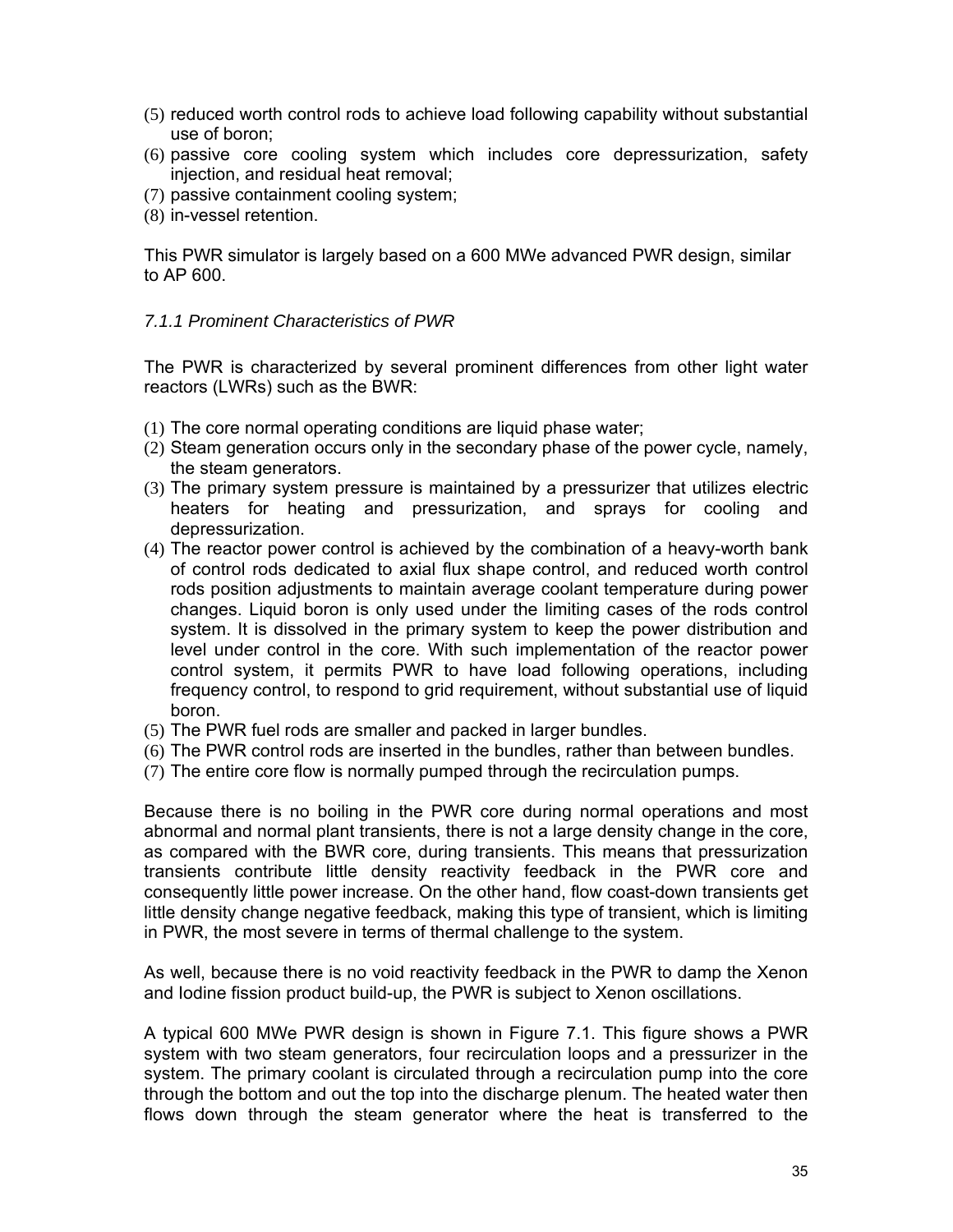secondary system. The primary coolant is then taken from the bottom of the steam generator into the recirculation pump to repeat the cycle.

The secondary coolant leaves the steam generator as superheated steam. It passes through the turbine where the energy is delivered to drive the turbine-generator unit. The remaining heat is removed in the condenser where the secondary coolant is returned to the liquid phase. From the condenser, the secondary coolant is pumped as feed water through various heating and pumping stages until it reaches the steam generators where it picks up energy again from the primary coolant. From here on the power cycle repeats again.



Figure 7.1 - A typical 600 MWe Pressurized Water Reactor NPP

7.2 600 MWe Pressurized Water Reactor Simulator

The simulation uses a Modular Modelling Approach: basic models for each type of device and process to be represented as Algorithms and are developed in FORTRAN. These basic models are a combination of first order differential equations, logical and algebraic relations. The appropriate parameters and inputoutput relationships are assigned to each model as demanded by a particular system application.

The interaction between the user and the Simulator is via a combination of monitor displays, mouse and keyboard. Parameter monitoring and operator controls implemented via the plant display system at the generating station are represented in a virtually identical manner on the Simulator. Control panel instruments and control devices, such as push-buttons and hand-switches, are shown as stylised pictures, and are operated via special pop-up menus and dialog boxes in response to user inputs.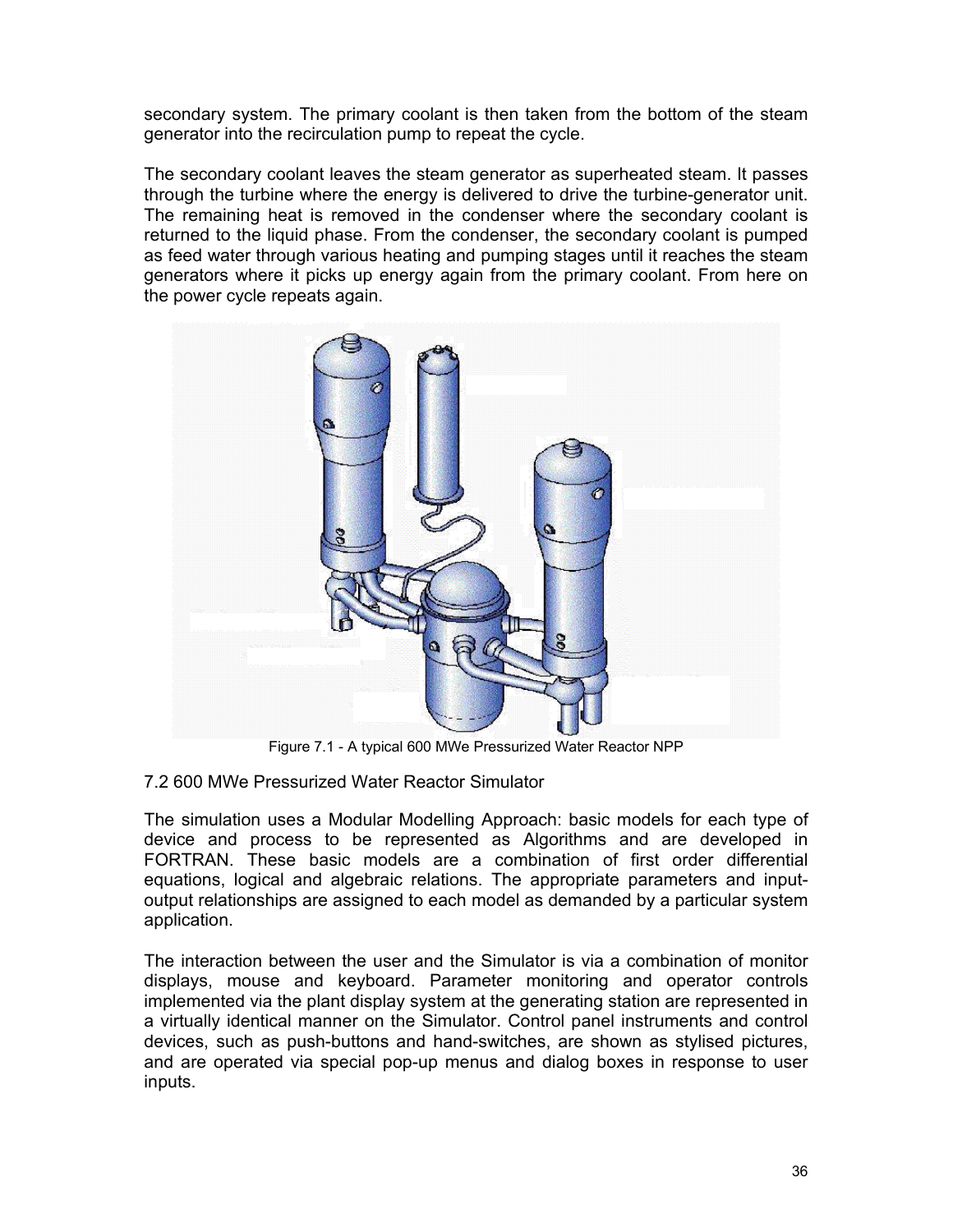This Manual assumes that the user is familiar with the main characteristics of water cooled thermal nuclear power plants, as well as understanding the unique features of the Pressurized Water Reactor (PWR).

| <b>SYSTEM</b>                       | <b>SIMULATION SCOPE</b>                                                                                                                                                                                                                                                                                                                            | <b>DISPLAY PAGES</b>                                                                                                                      | <b>OPERATOR</b><br><b>CONTROLS</b>                                                                                                                                                                                                                      | <b>MALFUNCTIONS</b>                                                                                                                                                                                                                                                                                  |
|-------------------------------------|----------------------------------------------------------------------------------------------------------------------------------------------------------------------------------------------------------------------------------------------------------------------------------------------------------------------------------------------------|-------------------------------------------------------------------------------------------------------------------------------------------|---------------------------------------------------------------------------------------------------------------------------------------------------------------------------------------------------------------------------------------------------------|------------------------------------------------------------------------------------------------------------------------------------------------------------------------------------------------------------------------------------------------------------------------------------------------------|
| <b>REACTOR</b>                      | • neutron flux levels over a<br>range of 0.001 to 110% full<br>power, 6 delayed neutron<br>groups<br>• decay heat (3 groups)<br>· all reactivity control devices -<br>"dark" rods; "grey" rods;<br>boron control.<br>• Xenon/lodine poison<br>• reactor power control system<br>• reactor shutdown system                                          | • PWR Power<br>Control<br>• PWR Control<br>• PWR Trip<br>Parameters                                                                       | • reactor power and<br>rate of change (input<br>to control computer)<br>Rods & SD Rods • manual control of<br>reactivity devices -<br>control rods and<br>horon<br>addition/removal<br>• reactor trip<br>• reactor setback<br>• reactor step back       | • reactor setback and<br>step back fail<br>one bank of Dark<br>control rods drop into<br>the reactor core                                                                                                                                                                                            |
| <b>REACTOR</b><br>COOLANT           | • main circuit coolant loop with<br>four pumps, two steam<br>generators, four equivalent<br>"lumped" reactor coolant<br>channels<br>• pressure and inventory<br>control which includes<br>pressurizer, coolant letdown<br>condenser, charge & letdown<br>control, and pressure relief<br>• operating range is from zero<br>power hot to full power | • PWR Reactor<br>Coolant System<br>• PWR Coolant<br>Inventory &<br>Pressurizer<br>• PWR Inventory<br>Control<br>• PWR Pressure<br>Control | • reactor coolant<br>pumps<br>· coolant makeup<br>pumps<br>control: heaters;<br>spray; pressure<br>relief valve<br>• pressurizer level<br>control by regulating<br>coolant feed & bleed<br>flow<br>• isolation valves for:<br>coolant feed and<br>bleed | • Pressurizer Pressure<br>Relief Valve fails open<br>• charging (feed) valve<br>fails open<br>• pressurizer pressure • letdown (bleed) valve<br>fails open<br>• pressurizer heaters #2<br>to #6 turned "ON" by<br>malfunction<br>• reactor header break                                              |
| STEAM &<br><b>FEEDWATER</b>         | · boiler dynamics, including<br>shrink and swell effects<br>• steam supply to turbine and<br>reheater<br>• turbine by-pass to condenser<br>• extraction steam to feed<br>heating<br>• steam generator pressure<br>control<br>• steam generator level control<br>• boiler feed system                                                               | • PWR Feedwater<br>& Extraction<br>Steam                                                                                                  | • feed pump on/off<br>operation<br>· boiler level controller<br>mode: Auto or<br>manual<br>during Auto<br>operation<br>· level control valve<br>opening during<br>manual operation<br>• extraction steam<br>valves opening                              | · all level control<br>isolation valves fail<br>closed<br>• one level control valve<br>fails open<br>• level control setpoint   • one level control valve<br>fails closed<br>• all feed pumps trip<br>• all steam safety valves<br>open<br>• steam header break<br>• steam flow transmitter<br>fails |
| <b>TURBINE-</b><br><b>GENERATOR</b> | · simple turbine model<br>• mechanical power and<br>generator output are<br>proportional to steam flow<br>• speeder gear and governor<br>valve allow synchronized and<br>non-synchronized operation                                                                                                                                                | • PWR Turbine<br>Generator                                                                                                                | • turbine trip<br>• turbine run-back<br>• turbine run-up and<br>synchronization<br>• condenser steam<br>discharge valves                                                                                                                                | • turbine spurious trip<br>• turbine spurious run-<br>back                                                                                                                                                                                                                                           |
| OVERALL<br><b>UNIT</b>              | • fully dynamic interaction<br>between all simulated                                                                                                                                                                                                                                                                                               | • PWR Plant<br>Overview                                                                                                                   |                                                                                                                                                                                                                                                         |                                                                                                                                                                                                                                                                                                      |

• PWR Control

Table 7.1: Summary of Simulator Features.

systems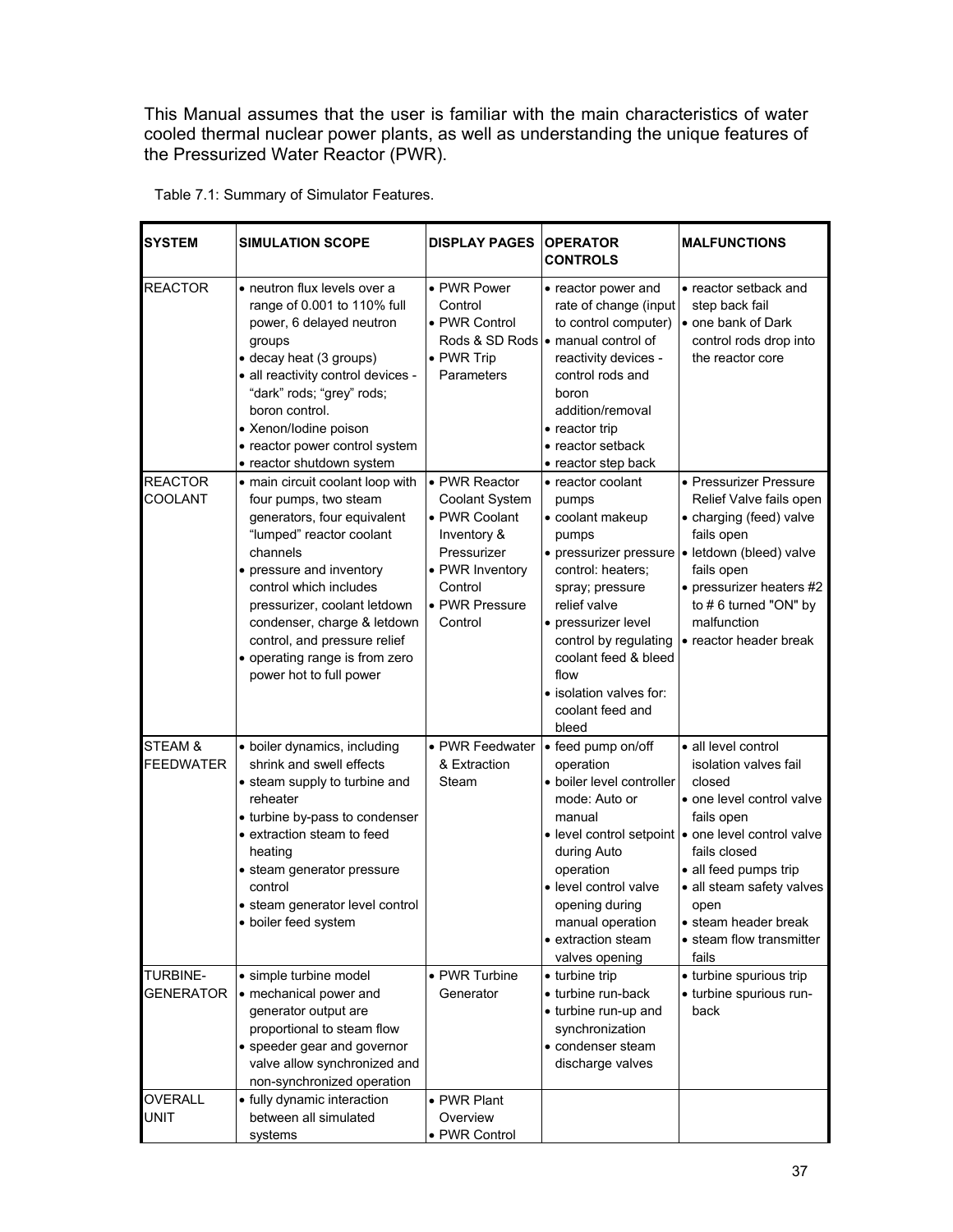|               | overall unit power control with<br>reactor leading mode; or<br>turbine leading mode<br>• unit annunciation & time<br>trends<br>• computer control of all major<br>system functions | Loops<br>$\bullet$ PWR MW<br>Demand SP &<br><b>SGPC</b> |  |
|---------------|------------------------------------------------------------------------------------------------------------------------------------------------------------------------------------|---------------------------------------------------------|--|
| <b>SAFETY</b> |                                                                                                                                                                                    | • PWR Passive                                           |  |
| <b>SYSTEM</b> |                                                                                                                                                                                    | Core Cooling                                            |  |

## *7.2.1 SIMULATOR STARTUP*

- select program 'PWR' for execution
- click anywhere on 'PWR Simulator" screen
- click 'OK' to 'Load Full Power IC?'
- the Simulator will display the 'PWR Plant Overview' screen with all parameters initialized to 100% Full Power
- at the bottom right hand corner click on 'Run' to start the simulator

### *7.2.2 SIMULATOR INITIALIZATION*

If at any time it is necessary to return the Simulator to one of the stored Initialization Points, do the following:

- 'Freeze' the Simulator
- click on 'IC'
- click on 'Load IC'
- click on 'FP\_100.IC' for 100% full power initial state
- click 'OK' to 'Load C:\PWR\FP\_100.IC'
- click 'YES' to 'Load C:\PWR\FP\_100.IC'
- click 'Return'
- Start the Simulator operating by selecting 'Run'.

#### *7.2.3 LIST OF PWR SIMULATOR DISPLAY SCREENS*

- 1. Plant Overview
- 2. Control Loops
- 3. Control/Shutdown Rods & Reactivity
- 4. Reactor Power Control
- 5. Trip Parameters
- 6. Reactor Coolant System
- 7. Coolant Inventory & Pressurizer
- 8. Coolant Inventory Control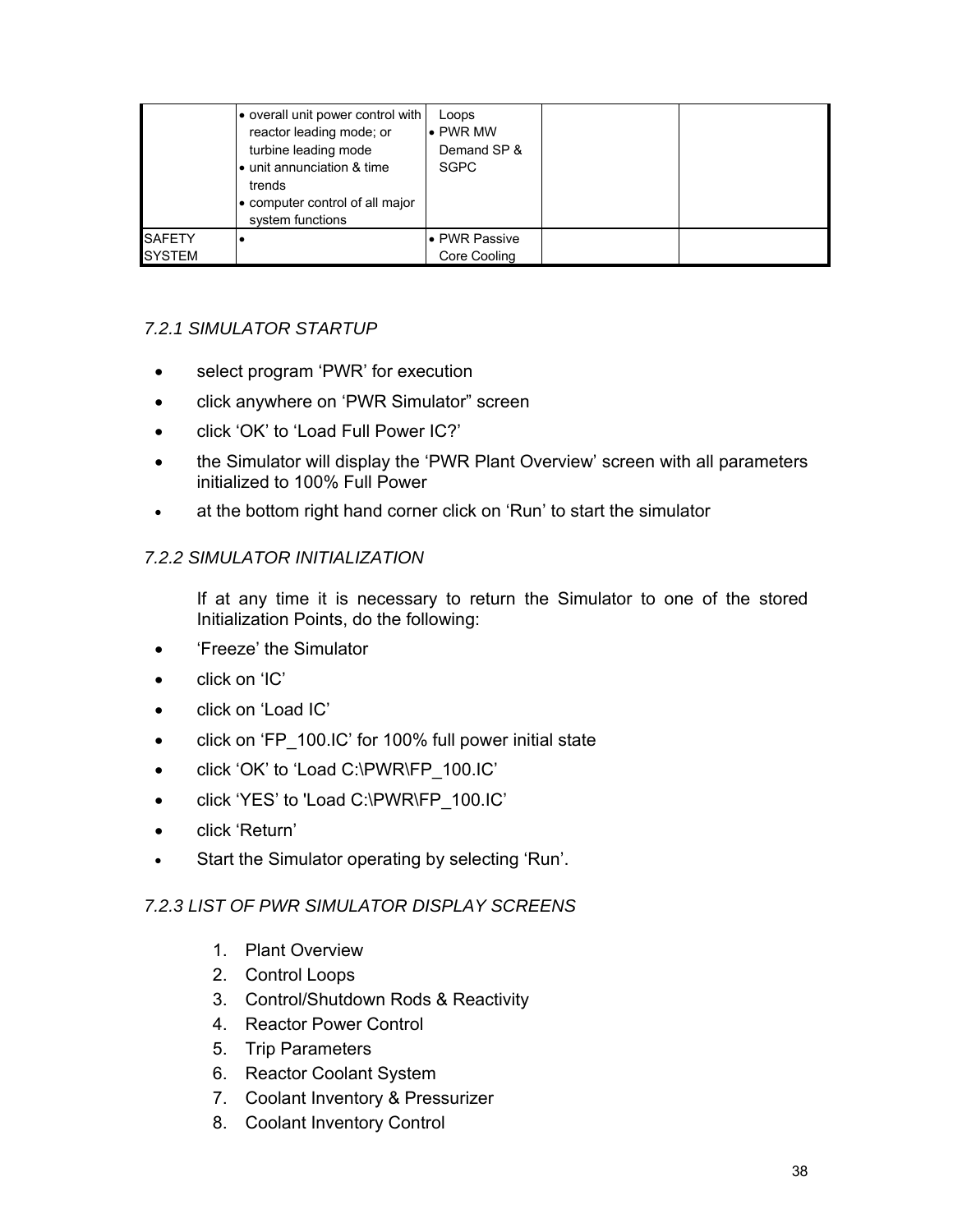- 9. Coolant Pressure Control
- 10. Turbine Generator
- 11. Feedwater & Extraction Steam
- 12. MW Demand SP & SGPC
- 13. Passive Core Cooling
- 14. Trends

## *7.2.4 SIMULATOR DISPLAY COMMON FEATURES*

The PWR Simulator is made up of 14 interactive display screens or pages. All of these screens have the same information at the top and bottom of the displays, as follows:

- top of the screen contains 21 plant alarms and annunciations; these indicate important status changes in plant parameters that require operator actions;
- top right hand corner shows the simulator status:
	- $\Rightarrow$  the window under 'Labview' (this is the proprietary software that generates the screen displays) has a counter that is incrementing when Labview is running; if Labview is frozen (i.e. the displays cannot be changed) the counter will not be incrementing;
	- $\Rightarrow$  the window displaying 'CASSIM' (this is the proprietary software that computes the simulation responses) will be green and the counter under it will not be incrementing when the simulator is frozen (i.e. the model programs are not executing), and will turn red and the counter will increment when the simulator is running;
- to stop (freeze) Labview click once on the 'STOP' sign at the top left hand corner; to restart 'Labview' click on the  $\Rightarrow$  symbol at the top left hand corner;
- to start the simulation click on 'Run' at the bottom right hand corner; to 'Stop' the simulation click on 'Freeze' at the bottom right hand corner;
- the bottom of the screen shows the values of the following major plant parameters:
	- $\Rightarrow$  Reactor Neutron Power (%)
	- $\Rightarrow$  Reactor Thermal Power (%)
	- $\Rightarrow$  Generator Output (%)
	- ⇒ Primary Coolant Pressure (kPa)
	- $\Rightarrow$  Core Flow (kg/sec)
	- $\Rightarrow$  Main Steam Pressure (kPa)
	- $\Rightarrow$  BOP Steam Flow (kg/sec)
- the bottom left hand corner allows the initiation of two major plant events:
	- ⇒ 'Reactor Trip'
	- ⇒ 'Turbine Trip'

these correspond to hardwired push buttons in the actual control room;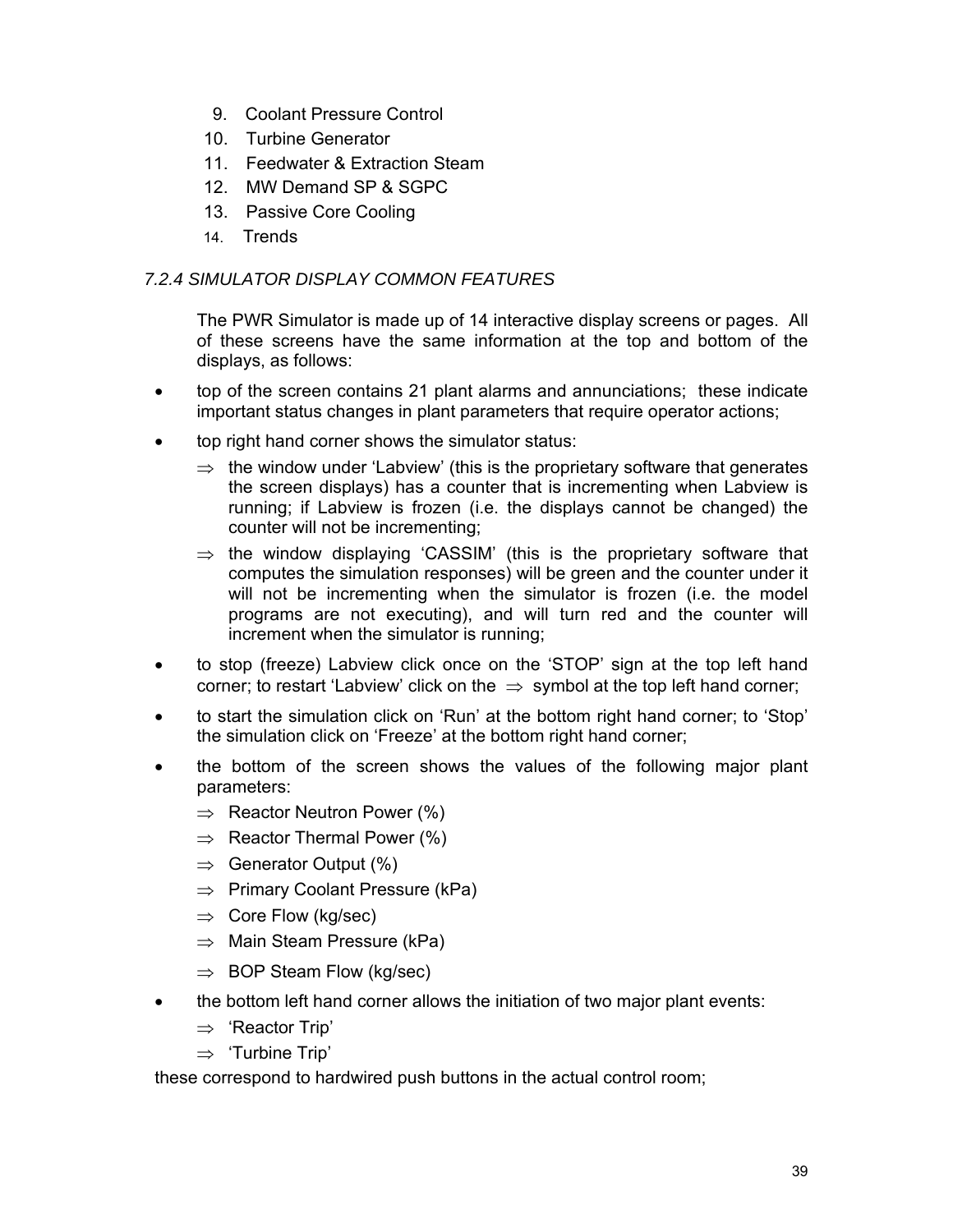- the box above the Trip buttons shows the display currently selected (i.e. 'Plant Overview'); by clicking and holding on the arrow in this box the titles of the other displays will be shown, and a new one can be selected by highlighting it;
- the remaining buttons in the bottom right hand corner allow control of the simulation one iteration at a time ('Iterate'); the selection of initialization points ('IC'); insertion of malfunctions ('Malf'); and calling up the 'Help' screen.

### *7.2.5 PWR Plant Overview*

Shows a 'line diagram' of the main plant systems and parameters. No inputs are associated with this display. The systems and parameters displayed are as follows (starting at the bottom left hand corner):

- REACTOR is a 3-D spatial kinetic model with six groups of delayed neutrons; the decay heat model uses a three group approximation; reactivity calculations include reactivity control and safety devices, Xenon, fuel temperature, moderator temperature, Boron. The parameters displayed are:
	- $\Rightarrow$  Neutron Power (% full power)
	- ⇒ Reactor Thermal Power (% full power)
- Reactor coolant main loop, with four cold legs (CL1, CL2, CL3, CL4); two hot legs (HL1, HL2); pressure and inventory control systems are shown on the Plant Overview display, additional details will be shown on subsequent displays. The parameters displayed are:
	- $\Rightarrow$  Reactor core pressure (kPa)
	- $\Rightarrow$  Reactor core flow (kg/sec)
	- $\Rightarrow$  Average reactor coolant temperature ( $\degree$ C)
	- $\Rightarrow$  Average fuel temperature (°C)
	- $\Rightarrow$  Pressurizer Level (m) and Pressure (kPa)
	- $\Rightarrow$  Flow to/from Pressurizer (kg/sec)
	- $\Rightarrow$  Status of the four Reactor Coolant Pumps (RCP#1, 2, 3, 4)
- The two Steam Generators are individually modeled, along with Balance of Plant systems. The parameters displayed are:
	- $\Rightarrow$  Boiler 1, 2 Level (m)
	- $\Rightarrow$  Boiler 1, 2 steam flow (kg/sec)
	- $\Rightarrow$  Boiler 1, 2 steam pressure (kPa)
	- $\Rightarrow$  Boiler 1, 2 steam temperature (°C)
	- $\Rightarrow$  Total flow (kg/sec) and opening status of the four Steam Relief Valves (SRV's). The four SRV's are represented by one valve symbol - that is, in the event that any SRV opens, the valve symbol colour will be red; green when all SRV's are closed.
	- $\Rightarrow$  Moisture Separator and Reheater (MSR) Drains Flow (kg/sec)
	- $\Rightarrow$  Status of control valves is indicated by their colour: green is closed, red is open
	- ⇒ Main Steam Stop Valves (MSV) status
	- ⇒ Condenser Steam Bypass (Dump) Valves status and % open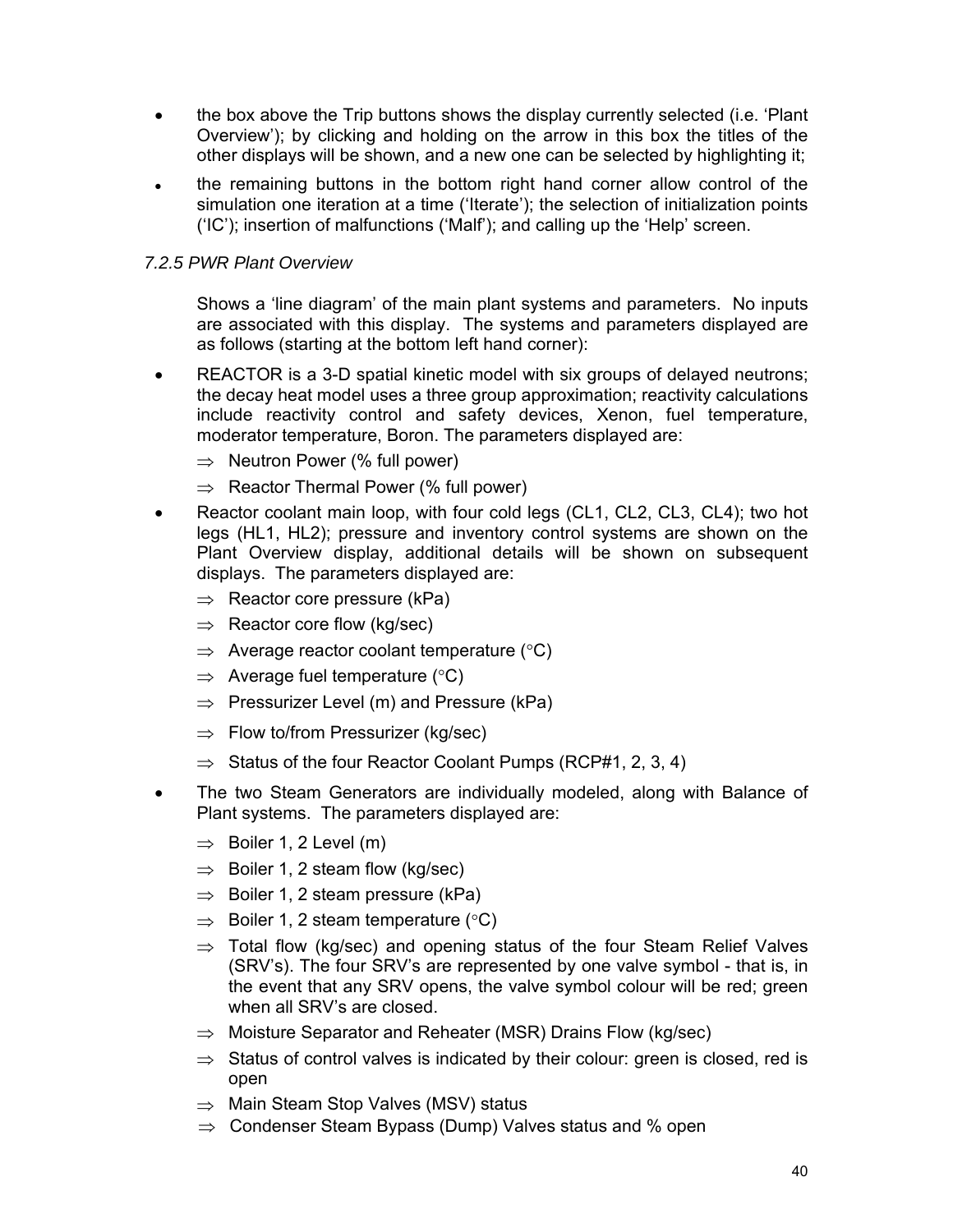- Generator output (MW) is calculated from the steam flow to the turbine
- Condenser and Condensate Extraction Pump (CEP) are not simulated
- Simulation of the feedwater system is simplified; the parameters displayed on the Plant Overview screen are:
	- $\Rightarrow$  Total Feedwater flow to the Steam Generators (kg/sec)
	- $\Rightarrow$  Average Feedwater temperature after the High Pressure Heaters (HPHX)
	- $\Rightarrow$  Status of Boiler Feed Pumps (BFP) is indicated as red if any pumps are 'ON' or green if all the pumps are 'OFF'

Note that while the simulator is in the 'Run' mode, all parameters are being continually computed and all the displays are available for viewing and inputting changes.

#### *7.2.6 PWR Control Loops*

The plant power control function of a PWR type NPP is performed by two, separate control modes - one for the turbine generator, called "Turbine Leading"; and the other one for the reactor, called "Reactor Leading". These two distinct modes of overall plant control can be switched between each other and are well coordinated for plant startup, shutdown, power operations of all kinds, and for plant upset conditions.

In the "Turbine Leading" Control Mode, generator power is controlled according to the power demanded by means of a remote reference value (e.g. operator input), and/or by a value derived from the actual generator frequency deviation from the grid. Using this deviation from setpoint, the reactor power is adjusted using average coolant temperature control. This Mode of control is typically used for baseload operation with constant or scheduled load; as well as load following operation with a frequency control function. It is important to note that steam generator pressure is maintained constant during this Control Mode operation.

In the "Reactor Leading" Control Mode, the reactor power control is determined by operator input, and/or plant upset conditions (e.g. Turbine Trip), which in turns will set new average coolant temperature setpoint, hence adjusting the reactor power to match the power setpoint. The water-steam system, consisting of the turbine with its bypass system, and the steam generators, will follow such reactor power change and adjust in power by maintaining the steam generator pressure constant.

In support of these two Control Modes and plant safety functions, the PWR has the following Control Loops as illustrated by the "PWR Control Loops Screen" in the simulator:

#### (1) Reactor Power Demand SP

Reactor Power Demand Setpoint (SP) is determined by operator input and/or by the automatic limitation functions such as the Reactor Stepback, which requires a step change in power reduction, or Reactor Setback, which requires power reduction at a fixed rate. The automatic limitation functions are triggered by specific reactor/coolant process conditions, which exceed alarm setpoints.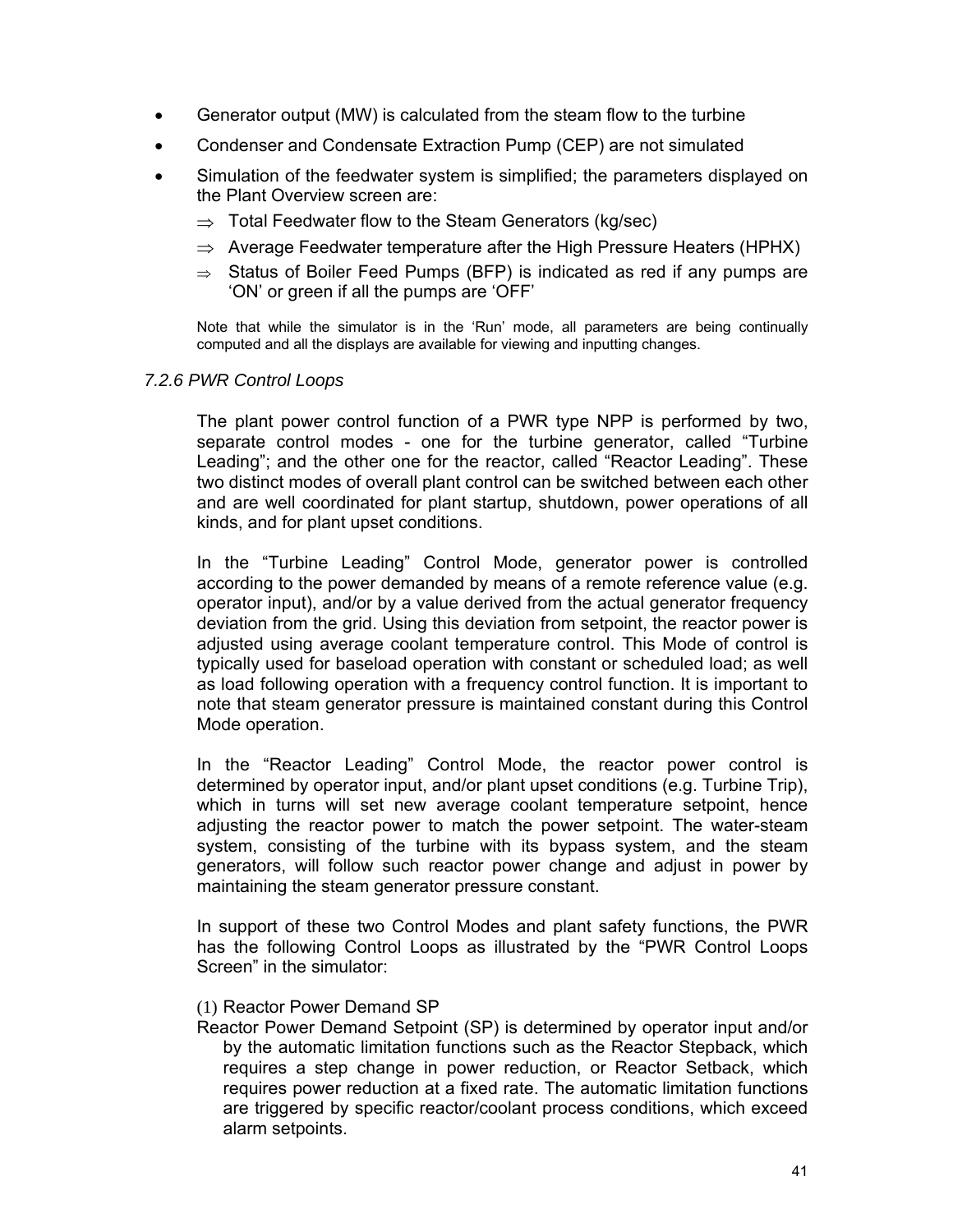(2) Reactor Power Control

- Reactor Power Control in the PWR can be accomplished by *Core Reactivity Regulation* and *Power Distribution Control*. *Core Reactivity Regulation* accounts for reactivity changes due to power level changes, and transient xenon level resulting from the power level changes. It is achieved by a combination of control rod position adjustment, and boron concentration adjustment. The control rods that perform the core reactivity regulation are reduced strength rods, known as "Grey" rods. They are moved up or down, when the deviation between primary power  $(P_{av})$  and the reference power  $(P_{ref})$  obtained from the turbine load (secondary power; turbine first stage pressure), exceeds the predetermined setpoint.
- *Power Distribution Control* is performed to maintain the core thermal margin within operating and safety limits. Power distributions, as determined by the core neutron power axial shapes, are monitored and controlled during power maneuvers. In advanced PWRs, a bank of high reactivity worth, known as "Dark" rods, is dedicated to axial power shape control. As the "Dark" rods are inserted into or withdrawn from the core, the axial power shape is bottom or top shifted respectively. Hence, with the utilization of the bank of "Dark" rods, axial power shape control can be accomplished. That means during power maneuvers if the axial power distribution is top skewed, insertion of "Dark" rods would be required. Conversely, withdrawal would be required, when the axial power distribution is bottomed skewed.
- (3) Control Rods Actuation
- The rod control system "Grey" and "Dark" rods, receives rod speed and direction signals from the Reactor Power Control system. The rod speed demand signal varies over a range depending on the input signal level. Manual control is provided to move a bank in or out at a prescribed speed. In Automatic mode, the rod motion is controlled by the Reactor Power Control system. The rods are withdrawn (or inserted) in a predetermined, programmed sequence. The shutdown banks are always held in the fully withdrawn position during normal operation, and are moved to this position at a constant speed by manual control prior to criticality. A reactor trip signal causes them to fall by gravity into the core.
- Only the control banks move under automatic control. Each control bank is divided into smaller groups of control rods to obtain smaller incremental reactivity changes per step. All the control rods in a group are electrically in parallel so that they move simultaneously. Individual position indication is provided for each rod. A variable speed drive provides the ability to insert small amounts of reactivity at low speeds to give fine control of reactor average coolant temperature, as well as to furnish control at high speeds to correct larger temperature transients.
- (4) Boron Control
- The boron concentration control system is used for relatively long term and slow core reactivity control. With the combined use of "Gray" and "Dark" rods for core reactivity regulation and core power distribution, boron concentration control is used only if necessary, so that the required rod worth is maintained for safe shutdown margin, as well the control rods are kept within the rod position limitations by the control bank rod insertion limit.
- (5) Primary Coolant Pressure Control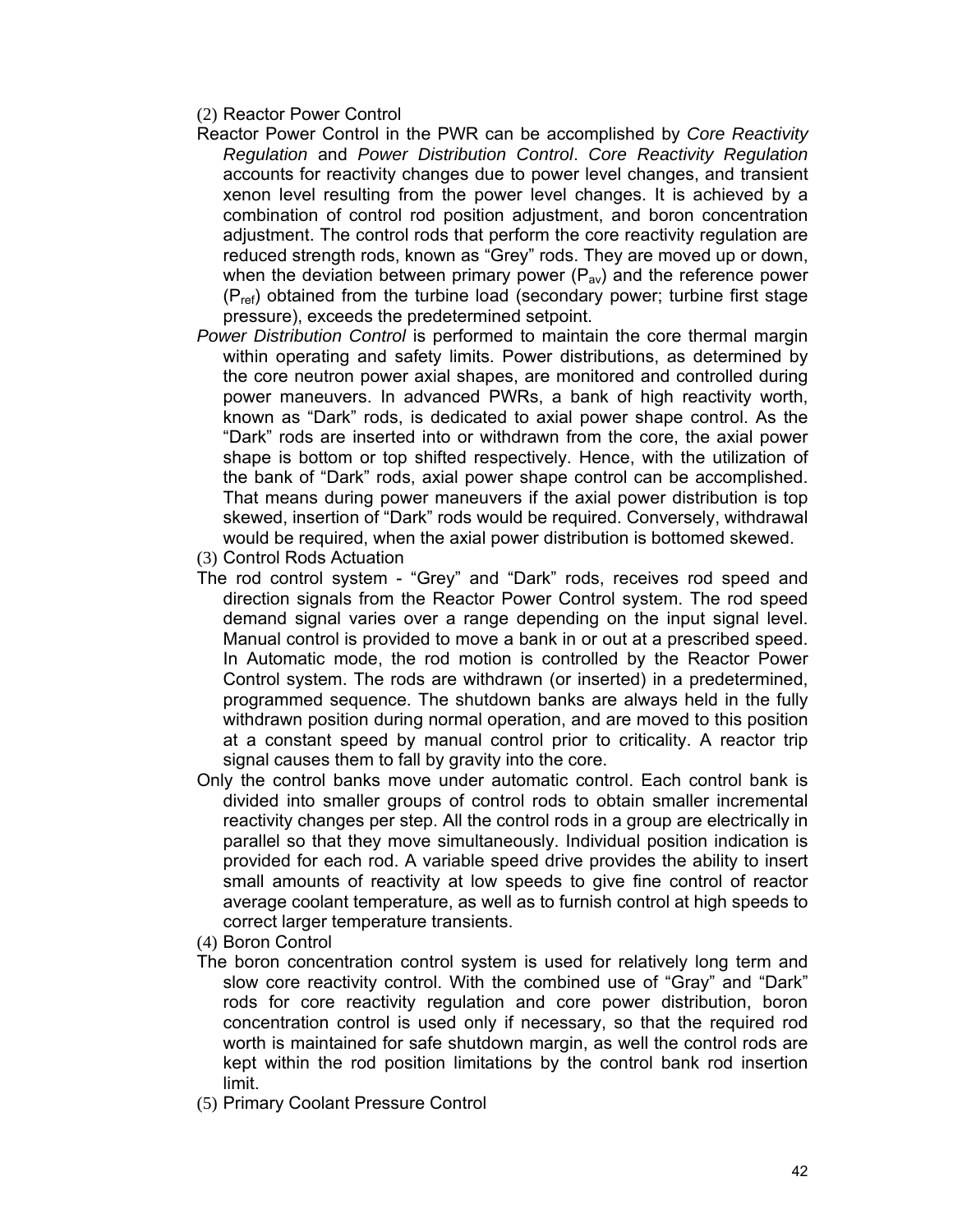- Reactor coolant pressure control in the PWR is performed by the pressurizer pressure control system. This provides the capability of maintaining or restoring pressure at the design value following normal operational transients that would cause pressure changes. It is done by the control of heaters and a spray in the pressurizer. The system also provides steam relief capability by controlling the power relief valves.
- (6) Primary Coolant Inventory & Makeup Control
- The Primary Coolant Inventory & Makeup Control is performed by the pressurizer level control system. It provides the capability of establishing, maintaining and restoring the pressurizer water level to the target value which is a function of the average coolant temperature. It maintains the coolant level in the pressurizer within prescribed limits by adjusting the flow of the charging (feed) and let-down (bleed) system, thus controlling the reactor coolant water inventory.
- (7) MW Demand Setpoint Demand

Mega Watts (MW) Demand Setpoint is determined by operator input. This

input will used as reference target for raising or lowering the turbine load.

(8) Steam Generator Pressure Control

- Steam generator pressure is maintained at an equilibrium, constant value determined by the heat balance between the heat input to the steam generator and the turbine steam consumption. If during power maneuvers, or plant upset, there is a mismatch between reactor thermal power and the turbine power, steam generator pressure will vary and deviate from the pressure setpoint. Under "Turbine Leading" control mode, control signals will be sent to the Reactor Power Control system to reduce or increase reactor neutron power, in order that steam generator pressure will return to its setpoint. Likewise, under "Reactor Leading" control mode, control signals will be sent to the turbine governor control system to reduce, or raise turbine load, in order that steam generator pressure will return to its setpoint.
- In the event of a sudden turbine load reduction, such as abnormal load rejection, or turbine trip, where the above described control system is not fast enough to alleviate pressure changes due to such transients, an automatic Steam Bypass (Dump) system is provided to dump the steam to the condenser, if the steam generator pressure exceeds a predetermined setpoint.
- (9) Steam Generator Level Control
- The steam generator level control system maintains a programmed water level that is a function of turbine load. The control is a three-element controller that regulates the feedwater valve by matching feedwater flow  $(1<sup>st</sup>$  element) to steam flow  $(2^{nd}$  element) from the steam generator, while maintaining the generator level  $(3<sup>rd</sup>$  element) to its setpoint.
- (10) Turbine Governor Control
- The Turbine Governor Control system will regulate the steam flow through the turbine to meet turbine load target by controlling the opening of the turbine governor valve.
- (11) Core Cooling Control

The Passive Core Cooling system uses three sources of water to maintain core cooling (a) Core Makeup Tanks (CMTs) (b) Accumulators (c) Incontainment Refueling Water Storage Tank (IRWST). All of these injection sources are connected directly to two nozzles on the reactor vessel. Using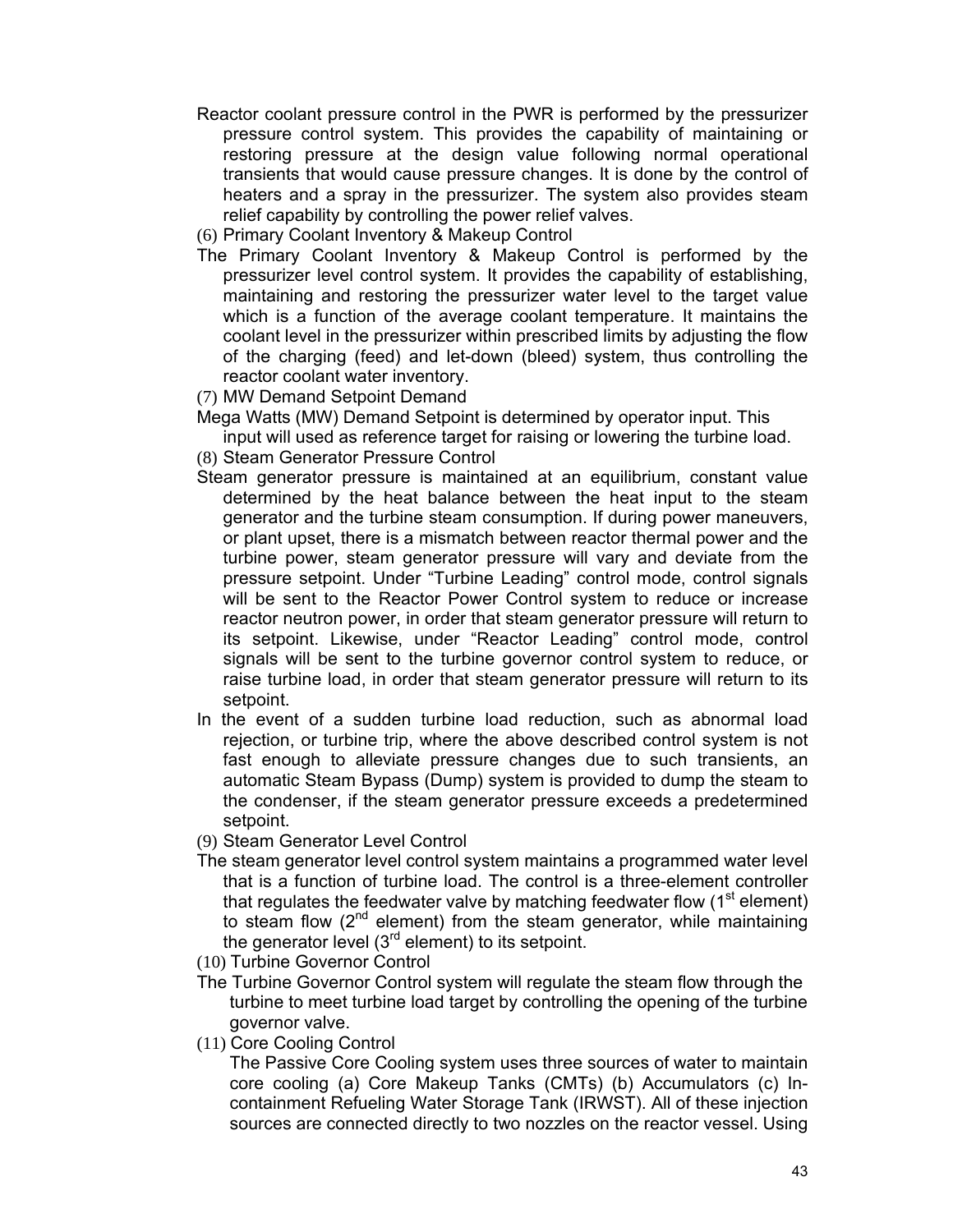gravity as a motivating force, these cooling sources are designed to provide rapid cooling of the reactor core from small leaks to large loss-ofcoolant accidents (LOCAs).

#### *7.2.7 PWR Control Rods and Shutdown Rods*

The screen shows the status of the Shutdown System (SDS), as well as the reactivity contributions of each device and physical phenomenon that is relevant to reactor operations.

- The positions of each of the two SDS SHUTDOWN ROD banks are shown relative to their normal (fully withdrawn) position. In this PWR Simulator, the reactivity worth for each SDS SHUTDOWN ROD bank is - 35.365 mk, so the total reactivity worth for the two SDS SHUTDOWN ROD banks, when fully inserted in core is - 70.73 mk.
- REACTOR TRIP status is shown as NO (green) or YES (yellow), the trip can be reset here; note that SDS RESET must also be activated before Reactor Power Control (RPC) will begin withdrawing the Shutdown Rods.
- The REACTIVITY CHANGE (mk) of each device and parameter from the initial 100% full power steady state is shown. These include:
	- 1. SHUTDOWN RODS
	- 2. GRAY RODS
	- 3. DARK RODS
	- 4. XENON
	- 5. FUEL TEMPERATURE Reactivity Feedback
	- 6. MODERATOR TEMPERATURE & BORON Reactivity Feedback
	- $\Rightarrow$  Note that reactivity is a computed parameter, and not a measured parameter. It can be displayed on a simulator but is not directly available at an actual plant.
	- $\Rightarrow$  Note also that when the reactor is critical, the Total Reactivity must be zero.

This screen also shows the Control Rods Movement Diagram, and the status of the three reactivity control devices that are under the control of the Reactor Power Control System (RPS) - "Gray" control rods; "Dark" control rods; boron concentration control.

• The Control Rods Movement Diagram displays the Operating Point in terms of Flux Tilt Error (∆I) - Y axis of the Diagram, and Coolant Temperature difference  $(∆T) - X$  axis of the Diagram, where

FLUX TILT ERROR, ∆I = (TOP FLUX - BOTTOM FLUX) - FLUX TILT DEADBAND

∆T = COOLANT AVERAGE TEMPERATURE Tavg - REFERENCE COOLANT TEMPERATURE  $T_{ref}$  - TEMPERATURE DEADBAND  $T_{db}$ 

• Regions A and C in the following figure show cases of skewed axial power distributions - region A is top-skewed; region C is bottom skewed. The ∆I has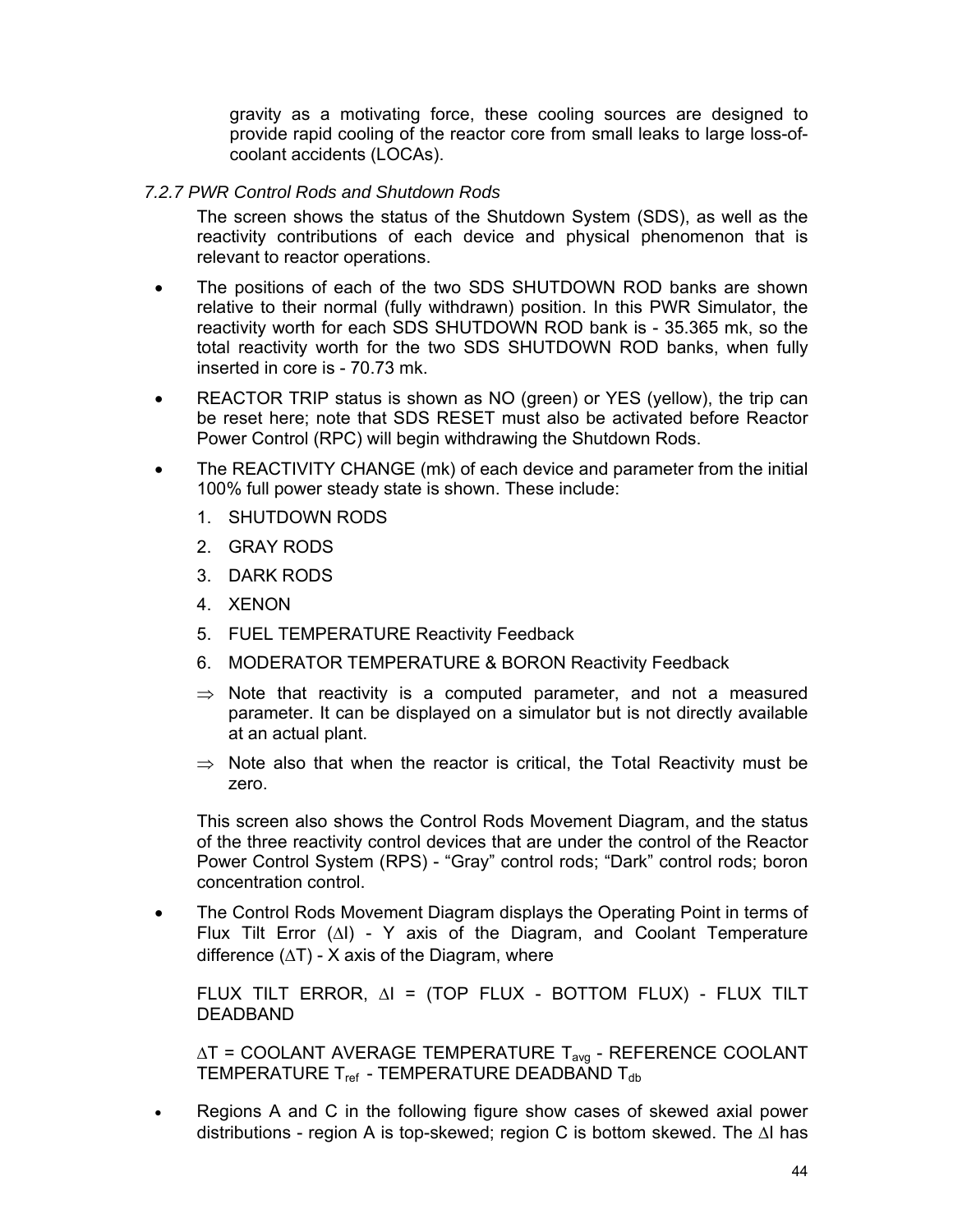exceeded the target band of  $\Delta I_{db}$  (4%) from its reference value  $\Delta I_{ref}$  in both regions. Hence in region A, the "Dark" rods would be inserted to compensate for the top-skewed flux; whereas in region C, "Dark" rods would be withdrawn to compensate for the bottom-skewed flux.



In this PWR Simulator, there are four banks of "Dark" rods. They are positioned near the top of the reactor core and have a strong influence on axial power shape. They move together and a few centimeters of movement are needed for effective axial power distribution control. The reactivity worth of a bank of "Dark" rods is - 54.5 mk, so the total reactivity worth for the four banks of "Dark" rods is - 218 mk if they are fully inserted into the core.

- NOTE: the four banks of "Dark" rods are normally controlled by the Reactor Power Control (RPC) in "Auto" mode. The control of "Dark" rods can be switched to "Manual" mode where each Bank can be controlled individually with the control button for "IN", "STOP", "OUT".
- In regions B and D, the  $T_{avg}$  exceeds the deadband  $T_{db}$  (0.5 degree C) from its reference value  $T_{ref}$  because of the change in reactivity. In region B, because  $T_{\text{avg}}$  is lower than  $T_{\text{ref}}$  by the width of the deadband, "Gray" rods would be withdrawn, one bank at a time, to increase reactivity. Conversely in region D, "Grey" rods would be inserted, one bank at a time, to reduce reactivity, because  $T_{\text{avg}}$  is higher than  $T_{\text{ref}}$  by the width of the deadband.
- In this PWR Simulator, there are four banks of "Grey" control rods, each bank's reactivity worth is slightly different to enable finer reactivity control at high power: Bank #1 - 6.25 mk; Bank #2 - 5 mk; Bank # 3 - 3 mk; Bank # 4 - 1.75 mk. So the total reactivity worth for all the "Grey" rods is -16 mk. For core power increase, Bank #1 "Grey" Rods will be withdrawn first, followed by Bank #2, Bank #3, and Bank #4. For core power decrease, the sequence for insertion of the banks of "gray" rods will be the reverse.
- In the event that the  $T_{\text{avg}}$  exceeds the *second* deadband  $T_{\text{db}}$  (1 degree C) from its reference value  $T_{ref}$  due to rapid changes in reactivity, two banks of "Grey" rods would be moved simultaneously to account for the rapid change in reactivity.
- NOTE: The four banks of "Grey" rods are normally controlled by the Reactor Power Control (RPC) in "Auto" mode. The control of "Grey" rods can be switched to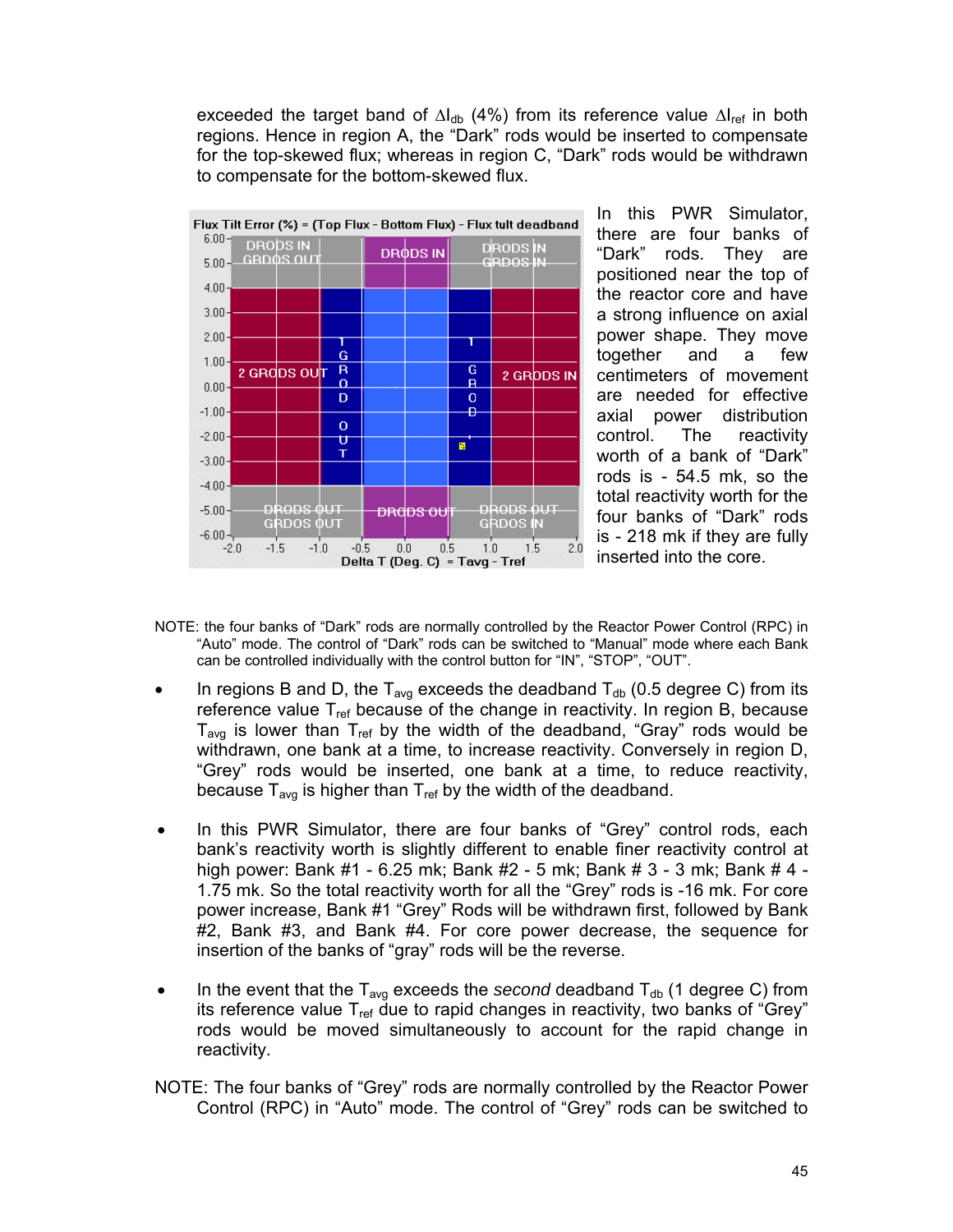"Manual" mode where each Bank can be controlled individually with the control button for "IN", "STOP", "OUT".

- In region E, both the "Dark" rods and "Grey" rods are used simultaneously until the core condition can be transformed into any of the A, B, C, or D regions. Then the reactivity regulation or power shape control can be obtained according to the previously described control logic of each region.
- It should be mentioned that in the event that the "Grey" rods are fully withdrawn, or fully inserted, and core reactivity regulation is still required for reactor power control, the "Dark" rods can be used in a limited way for temporary support to the "Grey" rods.

As well, the boron concentration control system can be used for relatively long term and slow core reactivity control. However, boron concentration control is used only if necessary, so that the required rod worth is maintained for safe shutdown margin, as well the control rods are kept within the rod position limitations by the control bank rod insertion limit. AUTO/MANUAL control buttons are provided for boron control

The Screen also shows the reactor core normalized flux intensity map in colour.

- The flux intensity scale is from 0 (grey colour) 1.2 (red colour).
- The core is divided into 4 quadrants, representing 4 lumped reactor channels. Each lumped channel has 3 sections - lower core, mid-core, and upper core sections. Thus in a simplified way, the 3 dimensional reactor core can be made up of 12 core sections. Each core section's flux intensity is represented by a colour map.
- In conjunction with the flux map of the core, the flow path of the reactor coolant through the core is also shown. Reactor coolant from the U tubes steam generators enters the reactor pressure vessel (RPV) at the respective cold legs entry points- CL1, CL2, CL3, CL4. The reactor coolant then travels down the core downcomer and enters into the core lower plenum, mixes with other reactor coolant streams, before entering the reactor core fuel channels.
- The reactor coolant carries the heat energy from the fuel pellets as it travels up the core channels, exits the core at the upper plenum, and mixes with other coolant streams before leaving the Reactor Pressure Vessel at the two "hot" legs -HL1, HL2.

#### *7.2.8 PWR Reactor Power Control*

This screen permits control of reactor power setpoint and its rate of change while under Reactor Power Control (RPC), i.e. in 'REACTOR LEADING' mode. Several of the parameters key to RPC operation are displayed on this page.

- The status of reactor control is indicated by the four blocks marked MODE, SETBACK, STEPBACK AND SCRAM. They are normally blue but will turn red when in the abnormal state.
	- $\Rightarrow$  MODE will indicate whether the reactor is under TURBINE LEADING to REACTOR LEADING control, this status can also be changed here.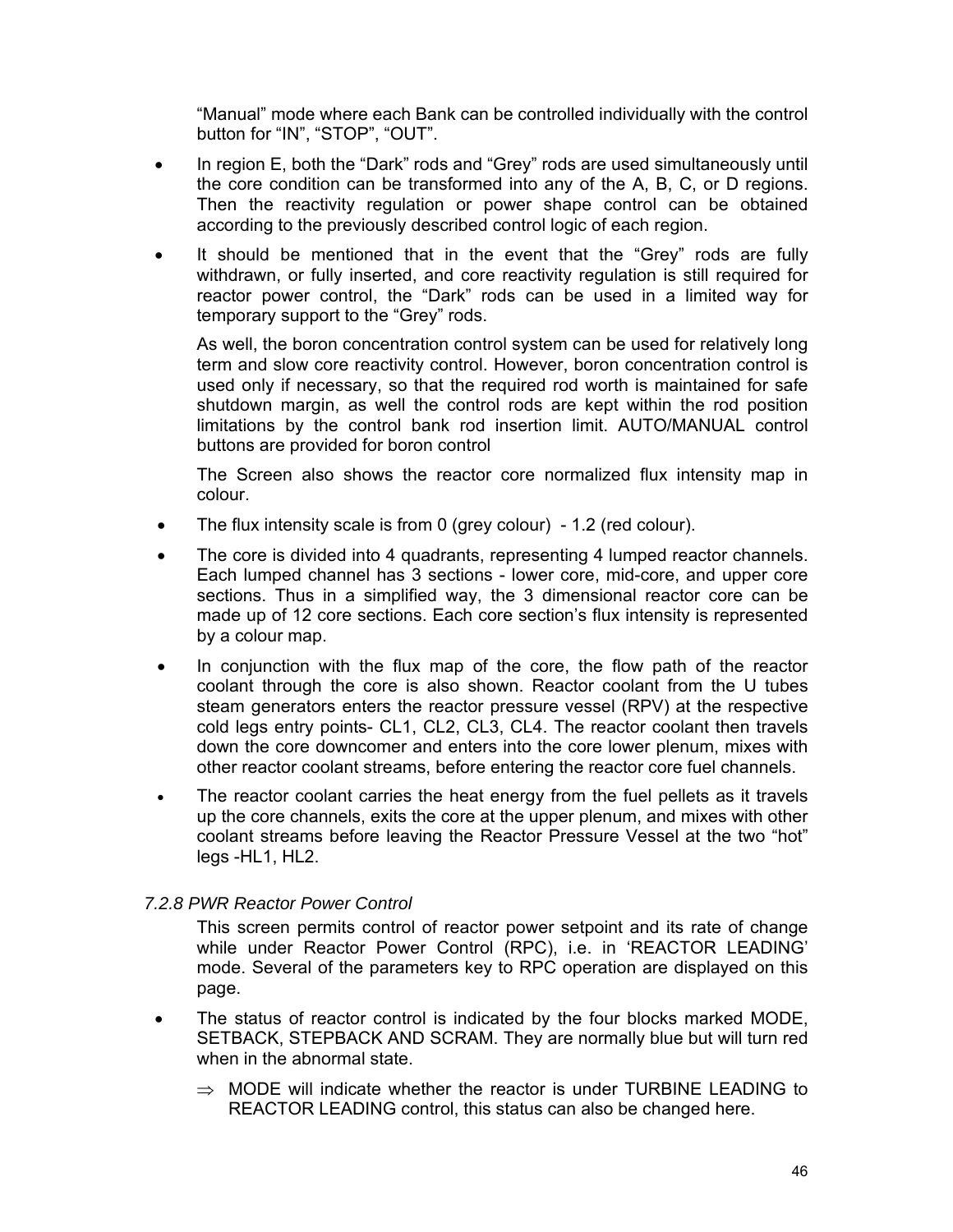- $\Rightarrow$  SETBACK status is indicated by YES or NO; Setback is initiated automatically under the prescribed conditions by RPC, but at times the operator needs to initiate a manual Setback, which is done from this page on the Simulator: the Target value (%) and Rate (%/sec) need to be input.
- $\Rightarrow$  STEPBACK status is indicated by YES or NO; Stepback is initiated automatically under the prescribed conditions by RPC, but at times the operator needs to initiate a manual Stepback, which is done from this page on the Simulator: the Target value (%) needs to be input.
- $\Rightarrow$  SCRAM status is indicated by YES or NO; scram is initiated by the Shutdown System, if the condition clears, it can be reset from here. Note however, that the scrammed Shutdown System must also be reset before RPC will pull out the shutdown rods, this must be done on the Shutdown Rods Page
- Key components of RPC control algorithm are also shown on this screen.
	- $\Rightarrow$  REACTOR POWER SETPOINT Target and Rate are specified by the user on the Simulator in terms of %FP and %FP/sec, i.e. as linear measurements, instead of the logarithmic values used in practice. The requested rate of change should be no greater than 0.8 % of full power per second in order to avoid a reactor LOG RATE trip. This is readily achieved in the 'at-power' range (above 15%FP), but only very small rates should be used at low reactor power levels (below 1%FP), such as encountered after a reactor scram.
	- $\Rightarrow$  The MW DEMAND SETPOINT is set equal to the MW SETPOINT under "TURBINE LEADING" control; the upper and lower limits on this setpoint can be specified here.
	- $\Rightarrow$  The ACTUAL SETPOINT is set equal to the accepted "REACTOR POWER SETPOINT' *TARGET* under RPC control in "REACTOR LEADING" mode.
	- $\Rightarrow$  HOLD POWER 'On' will select 'REACTOR LEADING' mode and stops any requested changes in DEMANDED POWER SETPOINT.
	- $\Rightarrow$  DEMANDED RATE SETPOINT is set equal to the accepted "REACTOR POWER SETPOINT' *RATE*, limited by the maximum rate of 0.8 % of full power per second.
	- $\Rightarrow$  DEMANDED POWER SETPOINT is the incremental power target, which is set equal to Current Reactor Power (%) + Rate (% / s) \* Program Cycle Time (sec). In this way, the DEMANDED POWER STEPOINT is "ramping" towards the REACTOR POWER SETPOINT Target, at the accepted rate of change.

From the DEMANDED POWER SETPOINT, a Reference Reactor Coolant Temperature ( $T_{REF}$ ) is obtained from the " $T_{ref}$  versus Power" characteristic curve. T<sub>REF</sub> is then compared with  $T_{AVG}$  average coolant temperature to determine the temperature difference ∆T.

As well, the POWER ERROR is also determined from Current Reactor Power minus Demanded Power Setpoint. From this, the rate of change of the POWER ERROR between successive RPC Program Cycles will provide the "derivative" term to be used in the control algorithm.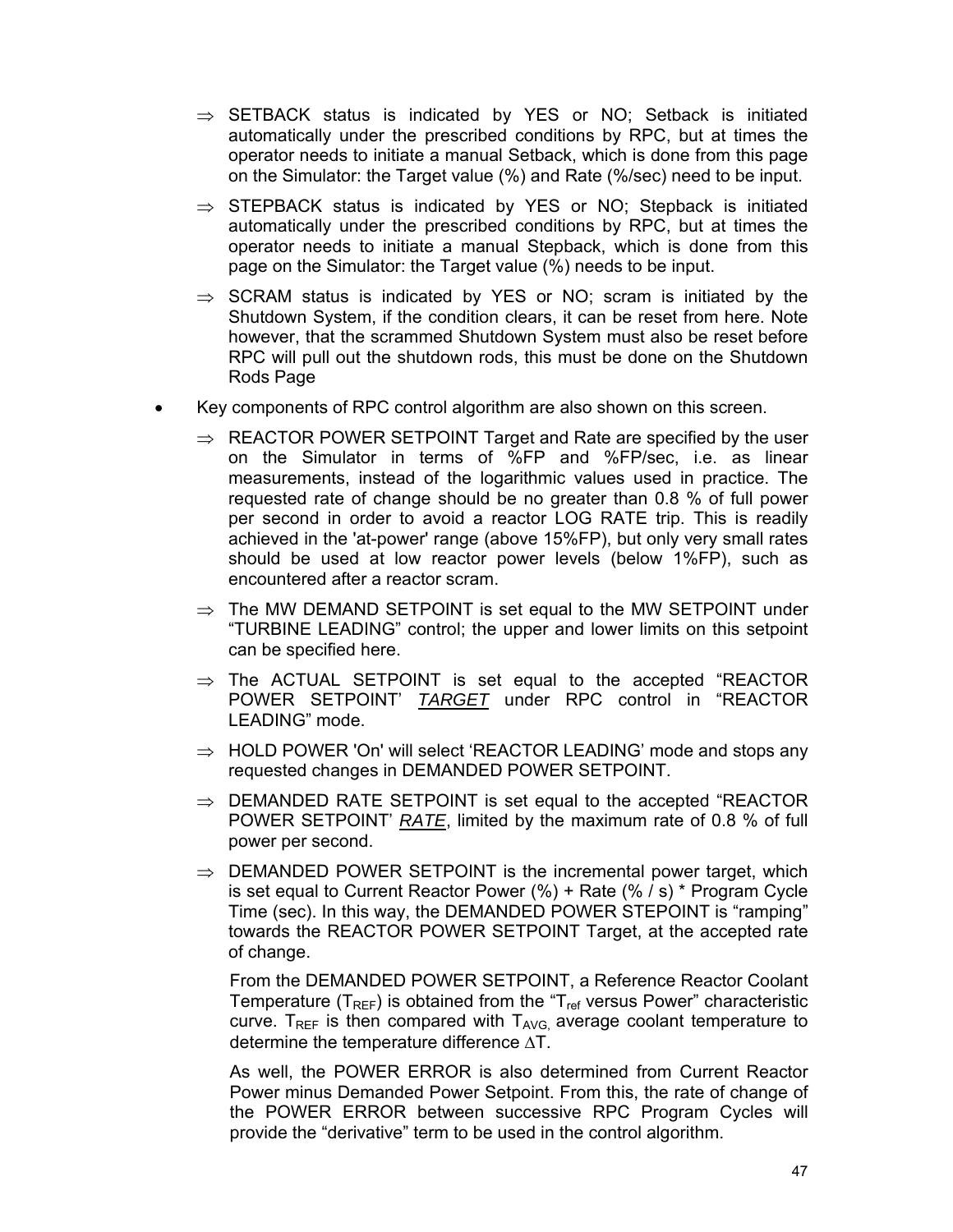The sum of coolant temperature difference ∆T and the Power Error Derivative, with appropriate gains, will be used as control signal to drive the "Gray" Control Rods, as described in previous Section 2.3. The auto/manual mode (changeable by user), rod speed, and the average position of the "Gray" rods are displayed on this Screen.

Flux detectors are distributed throughout the reactor core to measure the average TOP FLUX (average of the flux intensity of the top four quadrants), and the average BOTTOM FLUX (average of the flux intensity of the bottom four quadrants). The difference minus the deadband yields FLUX TILT ERROR, ∆ I, which is used as control signal to drive the "Dark" Rods, as described in Section 2.3. The auto/manual mode (changeable by user), rod speed, and the average position of the "Dark" rods are displayed on this Screen.

- $\Rightarrow$  The Rate of Change in Reactor Power is displayed, as result of the Control Rods movement.
- $\Rightarrow$  The following time trends are displayed:
	- Reactor Power, Thermal Power and Turbine Power (%)
	- Coolant ∆T Error (Deg. C)
	- Actual and Demanded SP (%)
	- Flux Tilt Error (%)
	- Dark & Grey Rods Average Position in Core (%)
	- Core Reactivity Change (∆k) mk

#### *7.2.9 PWR Trip Parameters*

This Screen displays the parameters that cause REACTOR SCRAM, REACTOR STEPBACK, and REACTOR SETBACK.

- $\Rightarrow$  Reactor Stepback is the reduction of reactor power in large step, in response to certain process parameters exceeding alarm limits, as a measure in support of reactor safety.
- $\Rightarrow$  Reactor Setback is the ramping of reactor power at fixed rate, to Setback Target, in response to certain process parameters exceeding alarm limits, as a measure in support of reactor safety.
- $\Rightarrow$  IMPORTANT NOTE: in this Simulator, certain Trip Parameters can be "disabled" by means of a "ENABLE/DISABLE" switch associated with that parameter. This is ONLY for educational purpose. Its purpose is to allow simulator user to study the various levels of defense actions built into the design in support of reactor safety - that is, in the unlikely event that certain trip parameters malfunction, other trip parameters will come into action, as a consequence. In a realistic NPP, "disabling" of trip parameters is NOT allowed or may be impossible by design.

The TRIP PARAMETERS for REACTOR SCRAM are:

- $\Rightarrow$  Low Reactor Outlet Header (Hot legs) Pressure Trip Trip Setpoint = 14,380 kPa.
- $\Rightarrow$  Low Steam Generator Level Trip Trip Setpoint = 11.94 M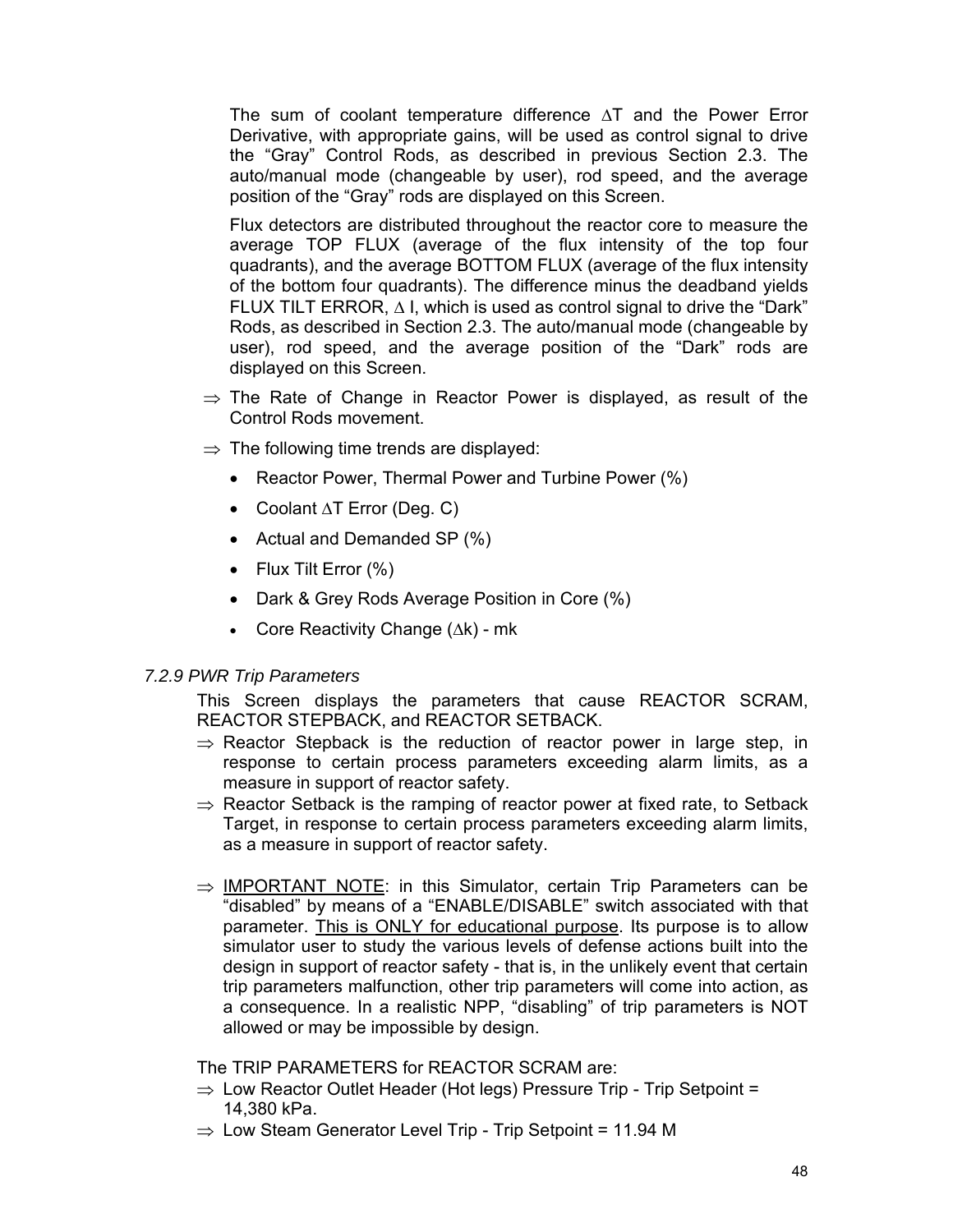- $\Rightarrow$  High Reactor Outlet Pressure Trip Trip Setpoint = 16,200 kPa
- $\Rightarrow$  High Neutron Flux Trip Trip Setpoint = 120 % of Neutron Flux at full power
- $\Rightarrow$  High Log Rate Trip Trip Setpoint = 8 % /s
- $\Rightarrow$  Low Coolant Flow Trip Trip Setpoint = 2,000 Kg/s
- $\Rightarrow$  Low Pressurizer Level Trip Trip Setpoint = 2.7M
- $\Rightarrow$  Low Feedwater Discharge Header Trip Setpoint = 5200 kPa
- ⇒ Manual Trip

The causes for REACTOR STEPBACK are:

- $\Rightarrow$  High Reactor Coolant Pressure (initiated at P > 16051 kPa; target 2 % FP)
- $\Rightarrow$  Loss of one Reactor Coolant Pump (target 2 % FP)
- $\Rightarrow$  Loss of two Reactor Coolant Pumps (target 2 % FP)
- $\Rightarrow$  High Log Rate (initiated when d(lnP)/dt) > 7 %/s; target 2 % FP)
- $\Rightarrow$  Manual Stepback (initiated by operator; target set by operator)
- $\Rightarrow$  Hi Zone Flux (initiated if Zone Flux is > 115 % of nominal zone flux at full power)

The causes for REACTOR SETBACK are:

- $\Rightarrow$  Main Steam Header Pressure Hi setback if  $\geq 6150$  kPa
- $\Rightarrow$  Hi Pressurizer Level setback if  $> 12$  M
- $\Rightarrow$  Manual Setback in Progress
- $\Rightarrow$  Low Steam Generator Level setback if  $\leq$  12M
- $\Rightarrow$  Low Deaerator Level setback if  $\leq 2M$
- $\Rightarrow$  Hi Flux Tilt setback if  $>$  20 %
- $\Rightarrow$  Hi Zonal Flux setback if  $> 110\%$

#### *7.2.10 PWR Reactor Coolant System*

This screen shows a layout of the Reactor Coolant System (RCS): two steam generators, four recirculation loops, a pressurizer, and a letdown condenser in the system.

The primary coolant is circulated through four recirculation pumps into the core through the bottom of the Reactor Pressure Vessel (RPV), through four entry points, commonly known as the "cold" legs. There is a pipe that connects one "cold" leg to the letdown condenser. Its purpose is to "bleed" off some reactor coolant from the main circuit in order to maintain inventory, if necessary.

After entering the RPV, the coolant then travels through the fuel channels in the core, and out at the top into the discharge plenum, and exits the Reactor Pressure Vessel at two exit points, commonly known as "hot" legs. The two "hot" legs are connected to two steam generators respectively. As well, there is a pipe connecting one "hot" leg to the pressurizer.

The heated coolant then flows down through the two steam generators where the heat is transferred to the secondary system. The primary coolant is then taken from the bottom of each of the steam generator into the reactor recirculation pumps (two for each steam generator) to repeat the cycle.

The system components and parameters shown are: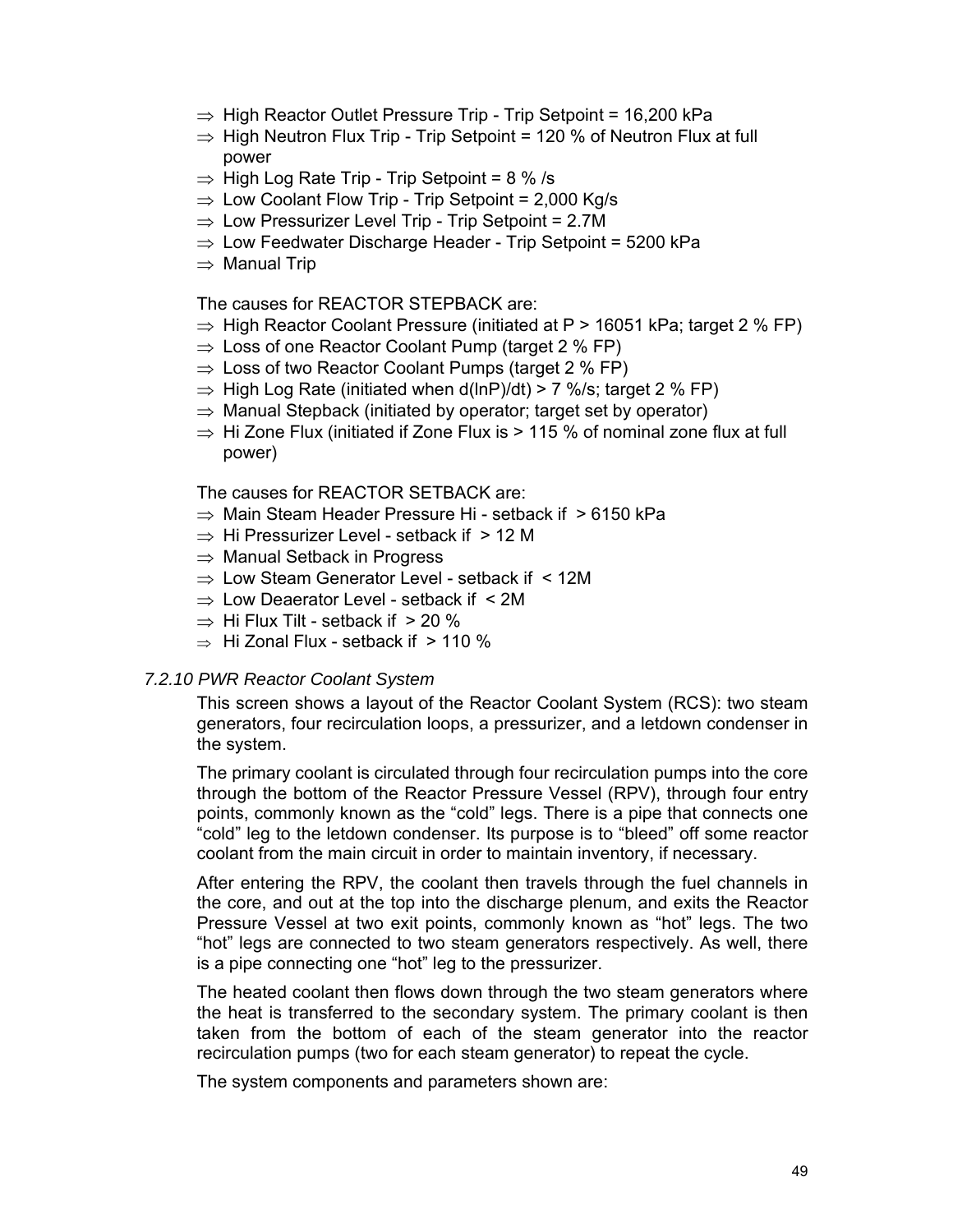- average fuel temperature ( ${}^{\circ}$ C); average coolant temperature ( ${}^{\circ}$ C); average core flow (kg/s));  $\Delta T$  across the core = coolant outlet temperature - coolant inlet temperature.
- reactor coolant pump's discharge flow (kg); discharge pressure (kPa); discharge temperature (°C)
- reactor coolant pump pop-up control which allows 'START', 'STOP' and 'RESET' operations
- Pressure (kPa), flow (kg/s) and temperature ( $\degree$ C) at the "hot" legs outlet of the Reactor Pressure Vessel.
- Coolant flow (kg/s) to the pressurizer from one "hot" leg. The flow will be shown as +ve if the coolant flows from "hot" leg to the pressurizer; it will be shown as -ve if vice-versa.
- For each steam generator (SG) feedwater flow (kg/s); feedwater level in drum (m); steam drum pressure (kPa); main steam flow from SG to main steam header (kg/s). For SG1, the feed flow (kg/s) from Chemical & Volume Control System (CVS) is shown. More explanation of this feed flow will be provided in the PWR Coolant Inventory & Pressurizer Screen.
- In the pressurizer, there are five electric on/off heaters, and one variable heater. They are controlled by the Coolant Pressure Control System. The color will be red when heater is 'on'; green when off. The following process parameters are shown: pressurizer vapor pressure (kPa); pressurizer liquid level (m); spray flow into the pressurizer (kg/s), to control pressure; pressure relief flow (kg/s) to letdown condenser to relief over-pressure in the pressurizer.
- The following time trends are displayed:
	- $\Rightarrow$  The four cold legs temperatures (°C)
	- $\Rightarrow$  The four cold legs inflow into Reactor Pressure Vessel (kg/s)
	- $\Rightarrow$  The two hot legs temperatures
	- $\Rightarrow$  The coolant feed (charging) flow (kg/s); the coolant bleed (letdown) flow (kg/s)
	- $\Rightarrow$  The four cold legs pressures (kPa)
	- $\Rightarrow$  Reactor Power (%)

#### *7.2.11 PWR Coolant Inventory and Pressurizer*

This screen shows the coolant pressure control system, including the pressurizer, letdown condenser, pressure relief, feed (charging) and bleed (letdown) circuits and coolant makeup storage tank.

- Starting with the coolant makeup storage tank at the bottom left hand corner, its level is displayed in meters. The tank supplies the flow and suction pressure for the Feed (or Charging) pumps P1 and P2: normally one pump is running, the pop-up menu allows START, STOP and RESET operations.
- The Flow (kg/sec) and Temperature ( $\degree$ C) of the feed (charging) flow are displayed. The feed flow then passes through the feed isolation valve MV18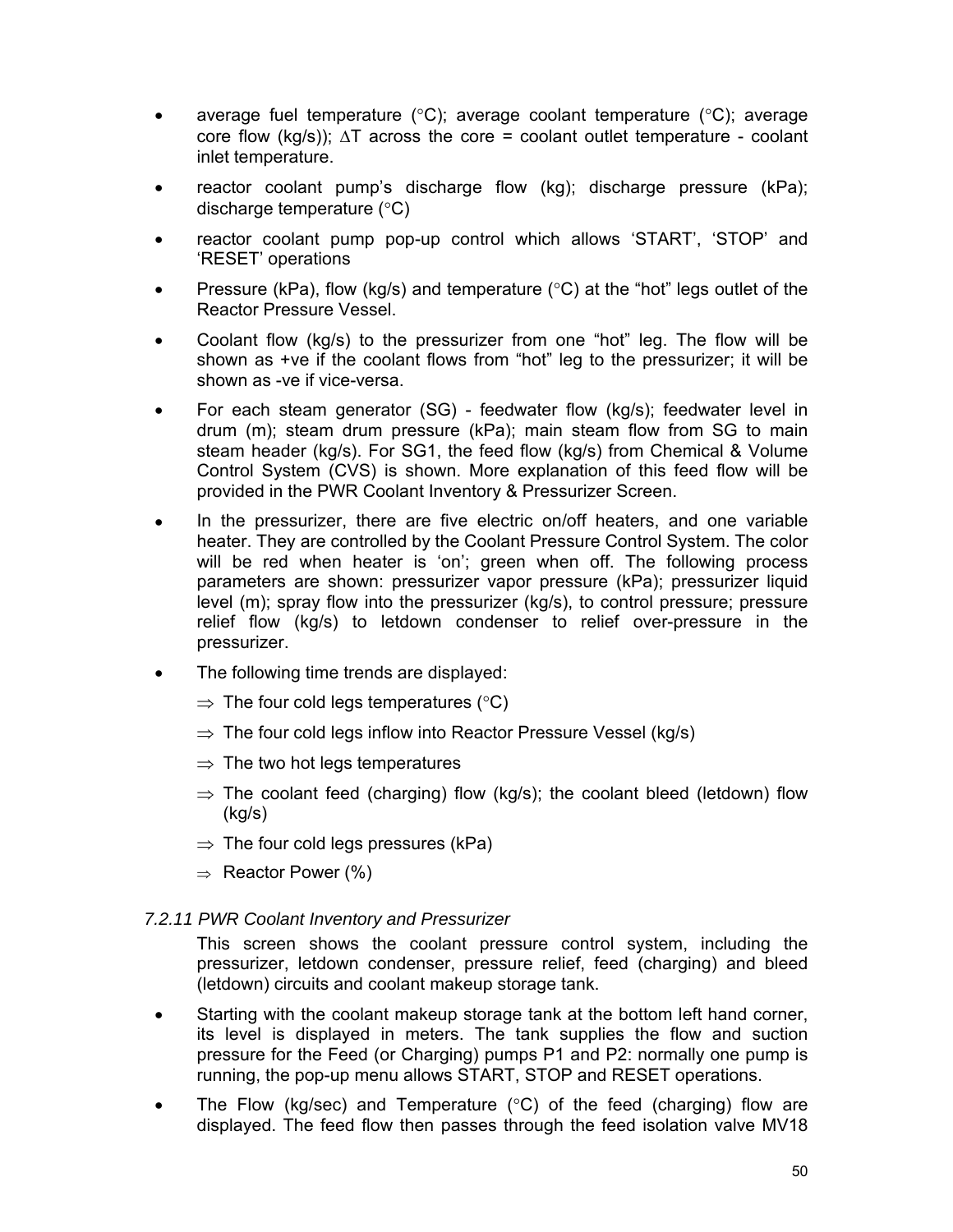before entering Steam Generator #1, at the suction point of the reactor coolant pumps.

- Flow from the "hot" leg #1 is normally to and from the Pressurizer via a short connecting pipe, a negative flow (kg/sec) indicating flow out of the pressurizer. Pressurizer Pressure (kPa), Temperature(°C) and Level (m) are displayed.
- Pressurizer pressure is maintained by one variable and five on-off heaters which turn ON if the pressure falls, and by Pressure Relief Valves CV22 and CV23 if the pressure is too high. As well, coolant is drawn from connecting lines with the two cold legs (CL1 & CL2) via control valves for the purpose of spraying to depressurize the pressurizer.
- Parameters displayed for the Letdown Condenser are: Pressure (kPa), Temperature(°C) and Level (m).
- There is Bleed (letdown) flow (kg/sec) from "cold" leg #3 via Bleed (letdown) Control valves CV5, CV6 and MV8, which helps maintain coolant inventory in the main coolant circuit, if the inventory becomes too high, as sensed by high pressurizer level.
- The outflow from the Letdown Condenser goes to the Coolant Purification System. From it, the coolant goes to the Coolant Makeup Storage Tank.
- PRESSURIZER LEVEL SETPOINT and REACTOR OUTLET PRESSURE SETPOINT are also shown.
- The Parameters shown for the core are: average fuel temperature  $(^{\circ}C)$ ; average coolant temperature (°C); core pressure at upper plenum (kPa); average core flow (kg/s)
- The following time trends are displayed:
	- $\Rightarrow$  Pressurizer pressure (kPa); Reactor core outlet pressure (kPa)
	- $\Rightarrow$  Letdown condenser level (m); letdown condenser pressure (kPa)
	- $\Rightarrow$  Pressurizer level (m) and setpoint (m)
	- $\Rightarrow$  Pressurizer spray flow (kg/s)
	- $\Rightarrow$  Coolant bleed (letdown) flow (kg/s); coolant feed (charging) flow (kg/s)

#### *7.2.12 PWR Coolant Inventory Control*

The screen shows the parameters relevant to controlling the inventory in the reactor coolant loop.

 $\Rightarrow$  Inventory control is achieved by controlling Pressurizer Level.

- Pressurizer Level is normally under computer control, with the setpoint being ramped as a function of reactor power and the expected shrink and swell resulting from the corresponding temperature changes. Level control may be transferred to MANUAL and the SETPOINT can then be controlled manually.
- The amount of feed (charging) and bleed (letdown) is controlled about a bias value that is set to provide a steady flow of bleed to the Purification System. The amount of flow may be adjusted by changing the value of the BIAS. The positions of feed (charging) and bleed (letdown) valves are normally under AUTO control, but may be changed to MANUAL using the pop-up menus.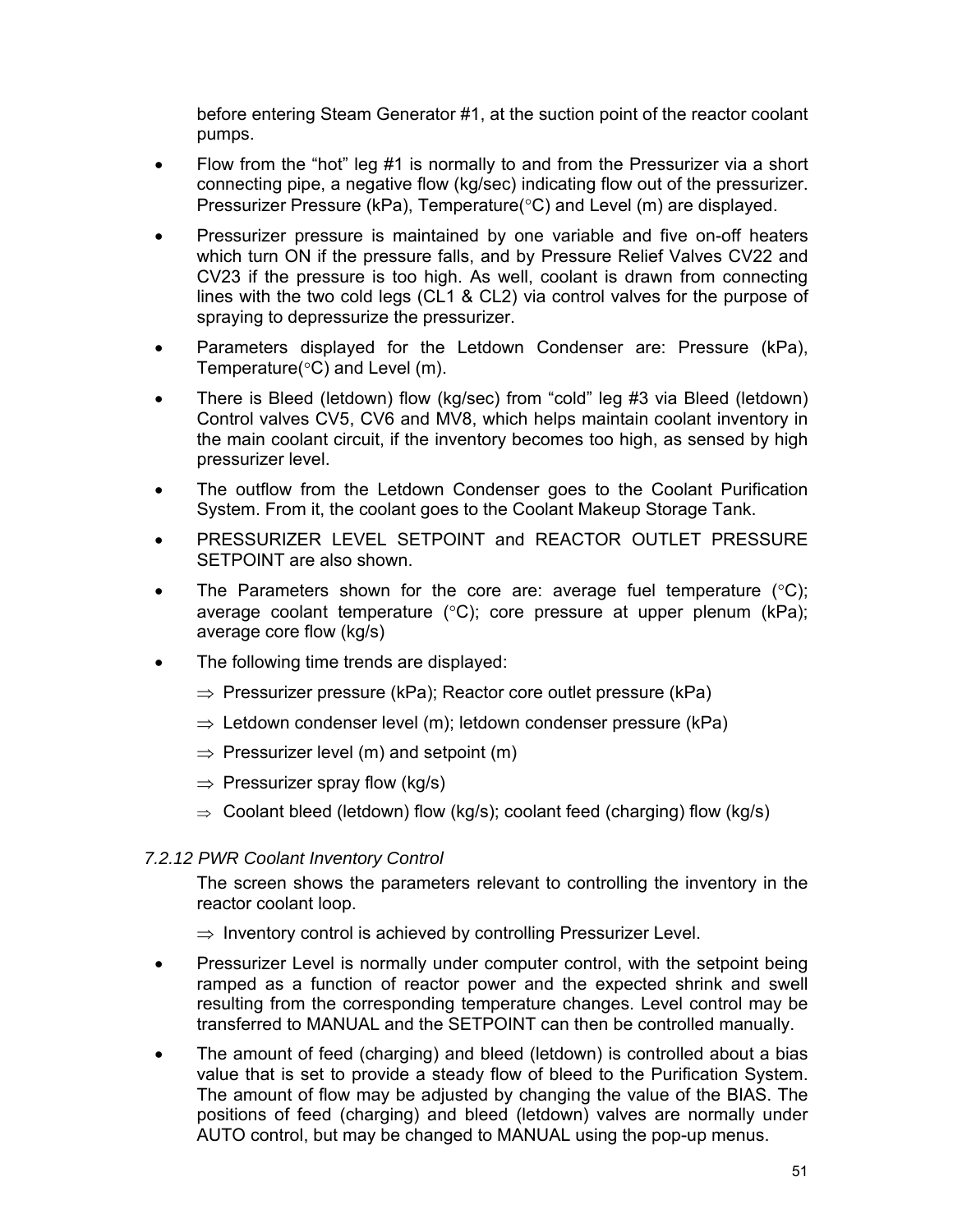- The current Reactor Outlet Pressure is shown and the Reactor Outlet Pressure Setpoint (kPa) may be controlled manually via the pop-up menu.
- The following time trends are displayed:
	- $\Rightarrow$  Reactor neutron power (%); reactor thermal power (%)
	- $\Rightarrow$  Reactor coolant pressure (kPa) & Setpoint (kPa)
	- $\Rightarrow$  Pressurizer level (m) & Setpoint (m)
	- $\Rightarrow$  Reactor coolant makeup feed (charging) valve position (%); Reactor coolant bleed (letdown) valve position (%)

#### *7.2.13 PWR Coolant Pressure Control*

This screen is designed to for Reactor Coolant Pressure Control:

- The six HEATERS are normally in AUTO, with the variable Heater (#1) modulating. The other five heaters are either ON or OFF, and under AUTO control. Via the pop-up menus MANUAL operation can be selected, and each heater may be selected to START, STOP or RESET.
	- $\Rightarrow$  Note: in order to control the variable Heater (#1) MANUALLY, one must use the pop-up menu to switch the control mode from AUTO to MANUAL first, then the control signal to the Heater #1 will be "frozen", as shown in the numeric value display. Observe the display message above the Heater control. If it says: "MAN O/P OK", that means Heater # 1 can now be controlled by the "MAN" pop-up menu. If it says: "MAN O/P NOT OK", that means the MANUAL control signal from the "MAN" pop-up, and the "frozen" control signal to the Heater does not match. One must then use the "MAN" pop-up menu to enter a value equal to the "frozen" numeric value display, then the message will say "MAN O/P OK".
- PRESSURIZER RELIEF VALVES CONTROL is via CV22 and CV23. These are normally in AUTO mode, but may be placed on MANUAL and the valve opening can be controlled manually via pop-up menus.
- PRESSURIZER SPRAY VALVES CONTROL is via SCV1 and SCV2. These are normally in AUTO mode, but may be placed on MANUAL and the valve opening can be controlled manually via pop-up menus.
	- $\Rightarrow$  NOTE: in order to control the Pressurizer Relief Valves or Pressurizer Spray Valves MANUALLY, one must use the pop-up menu to switch the control mode from AUTO to MANUAL first, then the control signal to the control valve will be "frozen", as shown in the numeric value display. Observe the display message above the valve control. If it says: "MAN O/P OK", that means the control valve can now be controlled by the "MAN" popup menu. If it says: "MAN O/P NOT OK", that means the MANUAL control signal from the "MAN" pop-up, and the "frozen" control signal to the control valve does not match. One must then use the "MAN" pop-up menu to enter a value equal to the "frozen" numeric value display, then the message will say "MAN O/P OK".
- The current Reactor Outlet Pressure is shown, and the Reactor Outlet Pressure Setpoint (kPa) may be controlled manually via the pop-up menu.
- The following time trends are displayed: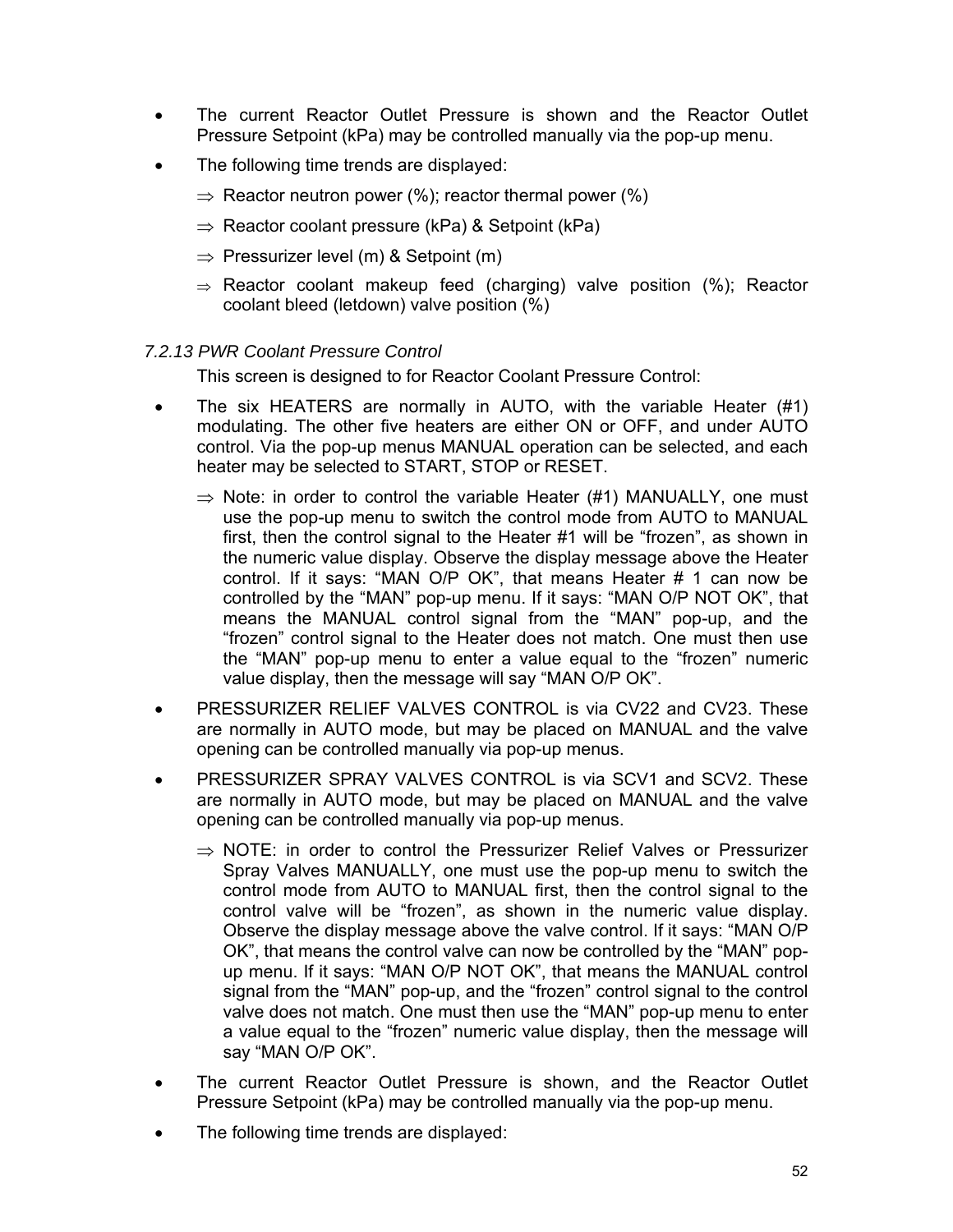- $\Rightarrow$  Reactor neutron power (%); reactor thermal power (%)
- $\Rightarrow$  Reactor outlet pressure (kPa) & Setpoint (kPa)
- $\Rightarrow$  Pressurizer level (m) & Setpoint (m)
- $\Rightarrow$  Pressurizer Relief Valve position (%)

### *7.2.14 PWR Turbine Generator*

This screen shows the main parameters and controls associated with the turbine and the generator. The parameters displayed are:

- Main steam pressure (kPa) and main steam flow (kg/s); Main Steam Stop Valve (MSV) status
- Main steam header pressure (kPa)
- Status of Main Steam Safety Relief Valves (SRVs)
- Control status (Auto/Manual), opening (%) and flow (kg/s) through the Steam Bypass Valves
- Steam Flow to the Turbine (kg/sec)
- Governor Control Valve Position (CV) (% open)
- Generator Output (MW); Station Services (MW)
- Turbine/Generator Speed of Rotation (rpm)
- Generator Breaker Trip Status
- Turbine Trip Status (Tripped or Reset)
- Turbine Control Status Auto (by computer) or Manual
- The trend displays are:
	- $\Rightarrow$  Reactor neutron & thermal power (%)
	- $\Rightarrow$  Generator output (MW)
	- $\Rightarrow$  Turbine steam flow (kg/s); steam BYPASS flow (kg/s)
	- $\Rightarrow$  Turbine speed (RPM)
	- $\Rightarrow$  Turbine governor position (%)
	- $\Rightarrow$  Main steam Stop Valve (MSV) inlet pressure (kPa)

The following pop-up menus are provided:

- TURBINE RUNBACK sets Target (%) and Rate (%/sec) of runback when 'Accept' is selected
- TURBINE TRIP STATUS Trip or Reset
- Steam Bypass Valve 'AUTO/MANUAL' Control AUTO Select allows transfer to MANUAL control, following which the Manual Position of the valve may be set.
- Computer or Manual Control of the speeder gear.
- Turbine Runup/Speedup Controls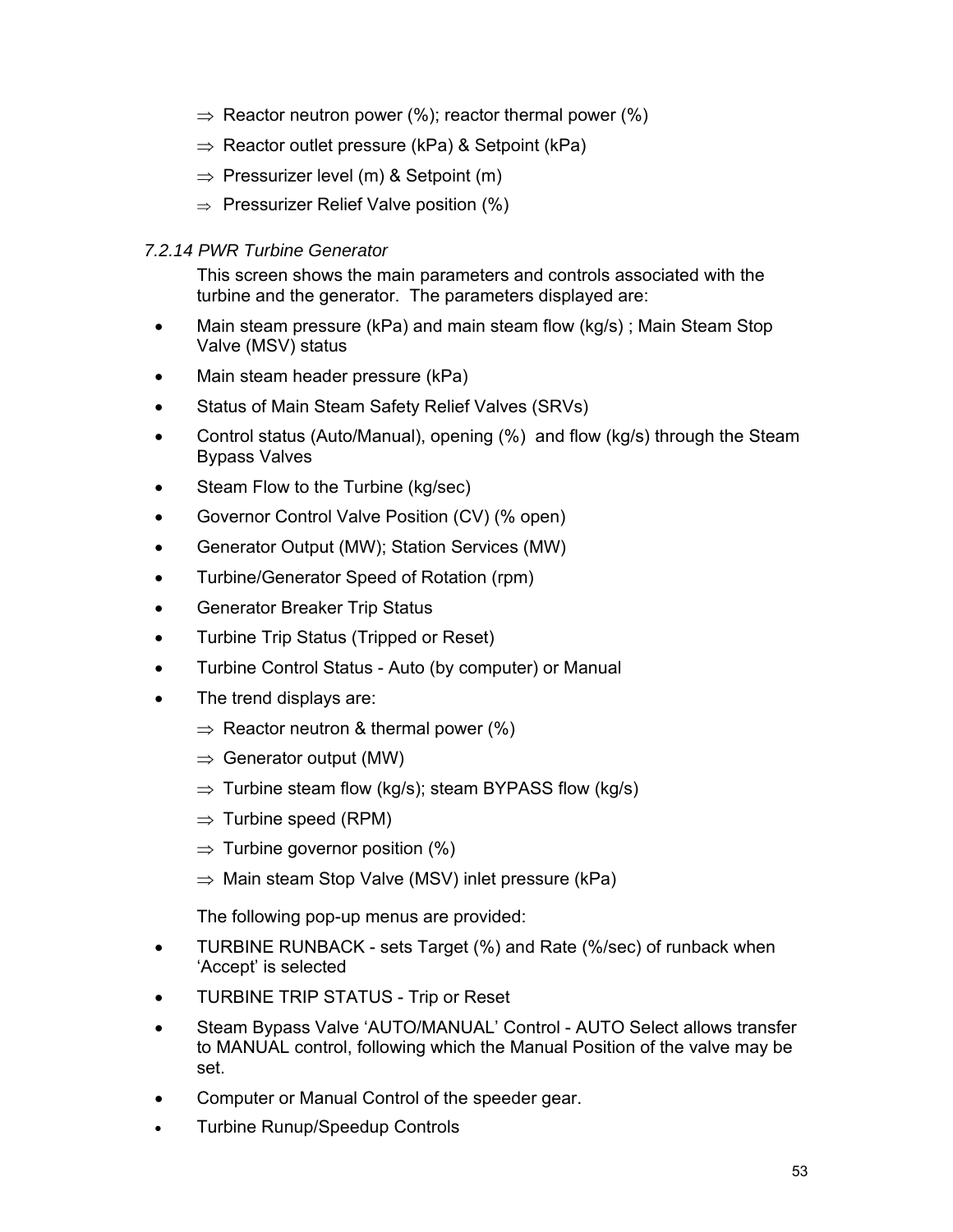### *7.2.15 PWR Feedwater and Extraction Steam*

This Screen shows the portion of the feedwater system that includes the condenser, low pressure heater, deaerator, the boiler feed pumps, the high pressure heaters and associated valves, with the feedwater going to the Steam Generator Level Control Valves, after leaving the HP Heaters.

The following display parameters and pop-up controls are provided:

- Main steam header pressure (kPa), steam flow through the Turbine Governor Valve and the Bypass Valve (kg/s).
- Deaerator level (m) and deaerator pressure (kPa); extraction steam motorized valve status and controls from turbine extraction, as well pressure controller controls for main steam extraction to deaerator. The extraction steam flows (kg/s) are shown respectively for turbine extraction as well as for main steam extraction to the deaerator.
- Main Feedwater Pump and Auxiliary Feedwater Pump status with associated pop-up menus for 'ON/OFF' controls.
- HP Heater motorized valves MV2 and MV3 and pop-up menus for open and close controls for controlling extraction steam flow to the HP heaters.
- Feedwater flow rate (kg/s) at Boiler Level Control Valve (LCV1 & LCV2) outlet and feedwater temperature (°C).
- Pop-up controls for "Auto/Manual" for Boiler Level Control valves LCV1 & LCV2
- Pop-up controls for changing Boiler Level Setpoint Control from "Computer SP" to "Manual SP", or vice versa.
	- $\Rightarrow$  NOTE: in order to change the Boiler Setpoint Control from "Computer SP" to "Manual SP", one must use the pop-up menu to switch the control mode from COMPUTER SP to MANUAL SP first, then the "Steam Generator Level SP" value will be "frozen", as shown in the numeric value display. Observe the display message next to SP control status. If it says: "MAN SP OK", that means the boiler level SP can now be controlled by the "MAN SP" pop-up menu. If it says: "MAN SP NOT OK", that means the MANUAL SP value from the "MAN SP" pop-up, and the "frozen" SP value (as displayed) do not match. One must then use the "MAN SP" pop-up menu to enter a value equal to the "frozen" numeric value display, then the message will say "MAN SP OK".
	- The following trends are displayed:
		- $\Rightarrow$  Reactor neutron power (%); reactor thermal power (%); turbine power  $(%)$
		- $\Rightarrow$  Steam flow to Deaerator (kg/s)
		- $\Rightarrow$  Deaerator pressure (kPa) & Setpoint (kPa)
		- $\Rightarrow$  Main steam header pressure (kPa)
		- $\Rightarrow$  High Pressure Heaters HX5A, HX5B extraction steam flows (kg/s)
		- $\Rightarrow$  Steam Generator level (m)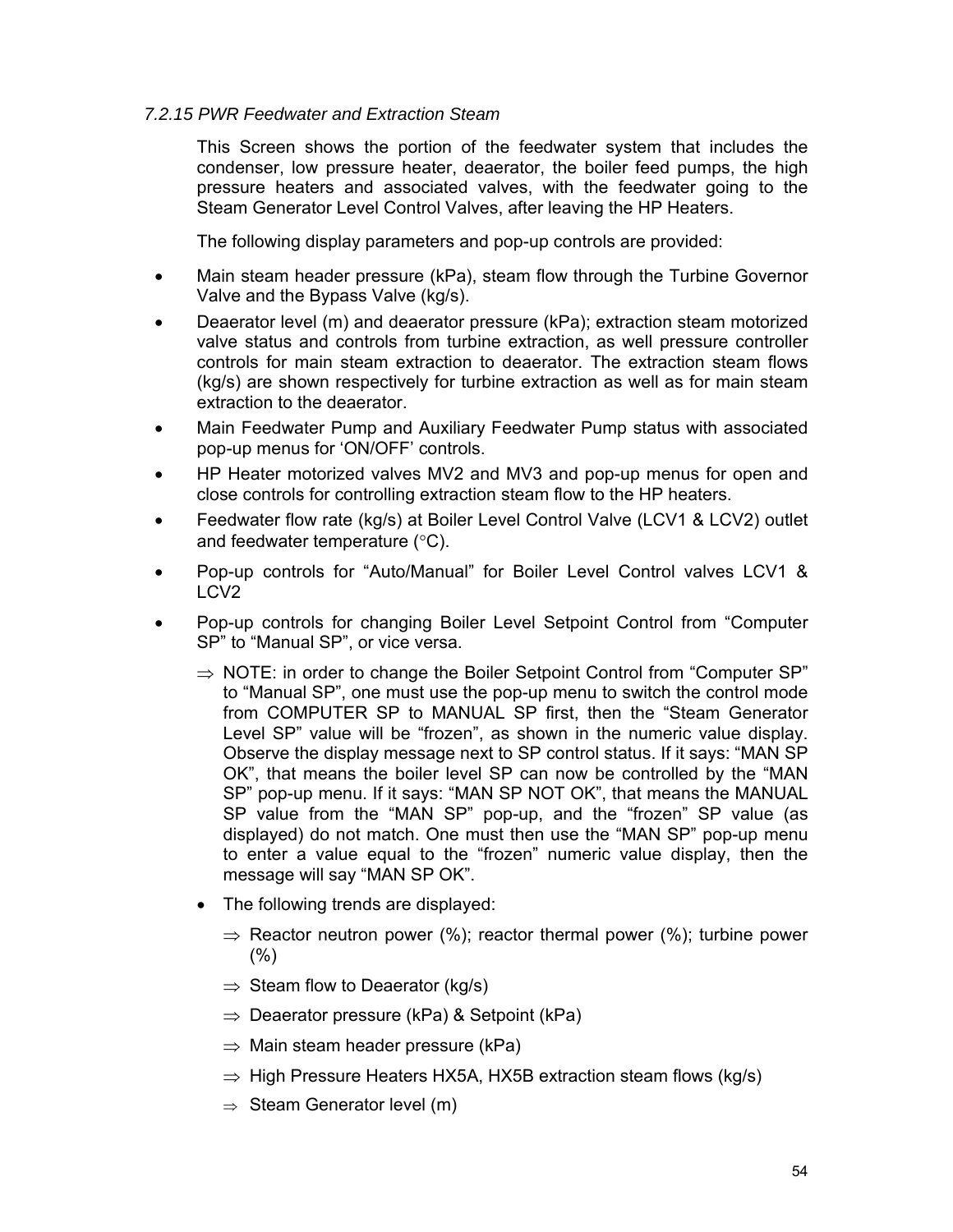### *7.2.16 PWR MW Demand Set point (SP) and Steam Generator Pressure Control (SGPC)*

- This screen permits control of station load setpoint and its rate of change while under "TURBINE LEADING" Control Mode. Control of the Main Steam Header Pressure is also through this screen, but this is not usually changed under normal operating conditions.
- PWR PLANT CONTROL MODE can be changed from "REACTOR LEADING" to "TURBINE LEADING".
- TARGET LOAD on selection Station Load (%) and Rate of Change (%/sec) can be specified; change becomes effective when 'Accept' is selected.
	- $\Rightarrow$  The OPERATOR INPUT TARGET is the desired setpoint inserted by the operator; the CURRENT TARGET will be changed at a TARGET and POWER RATE specified by the operator.
	- $\Rightarrow$  Note that the RANGE is only an advisory comment, numbers outside the indicated range of values may be input on the Simulator.
- STEAM GENERATOR PRESSURE SETPOINT CONTROL alters the setpoint of the Steam Generator Pressure Controller, which is rarely done during power operation*. Caution must be exercised when using this feature on the Simulator*. However, this feature can be used for educational study of PWR plant responses under different secondary pressure conditions.
	- $\Rightarrow$  To change SG pressure setpoint, first use the "SP Mode" pop-up to change the SP mode from "HOLD" to "INCREASE" or "DECREASE", depending on new pressure setpoint target. After that, use the "Pressure SP Change Rate" pop-up to enter new values for "Pressure SP TARGET" (in MPa), and the "Pressure SP change Rate" (in MPa /minute). Observe that the SP value changes immediately, after the new SP target and Rate are "accepted". As well, the Main Steam Header Pressure shown in the display will be changed. At any time, if one wants to return the original Pressure Setpoint, just press the button "SP Recovery" once. It can observe that the Pressure SP will recover to 5740 kPa, and the Main Steam Header Pressure will follow accordingly.
- The following trends are provided:
	- $\Rightarrow$  Reactor neutron power (%); reactor thermal power (%)
	- $\Rightarrow$  Main steam header pressure (kPa) & Setpoint (kPa)
	- $\Rightarrow$  Current Target Load ( %), and Turbine Power (%)
	- $\Rightarrow$  Steam Generator 1 & 2 level (m)

#### *7.2.17 PWR Passive Core Cooling*

This screen shows the Passive Core Cooling System in an advanced PWR. The Passive Core Cooling System requires no operator actions to mitigate design basis events like Loss of Coolant Accident (LOCA). The system relies on natural forces such as gravity, natural circulation, compressed gas. There are no pumps, fans, diesels, chillers used. Only few valves are used in the System, supported by reliable power sources.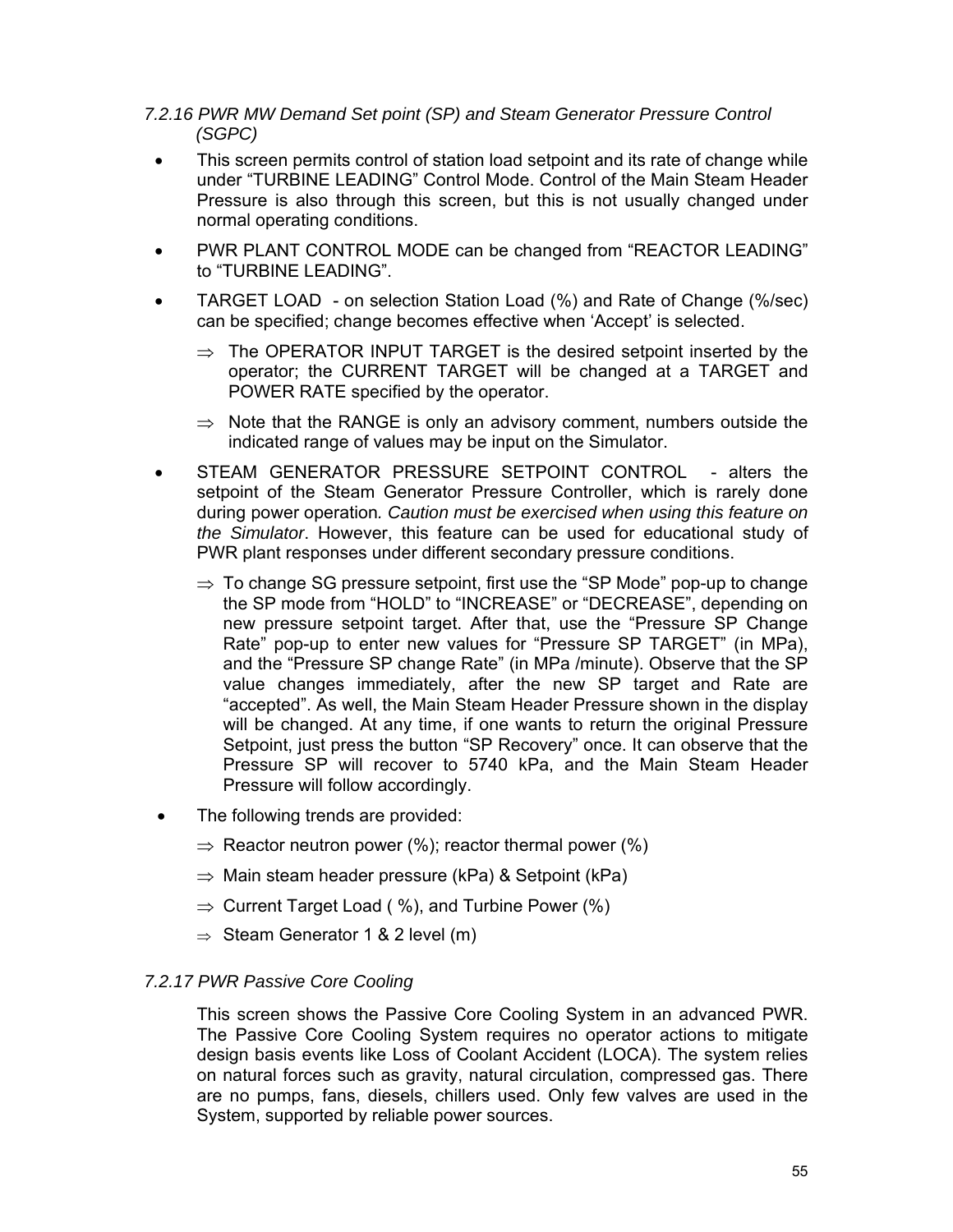- The System uses three sources of water to maintain core cooling:
	- $\Rightarrow$  Two Core Makeup Tanks (CMT)
	- $\Rightarrow$  Two Accumulators
	- $\Rightarrow$  In-Containment Refueling Water Storage Tank (IRWST)

*Press the button "Passive Core Cooling 3D Diagram" to see the 3 dimensional layout of the Passive Core Cooling System which shows the above three cooling water injection sources*.

- All these injection sources are connected directly to two nozzles on the Reactor Pressure Vessel.
- $\Rightarrow$  For SMALL LEAKS following transients, or whenever the normal reactor coolant makeup system is unavailable, the water level in the Pressurizer will reach a low-low level, the reactor will be tripped on low-low Pressurizer level. As well, the Reactor Coolant Pumps will be tripped. When that happens, the Discharge Isolation Valves at the two Core Makeup Tanks (CMT), filled with borated water, will open automatically. Because the CMTs are located above the Reactor Coolant System (RCS) loop piping, if the Pressurizer level continues to drop, the borated water in the CMTs would drain into the Reactor Vessel. This will be the initial cooling injection following a small LOCA.
- ⇒ In the event of large LOCA, where RCS piping may be severed, leading to blowdown of Reactor Coolant System, the initial injection from CMTs will not be able to rapidly refill the Reactor Vessel. Following coolant blowdown due to large LOCA, RCS pressure will drop rapidly, even with CMTs injection. When the RCS pressure drops to such a low pressure that the gas pressure at the Accumulators forces open the check valves that normally isolate the Accumulators from the RCS. The Accumulators will deliver cooling injection, sufficient to respond to the complete severance of the largest RCS pipe by rapidly refilling the Reactor Vessel downcomer and lower plenum.
- $\Rightarrow$  With CMTs draining and rapid refilling of RCS by Accumulators taking place, the Passive Cooling System provides approximately 200 °C margin to the maximum peak fuel clad temperature limit (generally designed not to exceed 1000 °C), even with a severe LOCA such as the double-ended rupture of a main reactor coolant pipe.
- $\Rightarrow$  LONG TERM INJECTION water is provided by gravity from the Injection Containment Refueling Water Storage Tank (IRWST). IRWST is located in the Containment just above the RCS loops. Normally, the IRWST (at atmospheric pressure) is isolated from the RCS by self-actuating check valves. Therefore in order for the long term injection water to be deployed by IRWST, RCS must be depressurized. This is achieved by the Automatic Depressurization System (ADS), which is made up of four stages of valves to permit a relatively slow, controlled RCS pressure reduction to 180 kPa (note atmospheric pressure is 101 kPa). At this point, the head of water in IRWST is sufficient to overcome the small RCS pressure and the pressure loss in the injection lines, and forces open the check valves to allow injection flow to the reactor core.
	- $\Rightarrow$  The first three stages of ADS are connected to the Pressurizer via set of valves, so that reactor coolant (2 phase fluid) is discharged through spargers into the IRWST.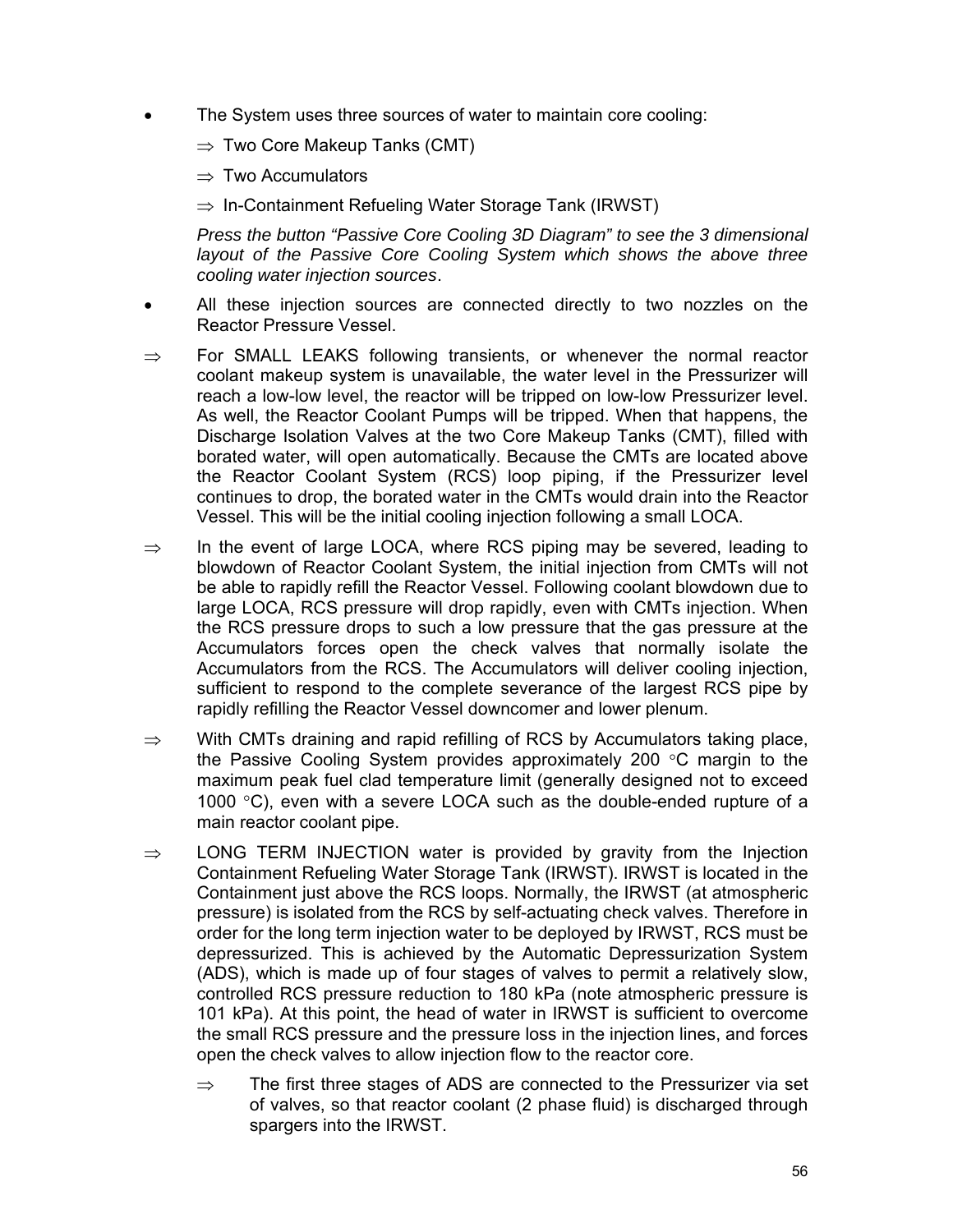- $\Rightarrow$  The fourth stage of ADS is connected to a hot leg, and discharges through redundant isolation valves to the Containment.
- $\Rightarrow$  The various ADS stages are actuated by CMT level, which will be decreasing as a result of draining in response to LOCA.
- ⇒ PASSIVE RESIDUAL HEAT REMOVAL A passive residual heat removal heat exchanger "PRHR HX" is provided and resides inside the IRWST tank. The PRHR HX inlet is connected to one hot leg exit at the Reactor Vessel, and its outlet is connected to one cold leg entry at the Reactor Vessel. Therefore the PRHR HX serves as a backup residual heat removal source, in addition to the Steam Generator feedwater and steam system. Because PRHR HX resides inside the IRWST tank, the IRWST water volume is sufficient to absorb decay heat for more than 1 hour before the water begins to boil. Once boiling starts, the steam passes to the Containment, condenses on the steel lining in the Containment. After collection, the condensate drains by gravity back to the IRWST, thus conserving the long term cooling inventory for the IRWST.

#### *7.2.18 PASSIVE CONTAINMENT COOLING SYSTEM*

The Passive Containment Cooling System (PCS) as shown in the Screen consists of:

- $\Rightarrow$  The steel containment vessel that encloses the NSSS Reactor Pressure Vessel, the Reactor Coolant Loops piping and pumps, the Pressurizer, the Steam Generators. It provides the barrier between the NSSS system and the outside atmosphere. As well, it provides the steel heat transfer surface that removes heat inside containment and rejects it to the atmosphere.
- $\Rightarrow$  Natural air circulation system for heat removal heat from inside of containment is removed by continuous natural circulation flow of air (drawn through Outside Air Cooling Intakes) over the outside surface of the Containment steel lining.
- $\Rightarrow$  In case of severe LOCA accident, there may be large amount of steam collected inside Containment Vessel. The natural air cooling is supplemented by evaporation of water. This is achieved by water drains by gravity from a water tank located on top of the containment shield building
- The Screen shows the following parameters:
	- $\Rightarrow$  Inside Containment steel vessel pressure (kPa); Temperature (°C)
	- $\Rightarrow$  IRWST water temperature (°C), IRWST air space pressure (kPa)
	- $\Rightarrow$  Pressurizer pressure (kPa) and level (m), and animated level shown in blue colour.
	- $\Rightarrow$  Animated water level for CMTs and Accumulators.
	- $\Rightarrow$  Average core flow (kg/s); average fuel temperature (°C); average reactor coolant temperature (°C)
- The Screen also shows the various cooling injection flow paths during the various phases of core emergency injection, in the course of a LOCA.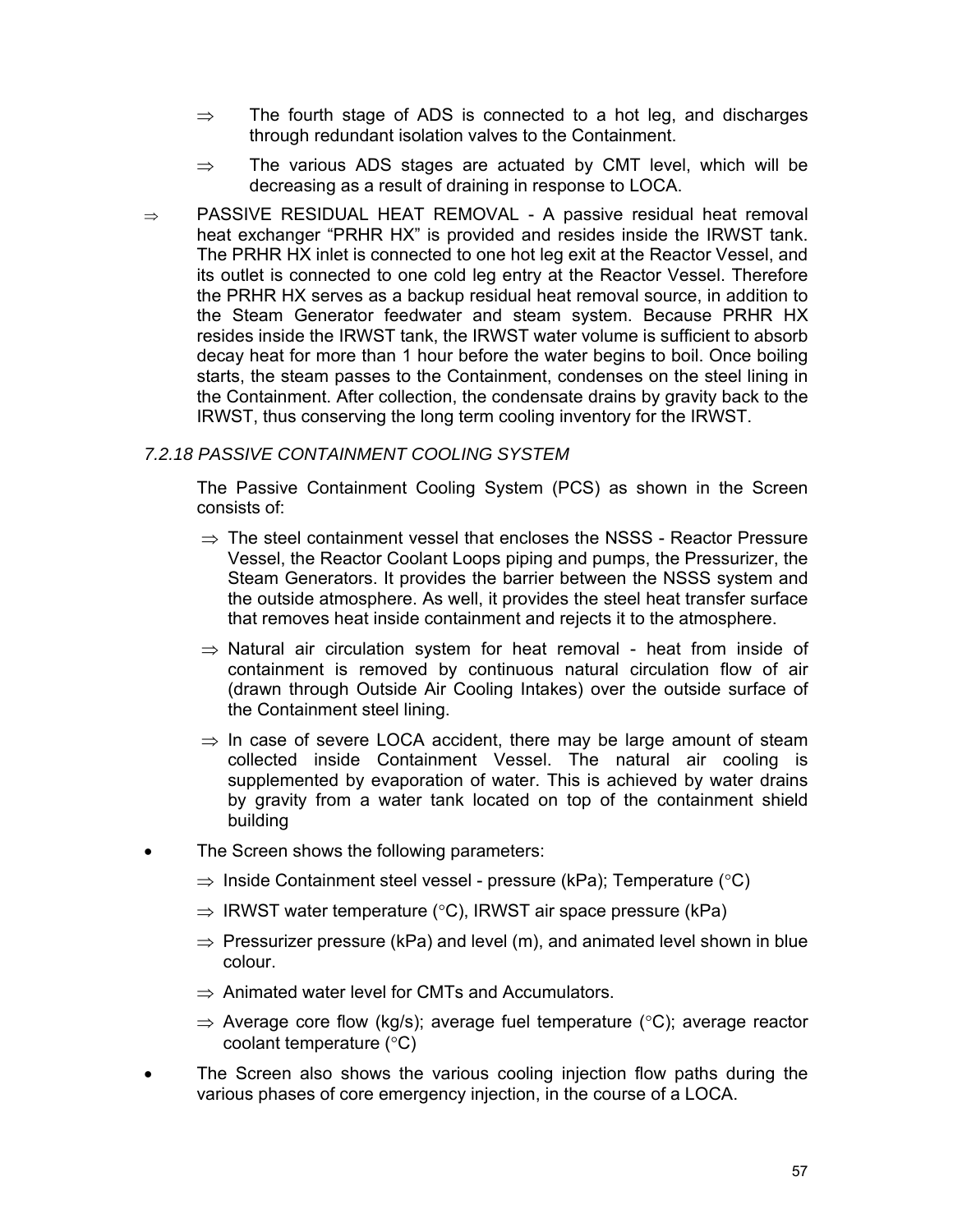- $\Rightarrow$  The cooling injection flow paths during various injection phases are shown by "thick" blue colour lines on the flow diagram displayed by the Screen.
- $\Rightarrow$  The injection phases shown include:
	- (a) Cooling Injection with CMTs
	- (b) Accumulators in action
	- (c) RCS Depressurization with ADS
	- (d) IRWST in action with long term injection
	- (e) Sump Recovery started
	- (f) Reactor decay heat removal via PRHR HX
	- (g) Spray from Dousing Tank in support of containment heat removal
- 7.3 PWR Operations & Transient Recovery Exercises
- *7.3.1 Plant Load Maneuvering Reactor Lead*

POWER MANEUVER: 10 % Power Reduction and Return to Full Power

- (1) initialize the Simulator to 100%FP.
- (2) select "Reactor Power Control" Screen.
- (3) run the simulator by pressing the "run" button.
- (4) select the Plant Mode to be "REACTOR LEAD".
- (5) Record down the following parameters in the "Full Power" column, before power maneuvering.
- (5) reduce power using "Reactor Power Setpoint" pop-up.
	- $\Rightarrow$  press the "Reactor Power Setpoint" pop-up button at the bottom left corner of the screen
	- $\Rightarrow$  enter "Reactor Power SP target" = 90 %; enter "Power Rate" = 0.5 %/sec, and press "accept"
	- $\Rightarrow$  observe parameter changes during transient and record comments
	- $\Rightarrow$  freeze simulator as soon as Reactor Neutron Power just reaches 90% and record parameter values in the column (2) for "90%" power just reached.
	- $\Rightarrow$  unfreeze simulator and let parameters stabilize, record parameter values in the column (3) for "90%" power stabilized.
- (6) explain the responses for
	- $\Rightarrow$  Steam generator pressure
	- $\Rightarrow$  Primary coolant pressure
	- $\Rightarrow$  Average coolant temperature
	- ⇒ "Grey" Rods and "Dark" Rods movement
- (7) return reactor power to 100% FP at 0.5 %/sec by using the "Reactor Power Setpoint" pop-up
- (8) when reactor power has returned to 100 % and the parameters have stabilized, unfreeze, record parameter values in the column (4) "return to 100 % stabilized"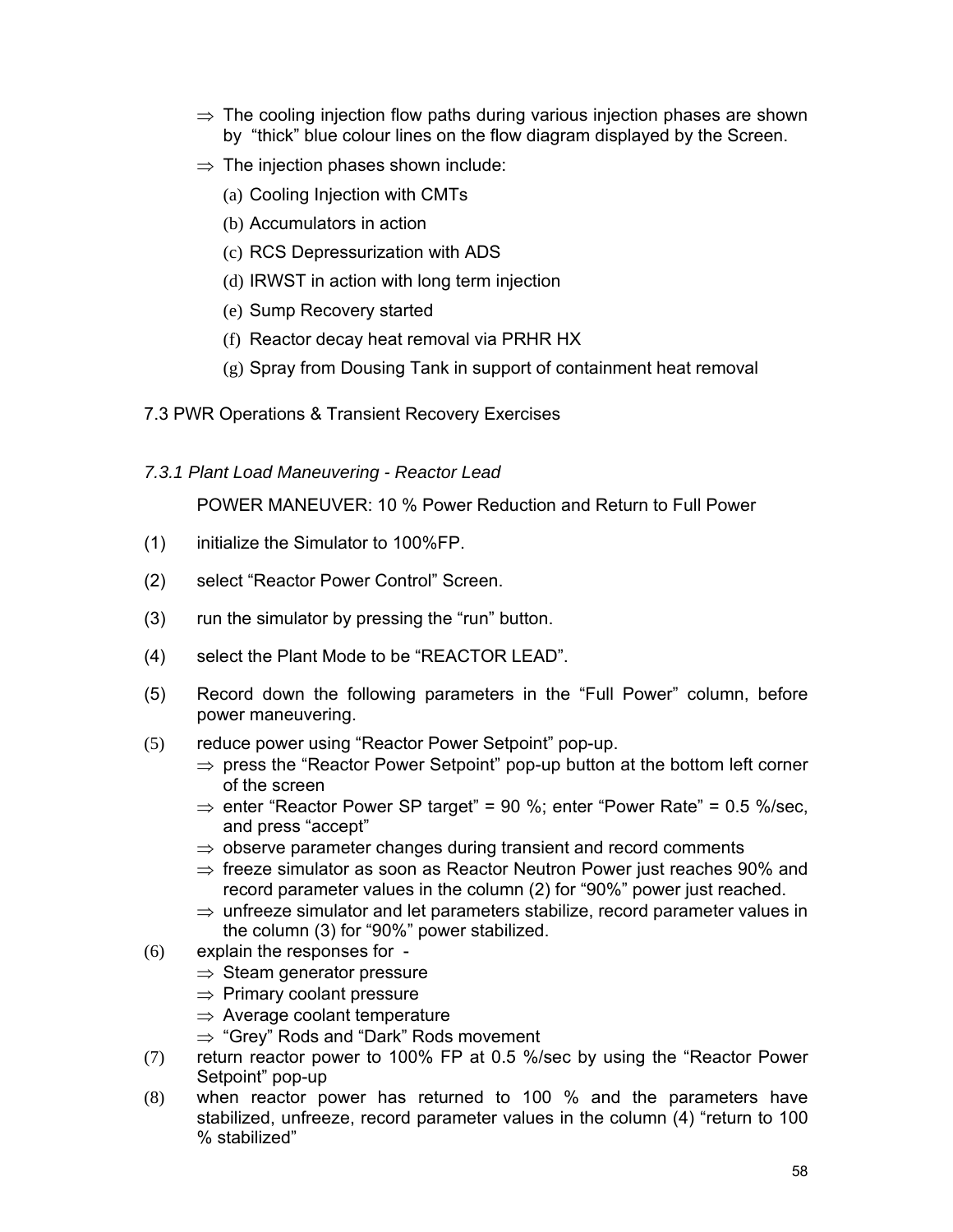(9) note any major difference in parameter values between column (4) and column (1). Can you explain why the differences in parameter values, if any ?

| Table 7.2 |
|-----------|
|-----------|

| Parameter                             | Unit              | (1)               | (2)       | (3)        | (4)        | Comments |
|---------------------------------------|-------------------|-------------------|-----------|------------|------------|----------|
|                                       |                   | <b>Full Power</b> | 90 % just | 90 %       | return to  |          |
|                                       |                   | $\%$              | reached   | stabilized | 100 %      |          |
|                                       |                   |                   |           |            | stabilized |          |
| <b>Reactor Neutron</b><br>Power       | $\%$              |                   |           |            |            |          |
| Reactor Thermal<br>Power              | $\%$              |                   |           |            |            |          |
| Reactor Power SP                      | $\%$              |                   |           |            |            |          |
| <b>Actual Setpoint</b>                | $\%$              |                   |           |            |            |          |
| <b>Demanded Power</b><br>Setpoint     | $\frac{0}{0}$     |                   |           |            |            |          |
| Demanded Rate<br>Setpoint             | $%$ /sec          |                   |           |            |            |          |
| <b>Current Reactor</b><br>Power       | $\%$              |                   |           |            |            |          |
| Power Error                           | $\frac{0}{0}$     |                   |           |            |            |          |
| Average Coolant                       | $^{\circ}{\rm C}$ |                   |           |            |            |          |
| Temperature - T <sub>avg</sub>        |                   |                   |           |            |            |          |
| <b>Coolant Temperature</b>            | $\circ$ C         |                   |           |            |            |          |
| Reference - Tref                      |                   |                   |           |            |            |          |
| Grey rods average<br>position in core | $\%$              |                   |           |            |            |          |
| Core average top flux                 | $\%$              |                   |           |            |            |          |
| Core average bottom<br>flux           | $\%$              |                   |           |            |            |          |
| Dark rods average<br>position in core | $\%$              |                   |           |            |            |          |
| <b>Boron Concentration</b>            | ppm               |                   |           |            |            |          |

### *7.3.2 Plant Load Maneuvering - Turbine Lead*

POWER MANEUVER: 10% Power Reduction and Return to Full Power

- initialize Simulator to 100% full power
- verify that all parameters are consistent with full power operation.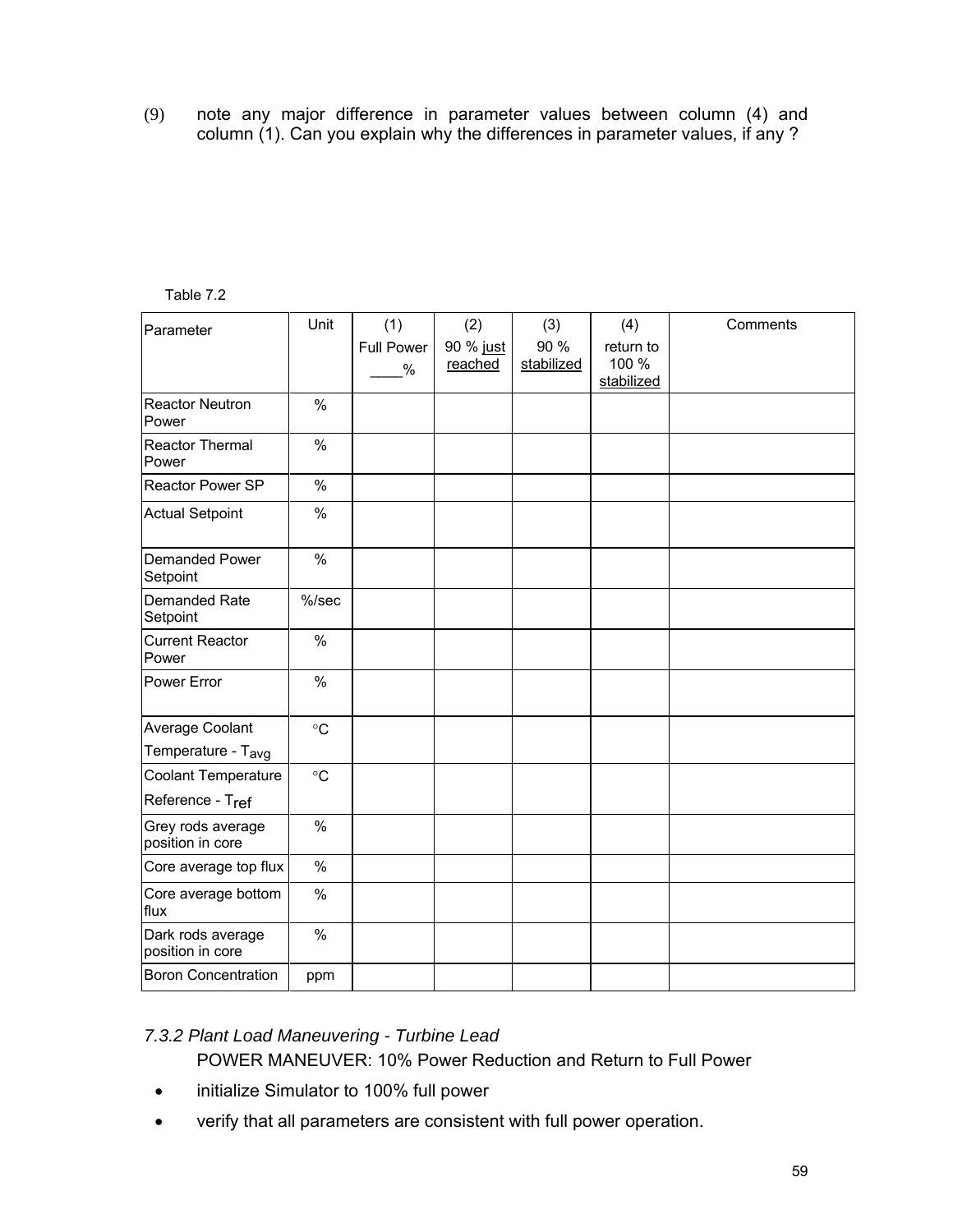- select the MW Demand SP & SGPC page
	- $\Rightarrow$  change the scale on the "Reactor Pwr & Thermal Pwr" and "Current Target Load & Turbine Pwr" graphs to be between 80 and 110 percent; the "Main Steam Hdr Pressure & SP" to 5000 and 6500 kPa, "Boiler Level" to 10 and 15 meters, and set "Resolution" to "Max Out".
	- $\Rightarrow$  Record down the following parameters in the "Full Power" column (1) of Table 7.3, before power manoeuvring.

| Table |  |
|-------|--|
|       |  |

| Parameter                       | Unit | (1)<br>Full<br>Power<br>% | (2)<br>$90\%$<br>stabilized | (3)<br>return to<br>100 %<br>stabilized | Comments |
|---------------------------------|------|---------------------------|-----------------------------|-----------------------------------------|----------|
| <b>Reactor Neutron Power</b>    | $\%$ |                           |                             |                                         |          |
| <b>Reactor Thermal Power</b>    | %    |                           |                             |                                         |          |
| Main Steam Header<br>Pressure   | kPa  |                           |                             |                                         |          |
| Main Steam Pressure<br>Setpoint | kPa  |                           |                             |                                         |          |
| <b>Current Target Load</b>      | %    |                           |                             |                                         |          |
| <b>Turbine Power</b>            | $\%$ |                           |                             |                                         |          |
| SG 1 Boiler Level               | m    |                           |                             |                                         |          |
| <b>SG2 Boiler Level</b>         | m    |                           |                             |                                         |          |

- $\Rightarrow$  Go to "Reactor Power Control Screen", and record down the following parameters in the "Full Power" column (1), before power manoeuvring. (TABLE 7.4)
- go back to "MW Demand Setpoint & SGPC" screen
- reduce unit power in the 'Turbine Lead' mode, i.e.
	- $\Rightarrow$  select the plant mode to be "Turbine Lead"
	- $\Rightarrow$  select 'TARGET LOAD (%)' pop-up menu
	- $\Rightarrow$  in pop-up menu lower 'target' to 90.00% at a 'Rate' of 1.0 %/sec
	- ⇒ 'Accept' and 'Return'

Table 7.4

| Parameter                    | Unit |                 | $\left( 2\right)$  | (4)                              | Comments |
|------------------------------|------|-----------------|--------------------|----------------------------------|----------|
|                              |      | Full Power<br>% | 90 %<br>stabilized | return to<br>100 %<br>stabilized |          |
| <b>Reactor Neutron</b><br>lm | %    |                 |                    |                                  |          |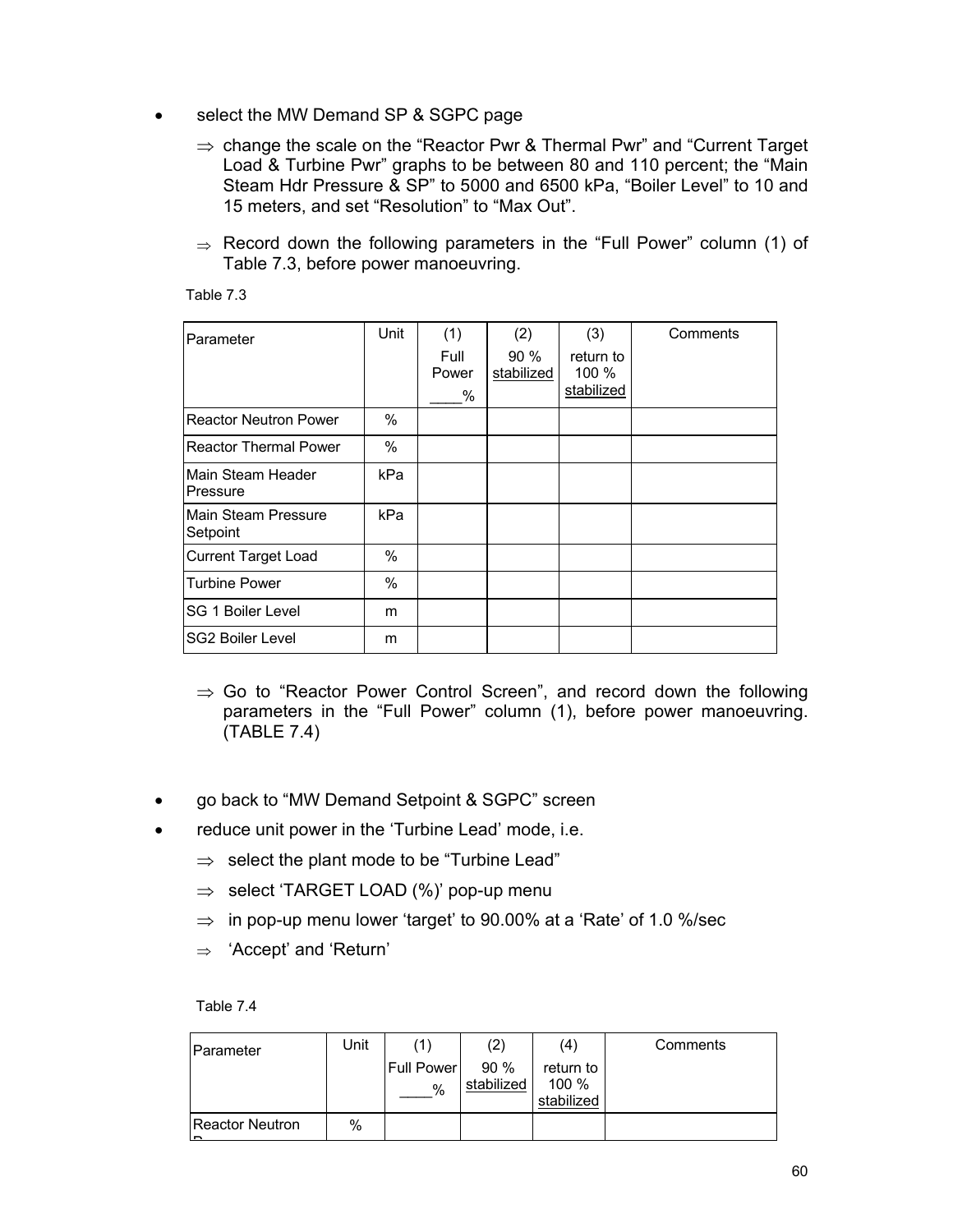| Power                                             |                 |  |  |
|---------------------------------------------------|-----------------|--|--|
| <b>Reactor Thermal</b><br>Power                   | $\%$            |  |  |
| <b>Reactor Power SP</b>                           | $\%$            |  |  |
| <b>Actual Setpoint</b>                            | $\%$            |  |  |
| Demanded Power<br>Setpoint                        | $\%$            |  |  |
| Demanded Rate<br>Setpoint                         | $%$ /sec        |  |  |
| <b>Current Reactor</b><br>Power                   | $\frac{0}{0}$   |  |  |
| Power Error                                       | $\%$            |  |  |
| Average Coolant<br>Temperature - T <sub>avg</sub> | $^{\circ}C$     |  |  |
| Coolant<br>Temperature                            | $\rm ^{\circ}C$ |  |  |
| Reference - Tref                                  |                 |  |  |
| Gray rods average<br>position in core             | $\frac{0}{0}$   |  |  |
| Core average top<br>flux                          | $\%$            |  |  |
| Core average<br>bottom flux                       | $\%$            |  |  |
| Dark rods average<br>position in core             | $\frac{0}{0}$   |  |  |

- observe the response of the displayed parameters until the transients in Reactor Power and Steam Pressure are completed without freezing the Simulator and/or stopping Labview.
- when the parameters have stabilized, freeze the simulator and record the parameter values in column (2) 90 % stabilized of Table 3.2.1. Go to "Reactor Power Control" screen, and record parameter values in column (2) of Table 7.4.
- explain the main changes.
	- $\Rightarrow$  Why main steam header pressure rises first then drops back to the Steam Pressure Setpoint value, although the Steam Pressure Setpoint value is unchanged?
	- $\Rightarrow$  Why Steam Generator's Level drops initially and then recovers?
	- $\Rightarrow$  Turbine Power (%) lags target load (%), but follows it nicely. However, the Reactor Neutron & Thermal Power overshoot beyond 90 % power, but recover later. But their values drift up and down for sometime before they stabilize. Recall previous power maneuvering in "Reactor Leading" mode, the Reactor Neutron & Thermal Power decrease orderly and do not drift as much during power changes. Can you explain why this occurs in this power Maneuvering in Turbine Lead mode? What is the difference in the way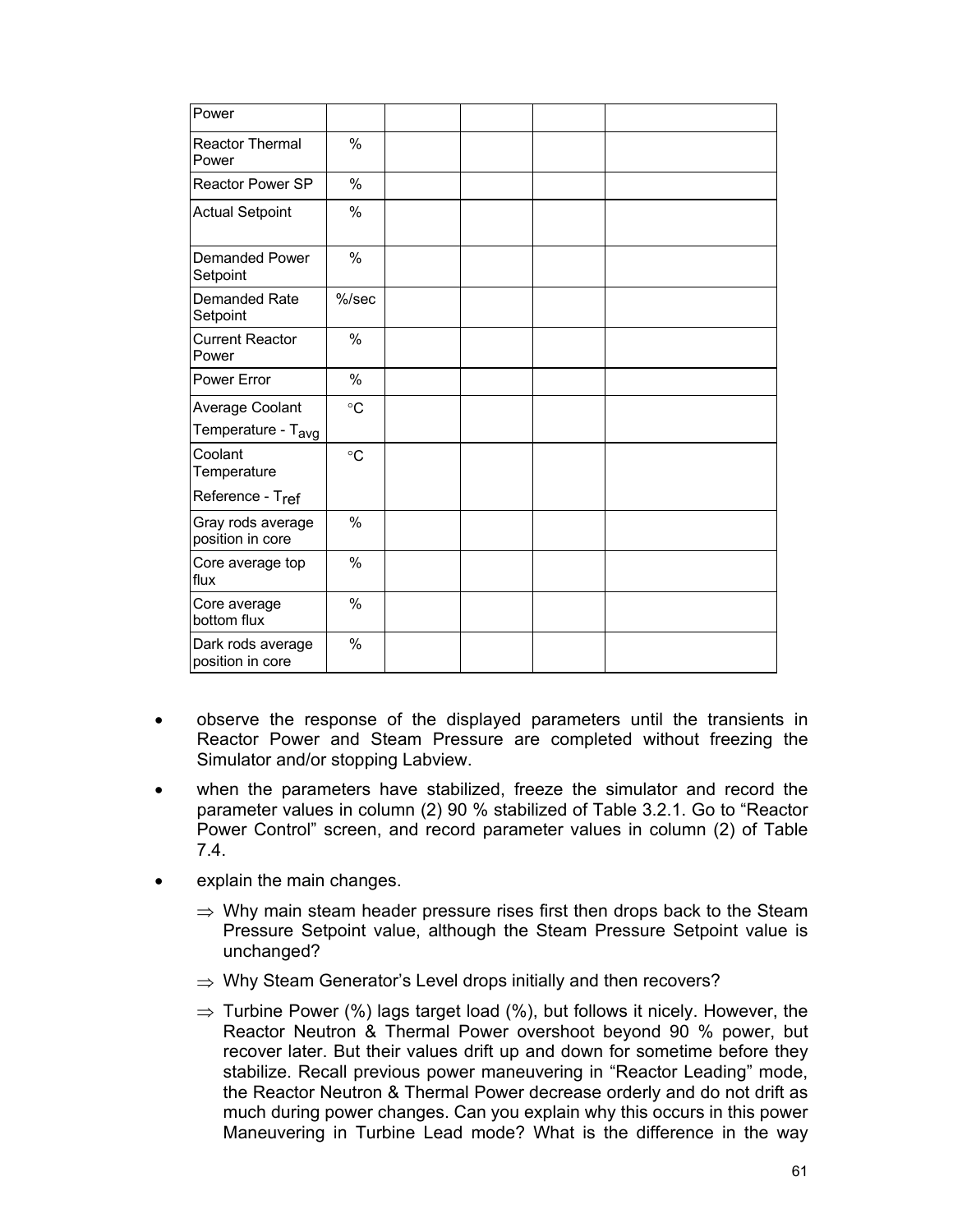reactor power is controlled in "Reactor Lead" mode, versus "Turbine Lead" mode?

- continuing the above operation, raise "UNIT POWER" to 100% at a rate of 1.0%FP/sec.
- when reactor power has returned to 100 %, and the parameters have stabilized, freeze the simulator and record the parameter values in column (3) 100 % stabilized of Table 1. Go to "Reactor Power Control" screen, and record parameters in column (3) of Table 2.
- note any major difference in parameter values between column (3) and column (1). Can you explain why the differences in parameter values, if any?

#### *7.3.3 RC Hot Leg #1 LOCA Break (Loss of Coolant Accident)*

This malfunction event causes a "crack" opening at the Reactor Pressure Vessel (RPV) outlet nozzle that connects the RPV Upper Plenum and the Hot Leg #1 piping. This break causes a Loss of Coolant Accident (LOCA) event. Before the malfunction is inserted, it is recommended that the simulator user should be familiar with the design of the Passive Core Injection System as described in Section 2.17 "PWR Passive Core Cooling" screen, before performing this exercise.

- $\Rightarrow$  First load the full power Initial Condition (IC) and "Run" the simulator.
- $\Rightarrow$  Go to "Reactor Coolant System" screen, and select the malfunction "RC Hot Leg #1 LOCA Break", then press "Insert MF", and press "Return".
- $\Rightarrow$  Observe that the "Malfunction Active" alarm is "on".
- $\Rightarrow$  Note that all the trended parameters on the screen will change immediately. Record the break flow.
- $\Rightarrow$  Record the RC coolant pressure when the reactor is scrammed.
- $\Rightarrow$  After the reactor is scrammed, go to "PWR Passive Core Cooling" screen. On this screen, the injection flow path by the Passive Core Cooling System will be shown in "thick" blue lines, during the various stages of injection cooling, which will be announced by messages displayed on the right side of the screen.
- $\Rightarrow$  Record the parameters in the following table 7.5 during the various stages of injection:

Table 7.5

| Stages of<br>Injection                    | CMT in<br>service            | ACC in<br>Service            | <b>RC</b><br>Depress<br><b>Starts</b> | IRWST in service, PRHR HX in<br>service, Sump Recovery starts |
|-------------------------------------------|------------------------------|------------------------------|---------------------------------------|---------------------------------------------------------------|
| Time<br>elapsed<br>after<br>$B$ reak $^2$ | sec<br>after<br><b>Break</b> | sec<br>after<br><b>Break</b> | after<br>sec<br><b>Break</b>          | sec after Break                                               |
| Reactor<br>Power<br>(% )                  |                              |                              |                                       |                                                               |

<sup>&</sup>lt;sup>2</sup> To account for the time elapsed after the break, record the CASSIM iteration counts shown at the top right hand corner, multiply that number by the time step = 0.1 sec., to get the time in seconds. This calculation has assumed that the simulation iteration starts from 0 when the LOCA malfunction is initiated.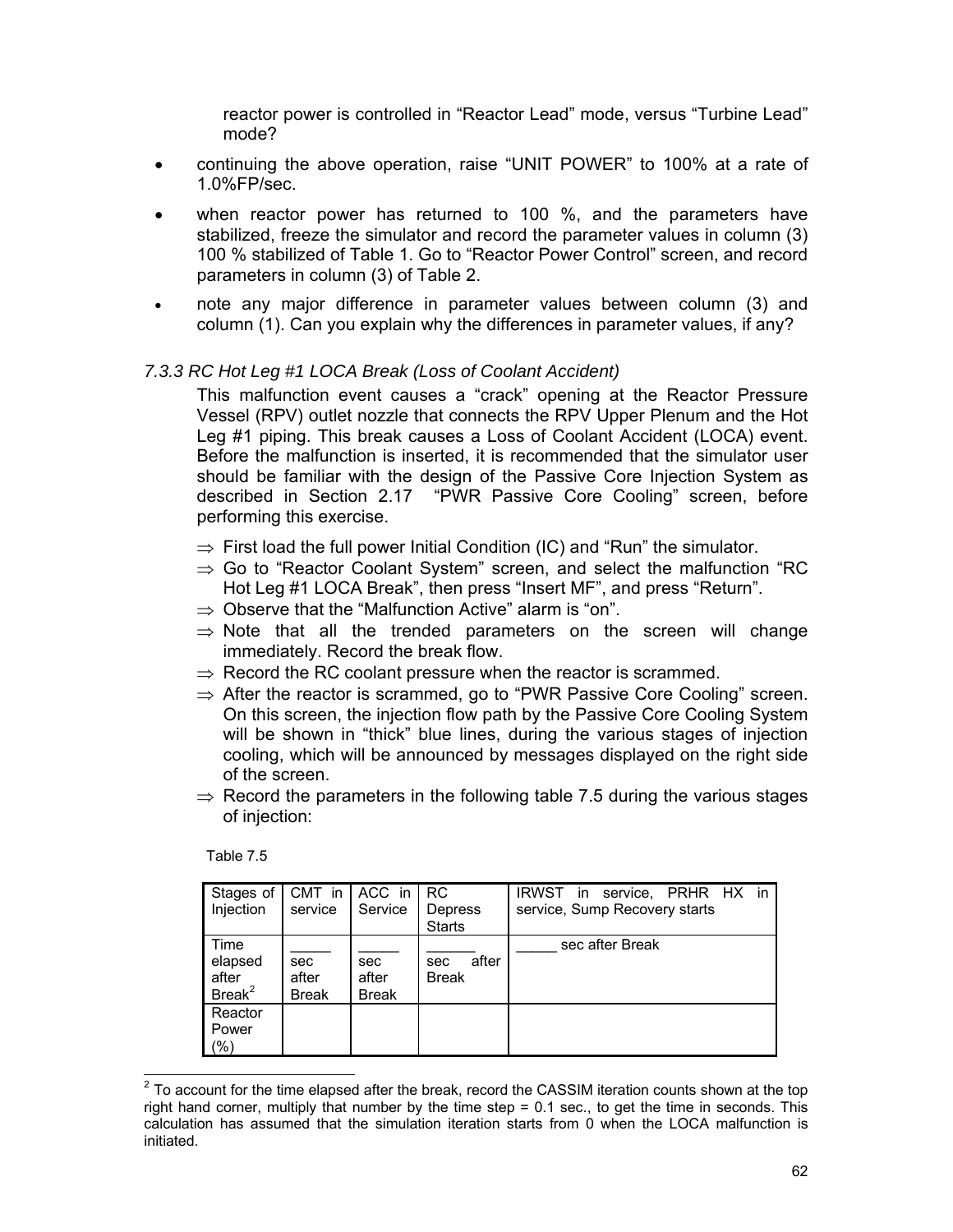| Turbine           |  |  |
|-------------------|--|--|
| power             |  |  |
| (% )              |  |  |
| Reactor           |  |  |
| Thermal           |  |  |
| Power             |  |  |
| (% )              |  |  |
| <b>Break</b>      |  |  |
| Flow              |  |  |
| (kg/s)            |  |  |
| Total             |  |  |
|                   |  |  |
| Injection<br>Flow |  |  |
|                   |  |  |
| (kg/s)            |  |  |
| Core              |  |  |
| Flow              |  |  |
| (kg/s)            |  |  |
| Tavg (°C)         |  |  |
| Fuel              |  |  |
| Temp              |  |  |
| $(^{\circ}C)$     |  |  |
| <b>PRZR</b>       |  |  |
| level (m)         |  |  |
| <b>PRZR</b>       |  |  |
| Pressure          |  |  |
| (kPa)             |  |  |
|                   |  |  |
| Coolant           |  |  |
| Pressure          |  |  |
| Cold<br>at        |  |  |
| Legs              |  |  |
| (kPa)             |  |  |
| Containm          |  |  |
| ent               |  |  |
| Pressure          |  |  |
| (kPa)             |  |  |
| Containm          |  |  |
|                   |  |  |

 $\Rightarrow$  Explain the RC pressure "bumps" in the course of event evolution. When do they occur? And why do they occur?

ent Temp  $(^\circ C)$ CMT Level (% full) ACC Level (% full) **IRWST** tank temp  $(^{\circ}C)$ 

- ⇒ Explain why the Accumulator is necessary? Can the accumulator be eliminated if we have a very large Core Makeup Tank (CMT) instead?
- $\Rightarrow$  Explain why the RC Depressurization is necessary to serve what purpose?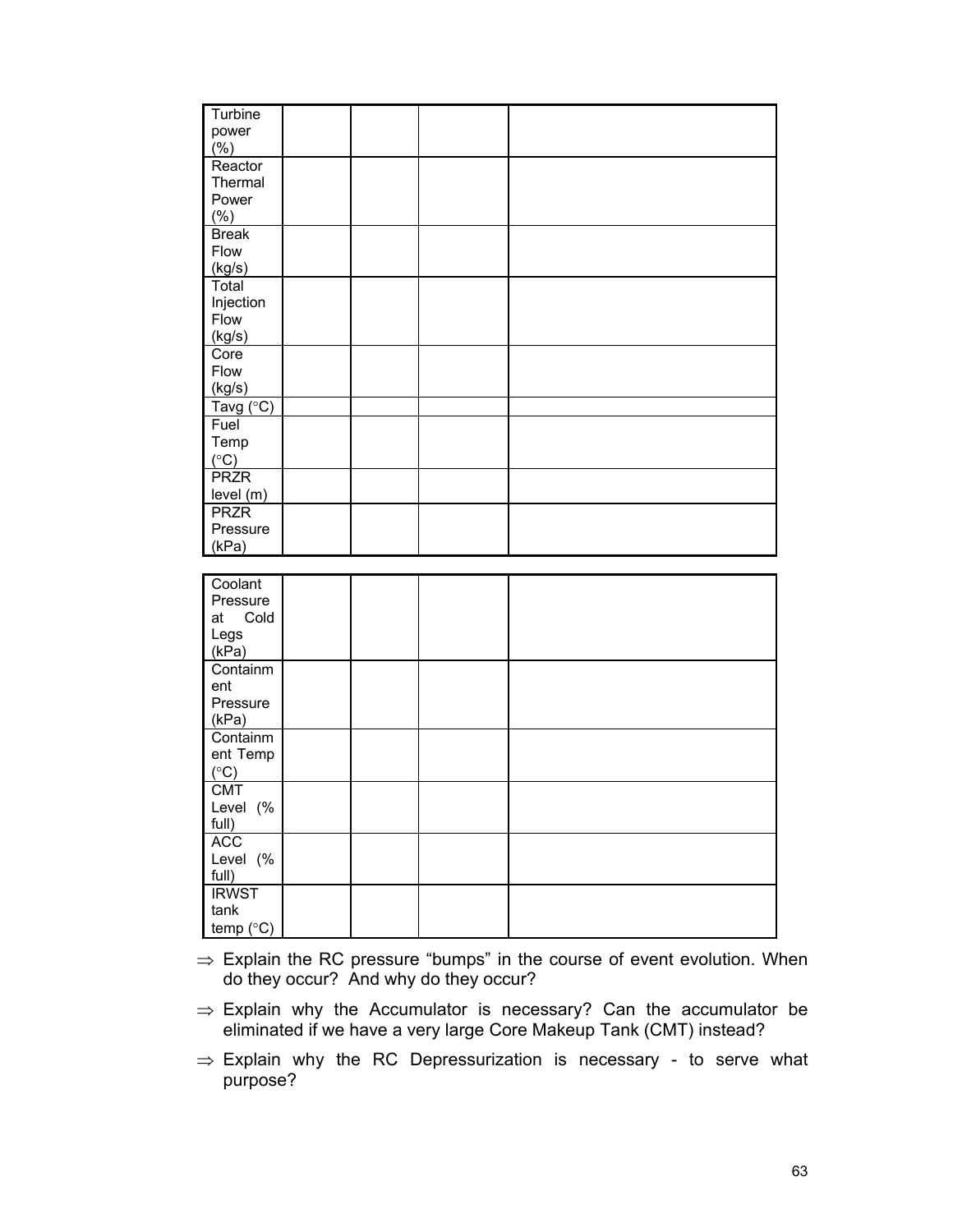# **8. Verification of the radiation level during reactor operation**

# **8.1 Introduction**

The TRIGA Mark II reactor will be operated at a constant power level of 250 kW. During this operation, different points in the reactor hall, the reactor platform and the control room will be measured. The main interest in this exercise focuses on the gamma and neutron radiation.

In the protocol the various measuring points and the corresponding dose rates should be recorded in the horizontal and vertical cross section of the reactor. Points with a dose rate higher than 10  $\mu$ S/h should be highlighted.



Fig. 8.1: Vertical cross section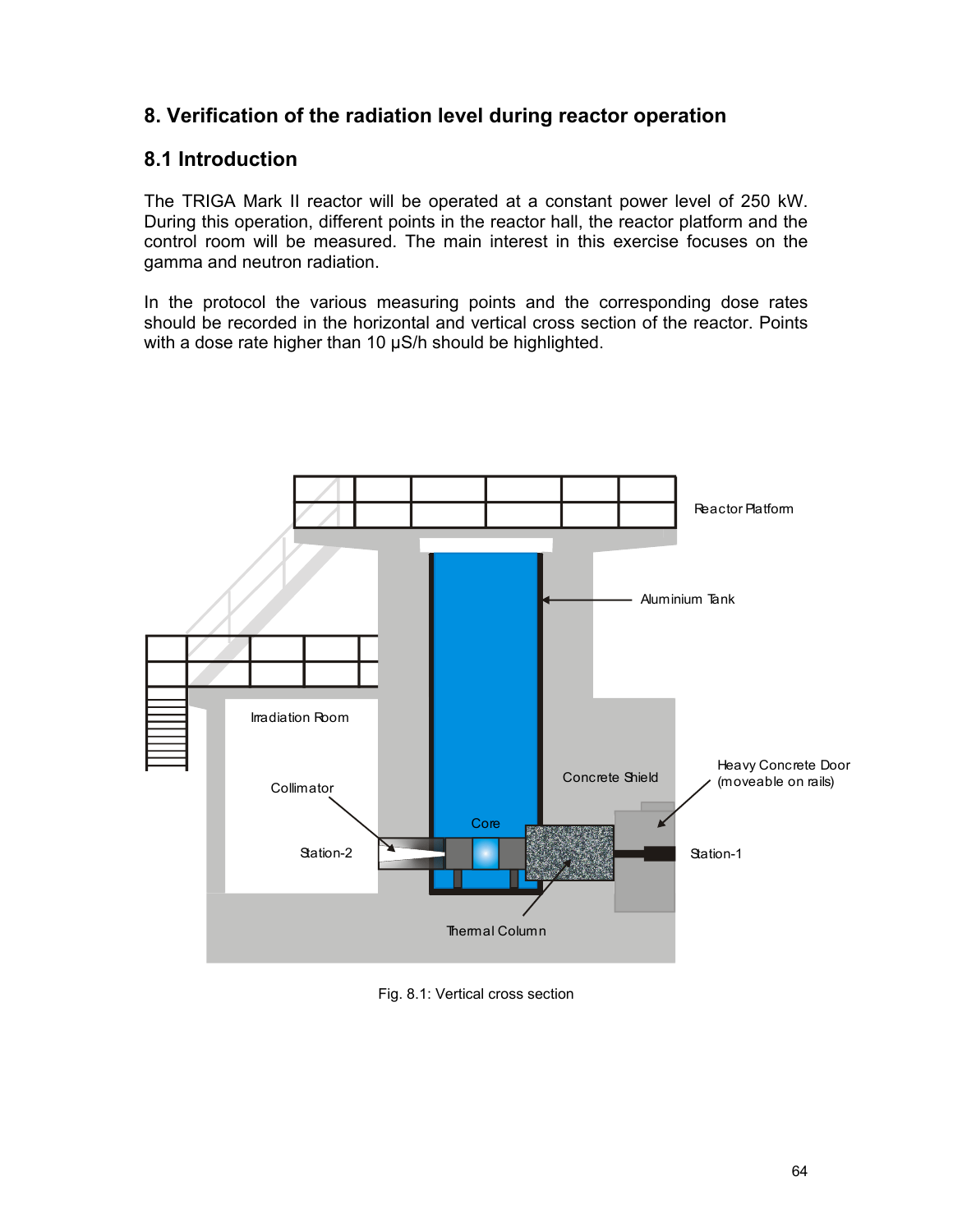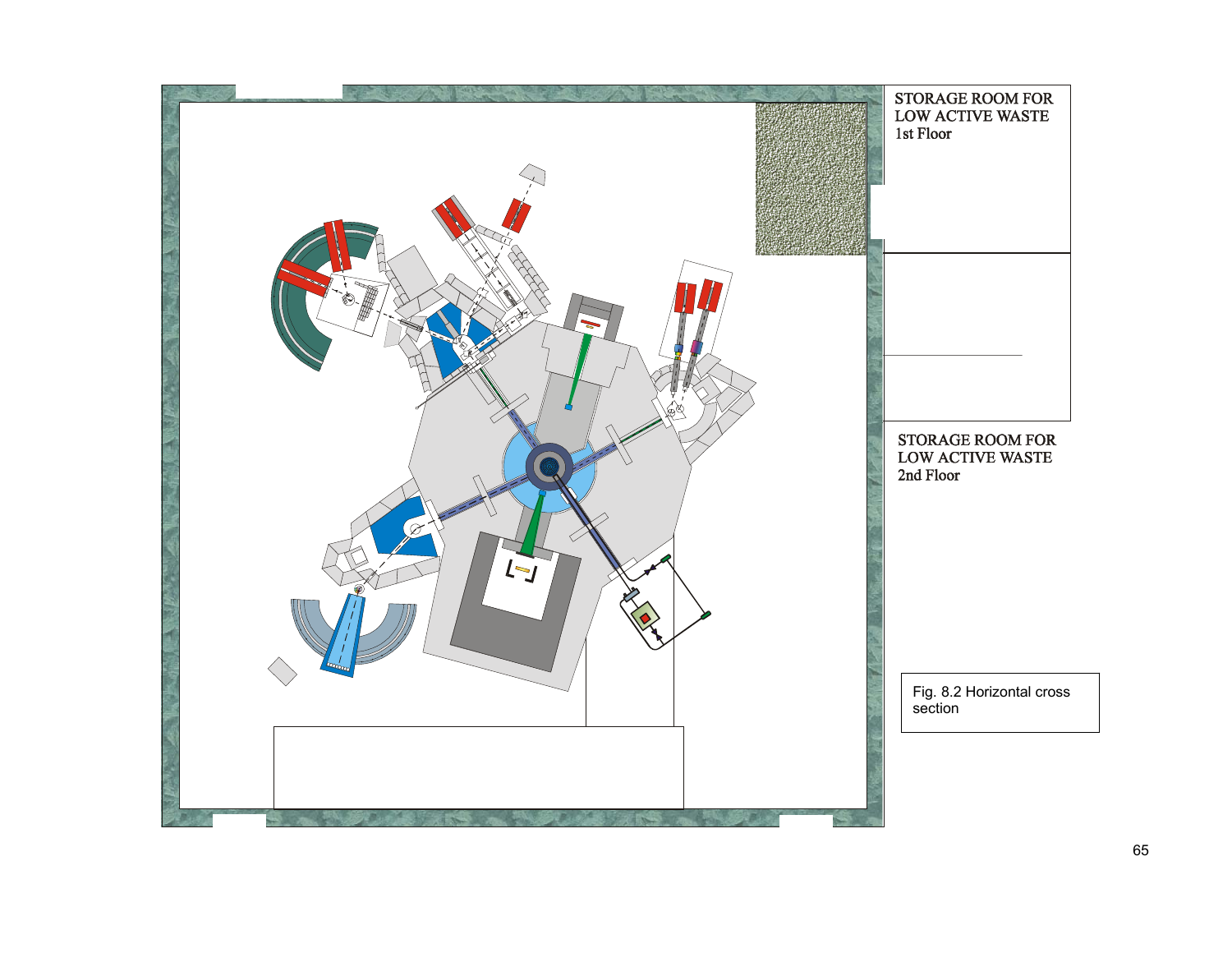# **Appendix. Neutron-sensitive thermocouples**

### A.1 Introduction

The method of measuring the neutron flux based on thermal effects resulting from the interaction of neutrons with materials with high neutron absorption cross-section was developed as early as 1949. Because of the high amount of thermal energy released during reaction with neutrons only the materials  $^{10}B$  and natural and enriched uranium are of considerable importance. Both the  ${}^{10}B(n,\alpha)^7L$  and the U(n,f) reactions result in reaction products which dissipate enough energy during their slowing-down process that α temperature increase of the surrounding material can be measured. In one special case also the  $^{14}N(n,p)^{14}C$  reaction has been used.

The main characteristics of neutron-sensitive thermocouples are

- (a) Range of operation between 10<sup>9</sup> to 10<sup>14</sup> cm<sup>-2</sup>s<sup>-1</sup>
- (b) Sensitivity of about 1 mV at  $10^{12}$  cm<sup>-2</sup>s<sup>-1</sup>
- (c) Response time of about 1 s
- (d) Proportional behaviour over several decades
- (e) Limited lifetime due to the detector burn-up.

#### A.2 Specific detectors

Generally there must be a distinction drawn between thermopiles and thermocouples. The more complicated thermopiles were developed in the beginning because of the demand to measure a rather low neutron flux (about 10<sup>12</sup> cm<sup>-2</sup>s<sup>-1</sup>) with an acceptable signal strength. The sensitivity was between  $10^{-13}$  to  $10^{-14}$  V.cm<sup>2</sup>.s for systems composed of up to 42 thermocouples. The response times were between 4 to 20 s. Other detector systems with a shorter response time (about  $250x10^{-3}$  s) were only designed for an operation time of only about 100 hours in the core. As the neutron flux and the power density in the core increased, high detector sensitivity was no longer the most important aim in detector design. On the contrary, because of the limited space in the reactor core individual, miniature neutron-sensitive thermocouples were developed. More emphasis was now put on good proportional behaviour, low gamma-sensitivity for high temperature application and on low detector burn-up. Neutron-sensitive thermocouples have also been developed for application in nuclear power plants (Fig. A.1 and A.2).